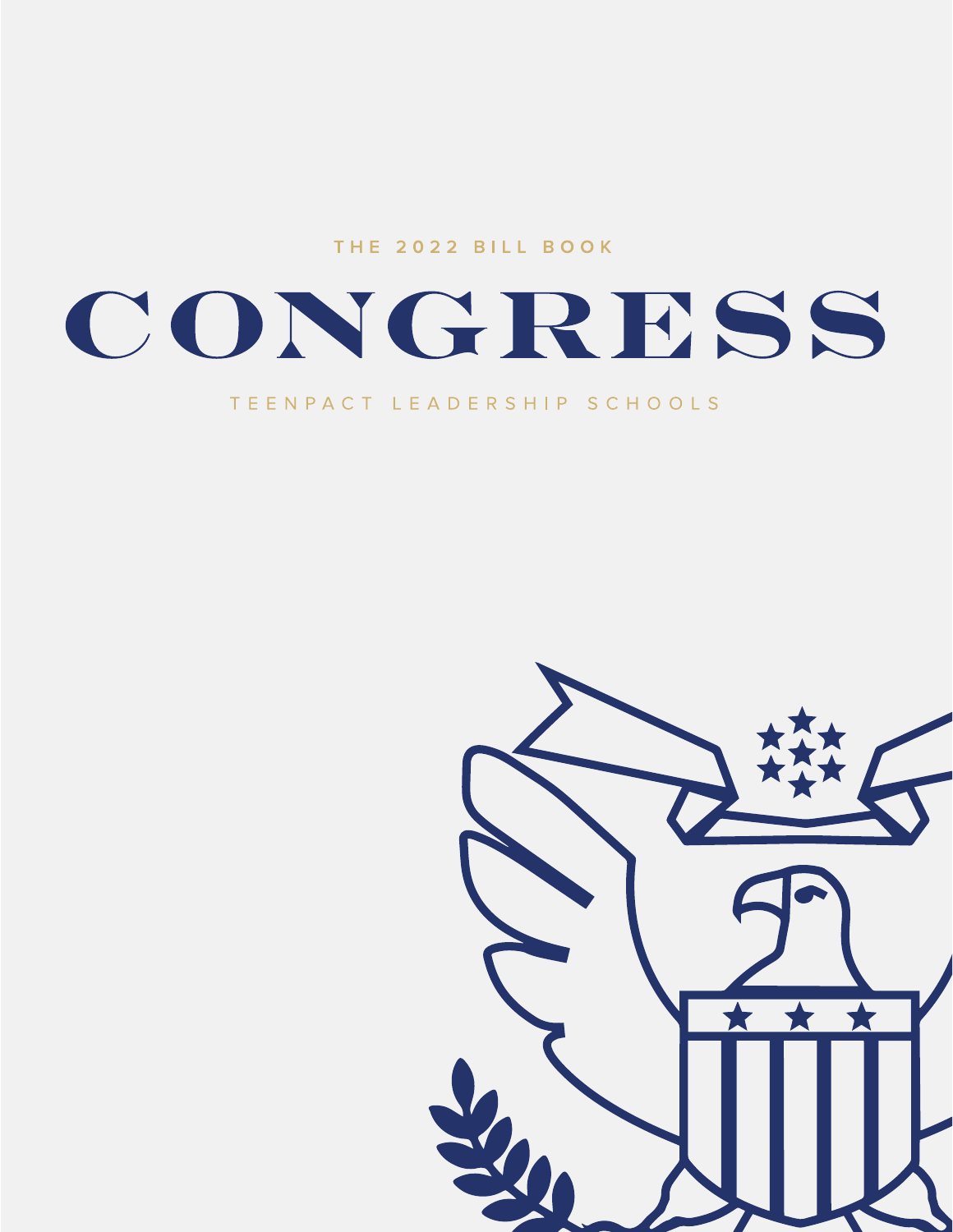## **TABLE OF CONTENTS**

## **SINAC**

- **5 Security, Intelligence, and National Affairs Committee (SINAC)**
- **6** The Immigration Reform and Employment Security Act of 2022 – *SINAC 001*
- **7** The Rules of Engagement Reform Act of 2022 *SINAC 002*
- **8** The United Nations Security Act of 2022 – *SINAC 003*
- **9** The Cellular Communication Protection Act of 2022 – *SINAC 004*
- **10** The High-Capacity Ammunition Magazine Ban of 2022 – *SINAC 005*
- **11** The Ammunition Management for More Obtainability Act of 2022 – *SINAC 006*
- **12** The Assault Weapons Ban of 2022 – *SINAC 007*
- **13** The Cyber Intelligence Sharing and Protection Act of 2022 – *SINAC 008*
- **14** The Safe Communities, Safe Schools Act of 2022 – *SINAC 009*
- **15** The Universal National Service Act of 2022 – *SINAC 010*
- **16** The NRA Members' Gun Safety Act of 2022 – *SINAC 011*
- **17** The Federal Reserve Independence Act of 2022 – *SINAC 012*
- **18** The Repeal Of The Selective Service Act 2022 – *SINAC 013*
- **19** The United States-Israel Strategic Partnership Act of 2022 - *SINAC 014*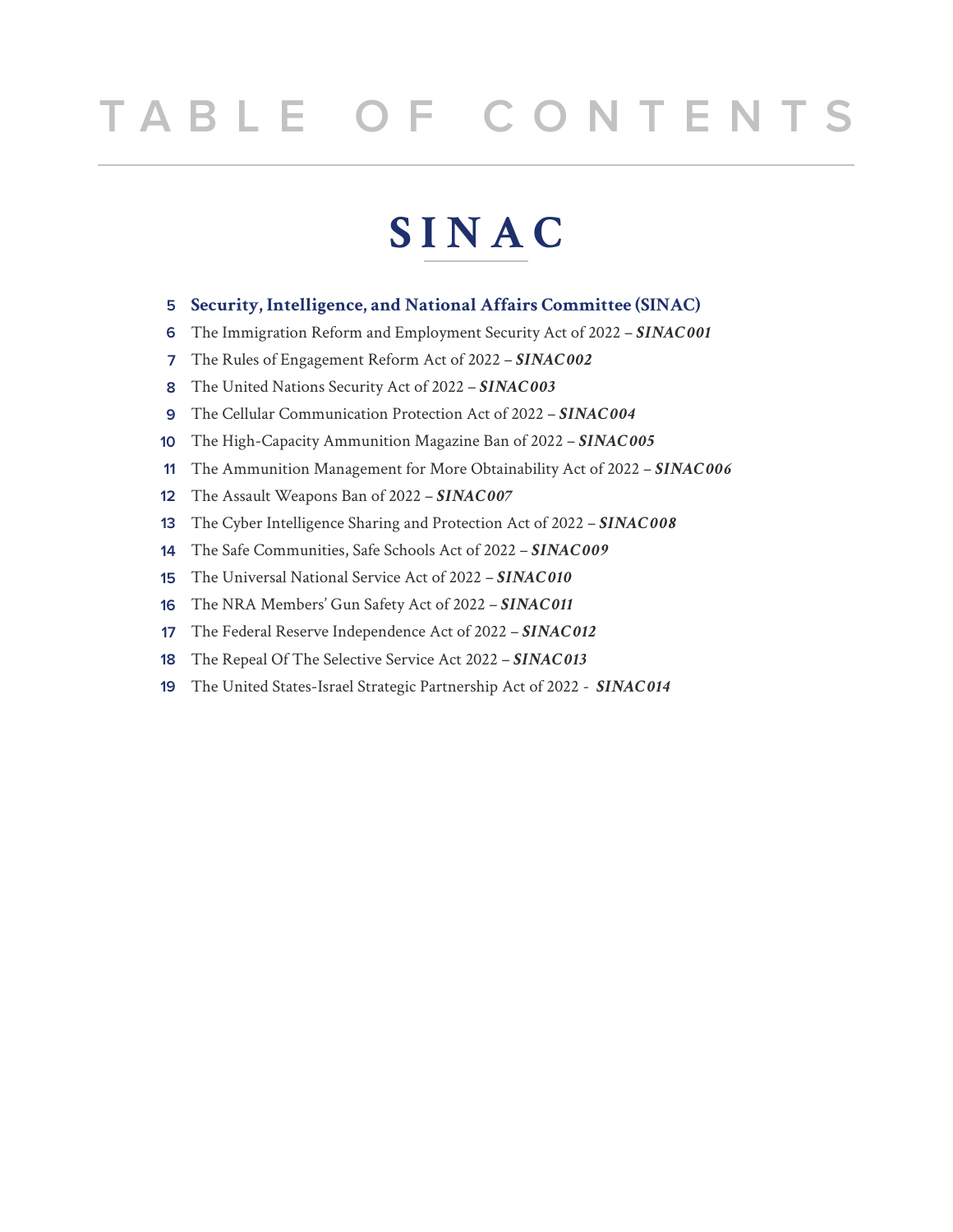## **BECC**

#### **20 Business, Economy, and Commerce Committee (BECC)**

- **21** The Unlocking Consumer Choice and Wireless Competition Act of 2022 – *BECC001*
- **22** The FairTax Act of 2022 – *BECC002*
- **23** The Income Tax Reform Act of 2022 – *BECC003*
- **24** The National Debt Relief Act of 2022 – *BECC004*
- **25** The Taxpayers Right-To-Know Act of 2022 SEC – *BECC005*
- **26** The No Budget, Delayed Pay Act of 2022 – *BECC006*
- **27** The Unlocking Technology Act of 2022 – *BECC007*
- **28** The Marijuana Reclassification Act of 2022 – *BECC008*
- **29** The Federal Reserve Transparency Act of 2022 – *BECC009*
- **30** The Enumerated Powers Act of 2022 – *BECC010*
- **31** The Social Security Fairness Act of 2022 – *BECC011*
- **32** The Raising Minimum Wage Act of 2022 – *BECC012*
- **33** The Abolition Of Government Funded School Systems Act of 2022 – *BECC013*
- **34** The Worker's Rights Act of 2022 – *BECC014*
- **35** The Puerto Rico Self-Determination Act of 2022 – *BECC015*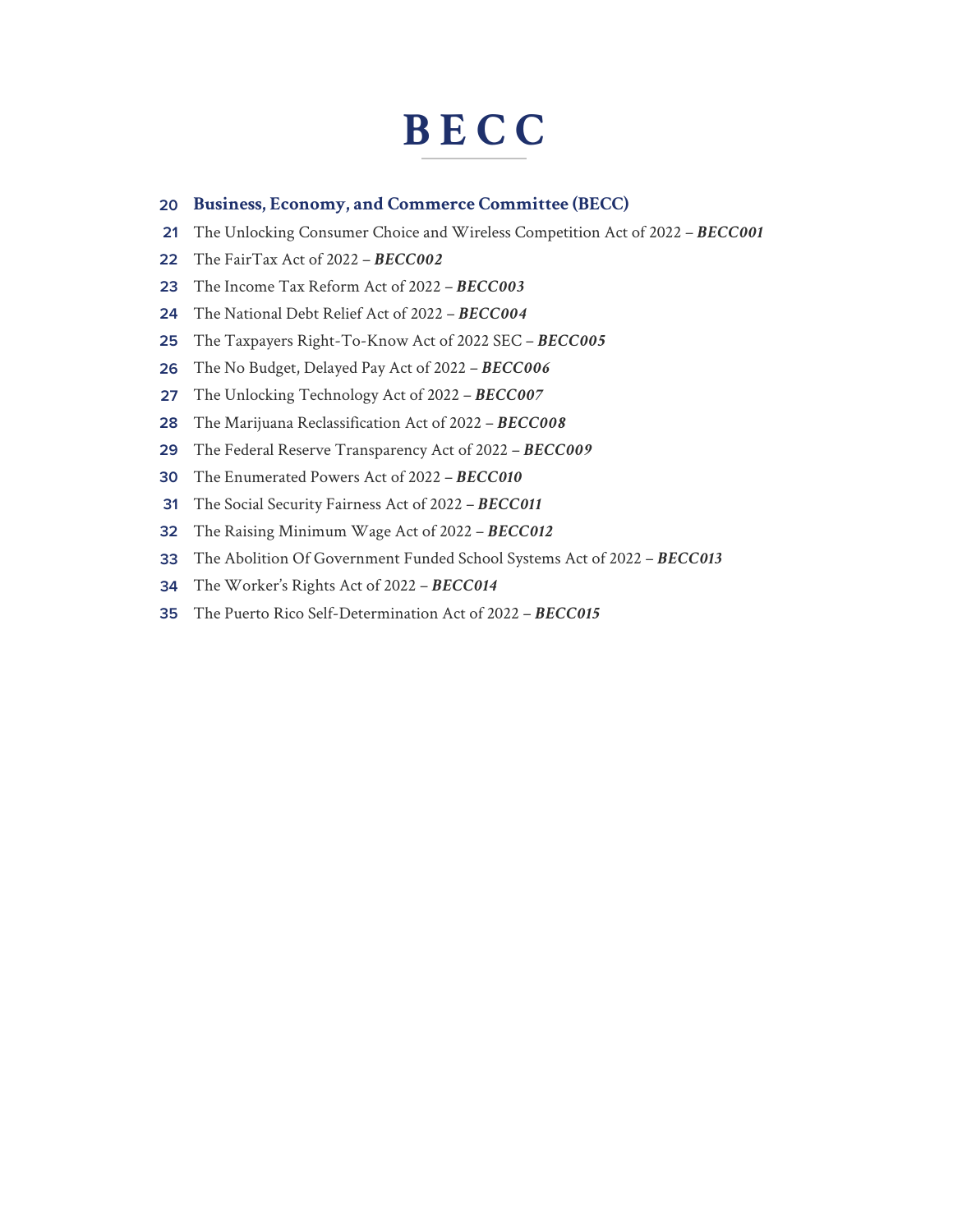## **RGOC**

#### **36 Reform and Government Oversight Committee (RGOC)**

- **37** The SuperPAC Elimination Act of 2022 – *RGOC001*
- **38** The Bank on Students Loan Fairness Act of 2022 – *RGOC002*
- **39** The Citizen Voter ID Act of 2022 – *RGOC003*
- **40** The Expanding Opportunity in Quality Charter Schools Act of 2022 – *RGOC004*
- **41** The National ID Card Repeal Act of 2022 – *RGOC005*
- **42** The Budget Transparency Act of 2022 – *RGOC006*
- **43** The Disaster Relief Act of 2022 – *RGOC007*
- **44** The Freedom to Fish Act of 2022 – *RGOC008*
- **45** The Federal Land Freedom Act of 2022 – *RGOC009*
- **46** The Accuracy in Reporting Medical Debt Act of 2022 – *RGOC010*
- **47** The WE CARE Act of 2022 – *RGOC011*
- **48** The Corporate Politics Transparency Act of 2022 – *RGOC012*
- **49** The Proposition of Repealing the 17th Amendment Act of 2022 – *RGOC013*
- **50** The Cut Campaign Costs Act of 2022 – *RGOC014*
- **51** The Stakeholder Corporate Democracy Act of 2022 – *RGOC015*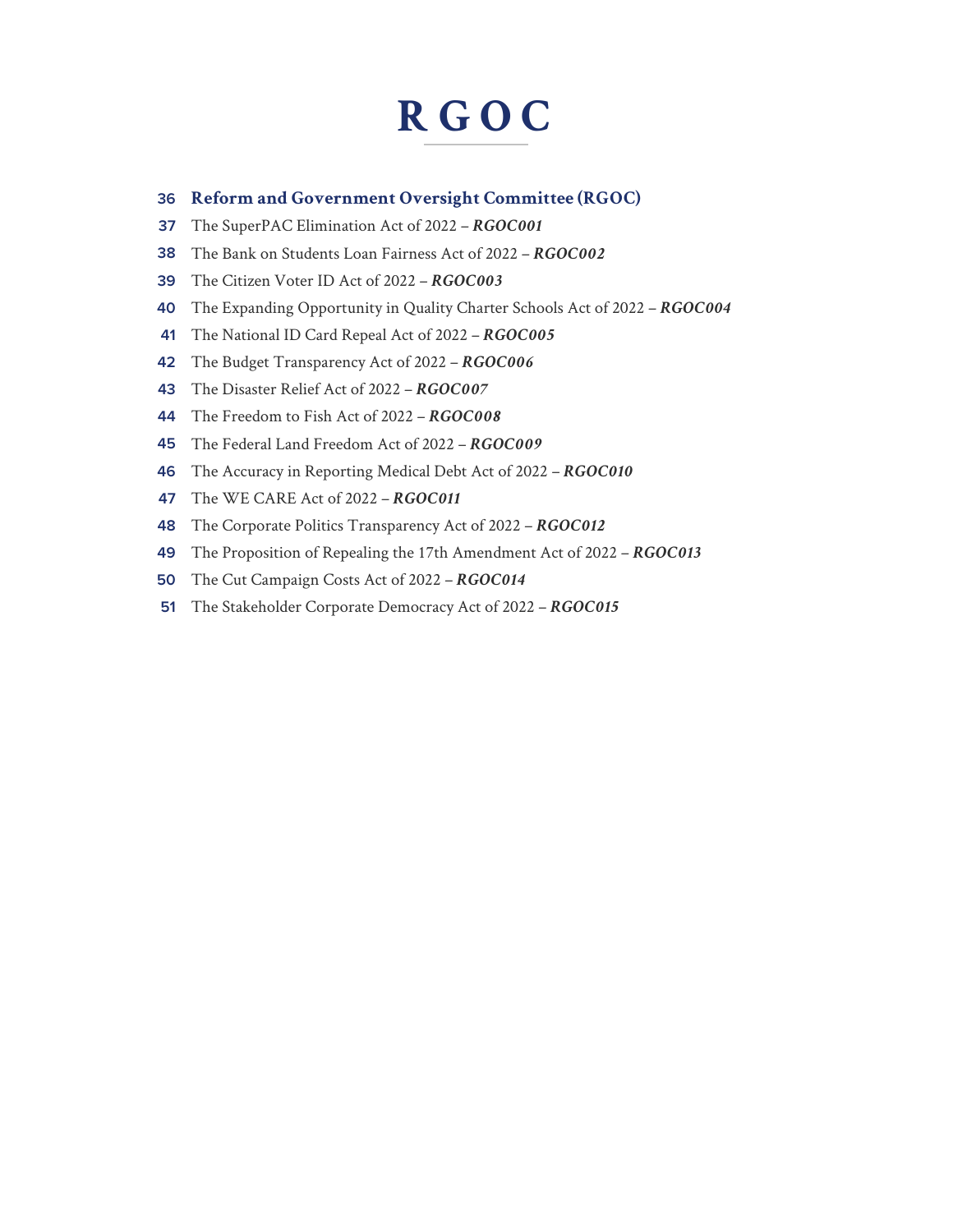

# **S E C U R I T Y , INTELLIGENCE, A N D N A T I O N A L AFFAIRS COMMITTEE** (SINAC)

*9th Congress of the TeenPact Nation, First Session August 2022 Tallahassee, Florida*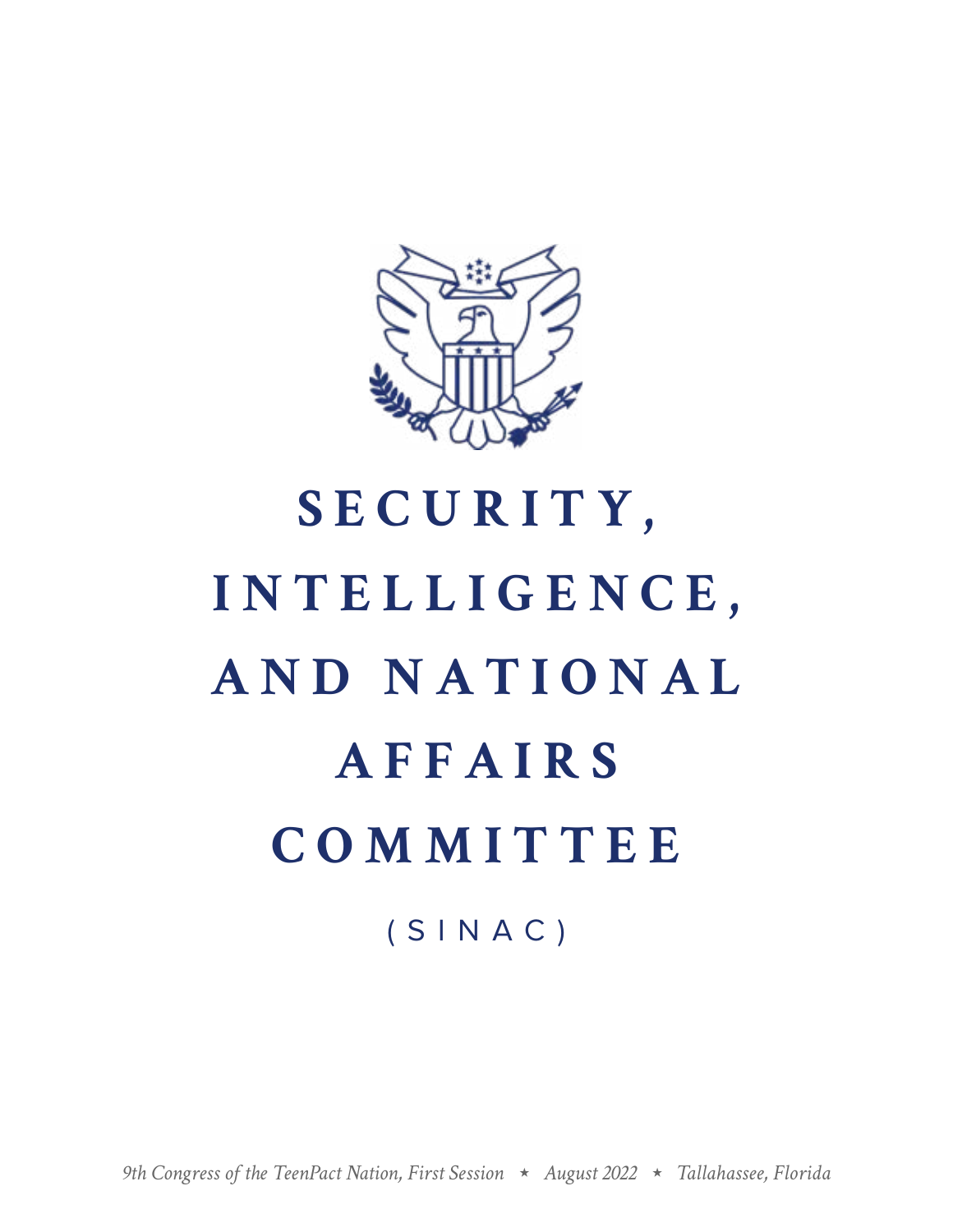### The Immigration Reform and Employment Security Act of 2022

#### **SECTION 1: CONGRESSIONAL FINDINGS**

Immigration if left unchecked creates a tremendous burden upon those funding the government. Employment security is a means to combat illegal immigration.

Be it enacted by the Congress that Immigration and Naturalization as well as employment security are processes reserved to the Congress and not to other branches of the government. Therefore, the following is enacted:

#### **SECTION 2: DEFINITIONS AS USED IN THESE SECTIONS**

(1) Employer: Any person, firm, corporation engaged in any activity that employs one or more persons. (2) Person: Any natural human being that is capable of being employed.

#### **SECTION 3: FUNDING AND DUTIES OF EMPLOYER:**

(1) There is established a fund of \$144 million for the express purpose of employment security. Prior to employing any person, an employer shall obtain at least one of the following: (a) A valid unexpired US passport (b) An enhanced state driver license or identification card meeting the standards of Title II of the federal REAL ID Act of 2005: (c) An I-797 employment authorization card issued by the Department of Homeland Security.

(2) Funds are to be spent upon public education for the law, technology to implement it via grants to each of the several states, and for any other lawful purpose. (a) An administrative fee of not more than 8% of any grant may be retained by the Department of Homeland Security (b) An administrative fee of not more than12% of any grant may be retained by any state for processing costs. (c) An administrative fee of not more than 10% shall be retained by any public-private partnership utilized to implement the grant.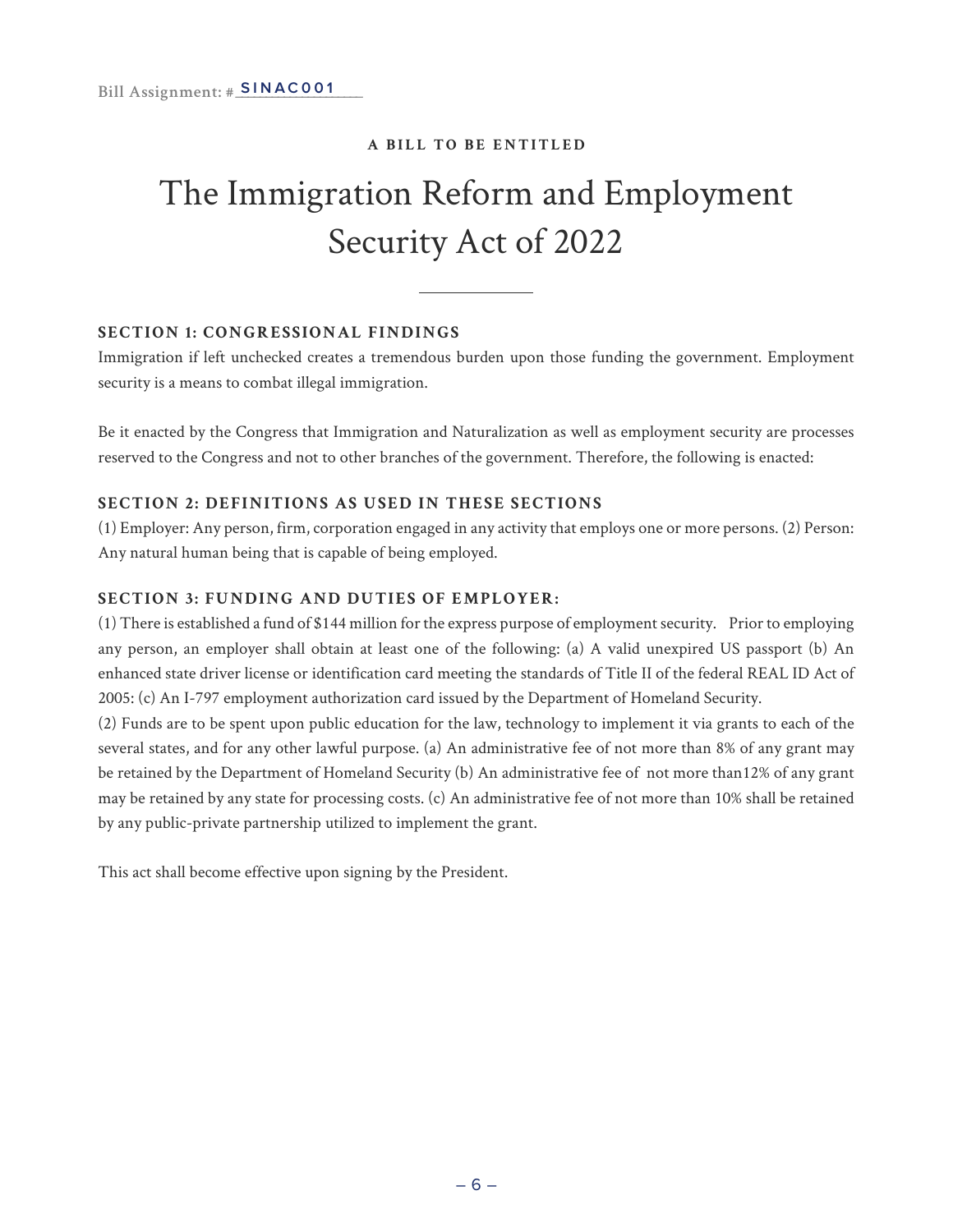### The Rules of Engagement Reform Act of 2022

#### **SECTION 1: RULES OF ENGAGEMENT**

(1) For the purpose of this act, reasonable force shall be defined as an appropriate and justifiable response by U.S. military personnel to an attack upon themselves or unit jeopardizing life, limb, or mission. (2) The extent of reasonable force shall hereby solely be determined by military personnel directly involved in conflict, their commanding officers, and ultimately the Commander in Chief.

#### **SECTION 2: ENEMY COMBATANTS**

(1) For the purpose of this act, enemy combatants are defined as any person suspected of imminent danger to U.S. troops or property. (2) Reasonable force is determined and justified by U.S. military personnel in effectively responding to enemy combatants in all scenarios. (3) Enemy combatants in U.S. military custody are not afforded any U.S. rights or privileges nor the rights or privileges of their respective country. (4) U.S. military specialists trained in the art of interrogation are hereby authorized to use any means necessary to extract mission specific information from only an enemy combatant.

#### **SECTION 3: COMBAT REPORTS AND ACCOUNTABILITY**

(1) For the purpose of this act, U.S. military personnel are to fully complete combat reports immediately after mission completion. (2) Combat reports- upon full completion- are to be immediately submitted to the Judge Advocate General's Corps (J.A.G. CORPS). (3) The J.A.G. CORPS is hereby authorized to hold the U.S. military fully accountable before U.S. military law and renewed rules of engagement. (4) The J.A.G. CORPS is required to annually submit a fiscal year overall combat report to the U.S. Department of Justice including access to individual combat reports.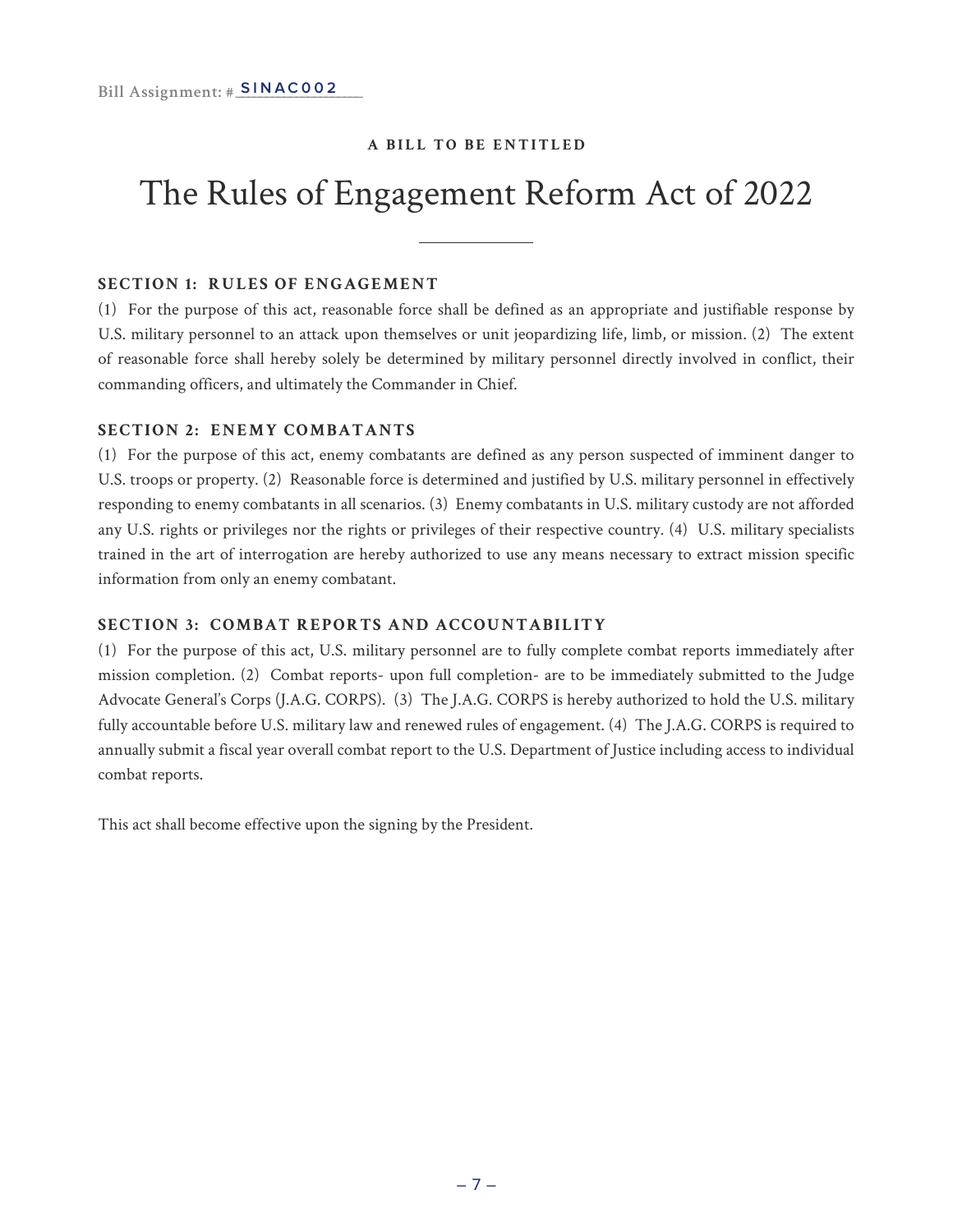### The United Nations Security Act of 2022

#### **SECTION 1: CONGRESSIONAL FINDINGS**

Admittance to the United States under the cover of a United Nations representative allows access to areas of critical concern to the national security of the United States, such as New York City. Despite previous security measures, it remains possible for a representative to the United Nations to gain admittance to the United States after past involvement in espionage activities or a terrorist activity against the United States. This poses a threat to United States national security interests.

#### **SECTION 2: VISA LIMITATION FOR CERTAIN REPRESENTATIVES TO THE UNITED NATIONS**.

(a) Section 407 of the Foreign Relations Authorization Act, Fiscal Years 1990 and 1991 (8 U.S.C. 1102) is amended to deny a Visa to the United States of any person applying to be a representative to the United Nations found to have past involvement in espionage activities or a terrorist activity against the United States. (b) Any such person currently employed by the United Nations or acting as a representative to the United Nations shall have their Visa revoked determination due to past involvement in espionage activities or a terrorist activity against the United States.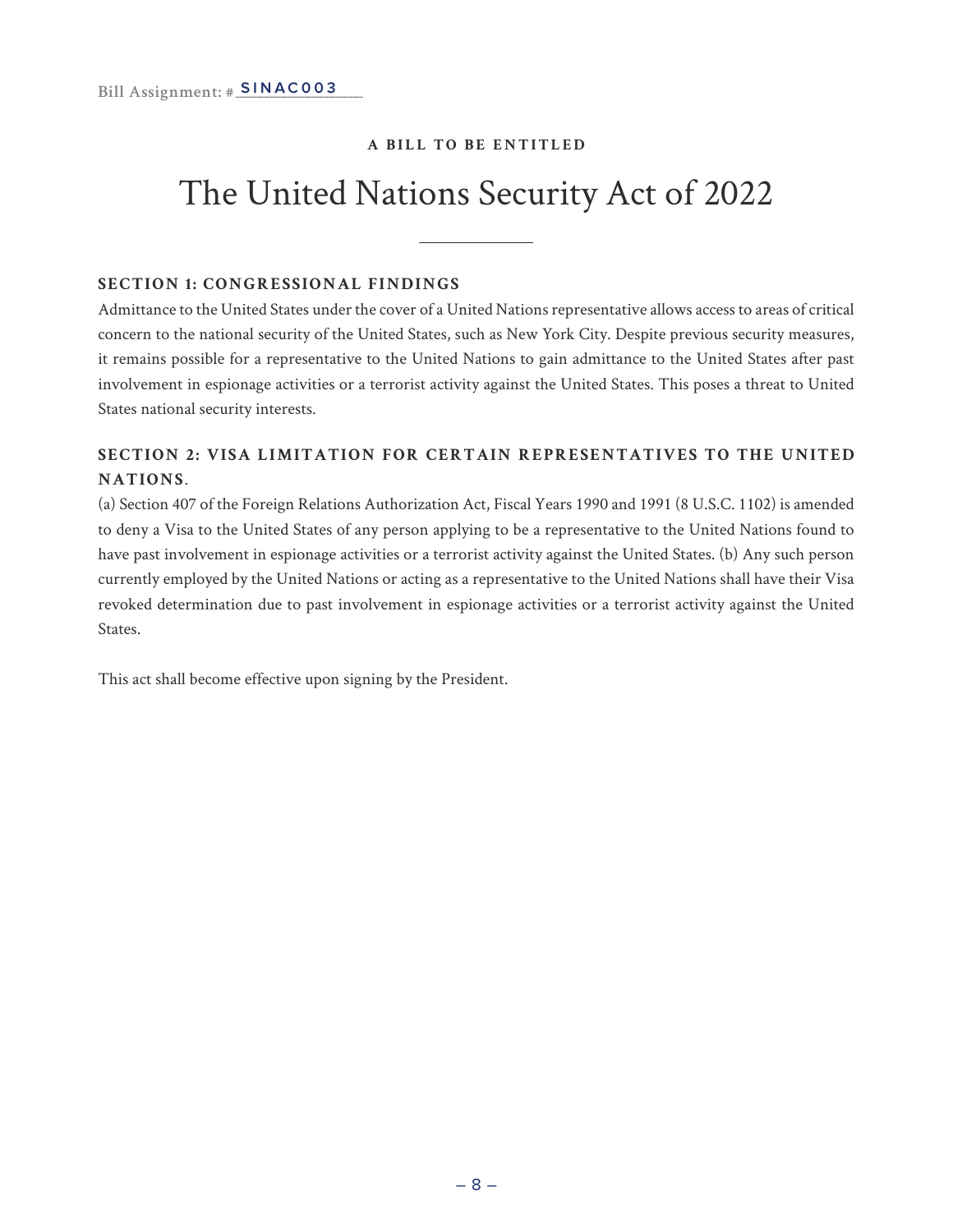### The Cellular Communication Protection Act of 2022

#### **SECTION 1: CONGRESSIONAL FINDINGS**

Congress finds that the people of the United States have the right to be secure in their persons, houses, papers, and effects from unreasonable search and seizure. Congress finds the seizure of private communications without legal process to be reprehensible and against the American principles of life, liberty, and the pursuit of happiness.

#### **SECTION 2: DEFINITIONS**

(1) Cellular provider means any person or company that provides cellular service and is able to monitor usage via their network of towers. (2) Monitoring means the interception of communication, to include the location of any cellular phone. (3) Information means any record or other unique thing kept by a cellular provider for a particular account or pertaining to a particular account.

#### **SECTION 3: PROTECTION OF CELLULAR COMMUNICATION; PENALTY**

(1) No agency of the federal, state, or local government, nor anyone acting as their agent shall secure or obtain any information from any cellular provider as defined in Sec. 2 (1) unless sufficient cause to do so has been heard in a court of competent jurisdiction and a search warrant issued. (2) No agency or person as defined in subsection (1) shall engage in any monitoring unless a warrant has been obtained as stated in subsection (1). (3) Any agency or person in violation of this section is liable for a fine of \$100,000 per day of occurrence payable to the person(s) so aggrieved.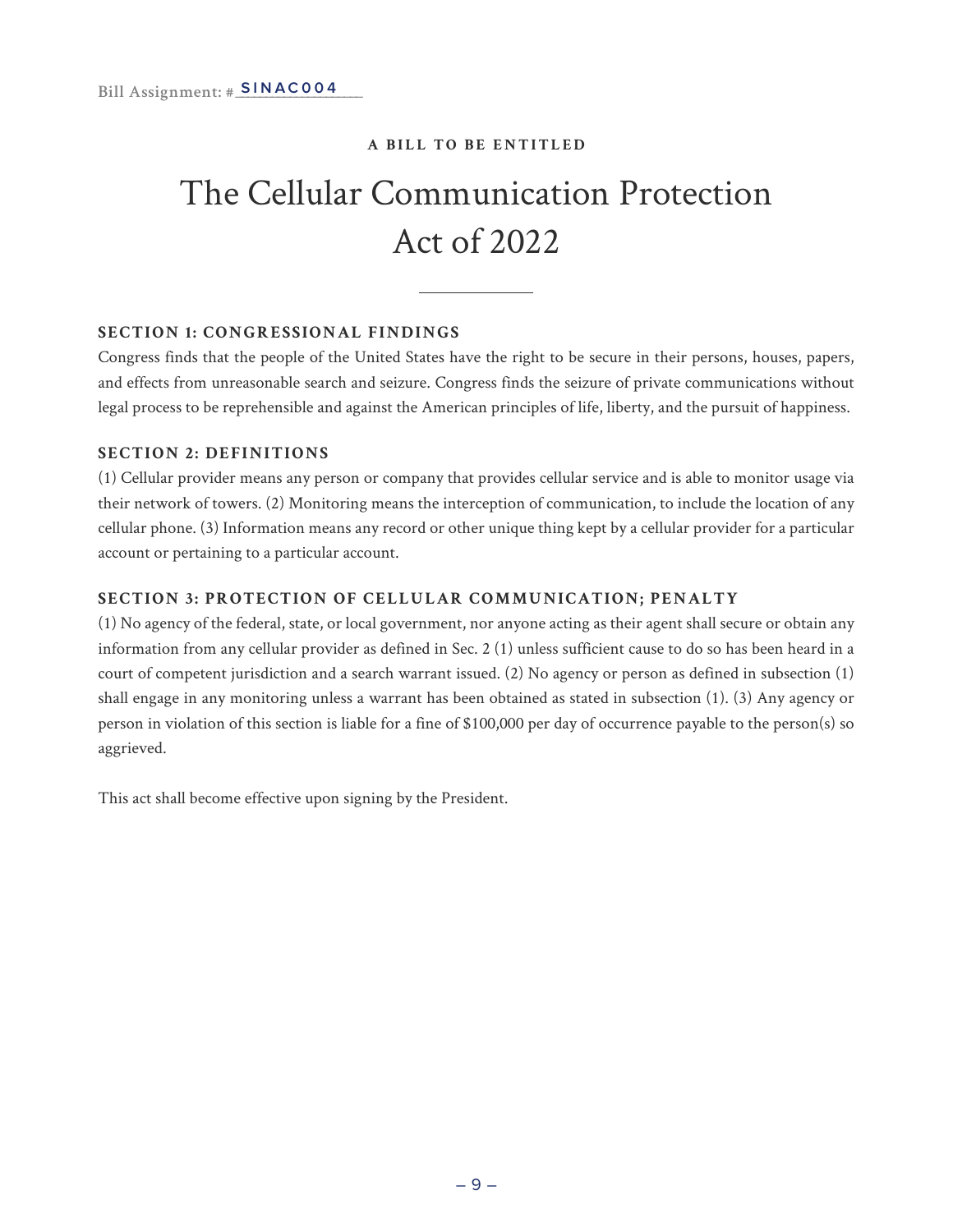### The High-Capacity Ammunition Magazine Ban of 2022

#### **SECTION 1: DEFINITIONS.**

Section 921(a) of title 18, United States Code, is amended by inserting after paragraph (29) the following:

- '(30) The term 'large capacity ammunition feeding device'-
	- '(A) means a magazine, belt, drum, feed strip, or similar device, including any such device joined or coupled with another in any manner, that has an overall capacity of, or that can be readily restored, changed, or converted to accept, more than 10 rounds of ammunition; and
	- '(B) does not include an attached tubular device designed to accept, and capable of operating only with, .22 caliber rimfire ammunition.
- '(31) The term 'qualified law enforcement officer' has the meaning given the term in section 926B.'.

#### **SECTION 2: RESTRICTIONS ON LARGE CAPACITY AMMUNITION FEEDING DEVICES.**

(a) In General- Section 922 of title 18, United States Code, is amended by inserting after subsection (u) the following:

- (1) It shall be unlawful for a person to import, sell, manufacture, transfer, or possess, in or affecting interstate or foreign commerce, a large capacity ammunition feeding device.
- '(2) Paragraph (1) shall not apply to the possession of any large capacity ammunition feeding device otherwise lawfully possessed on or before the date of enactment of the High-Capacity Ammunition Magazine Ban of 2013: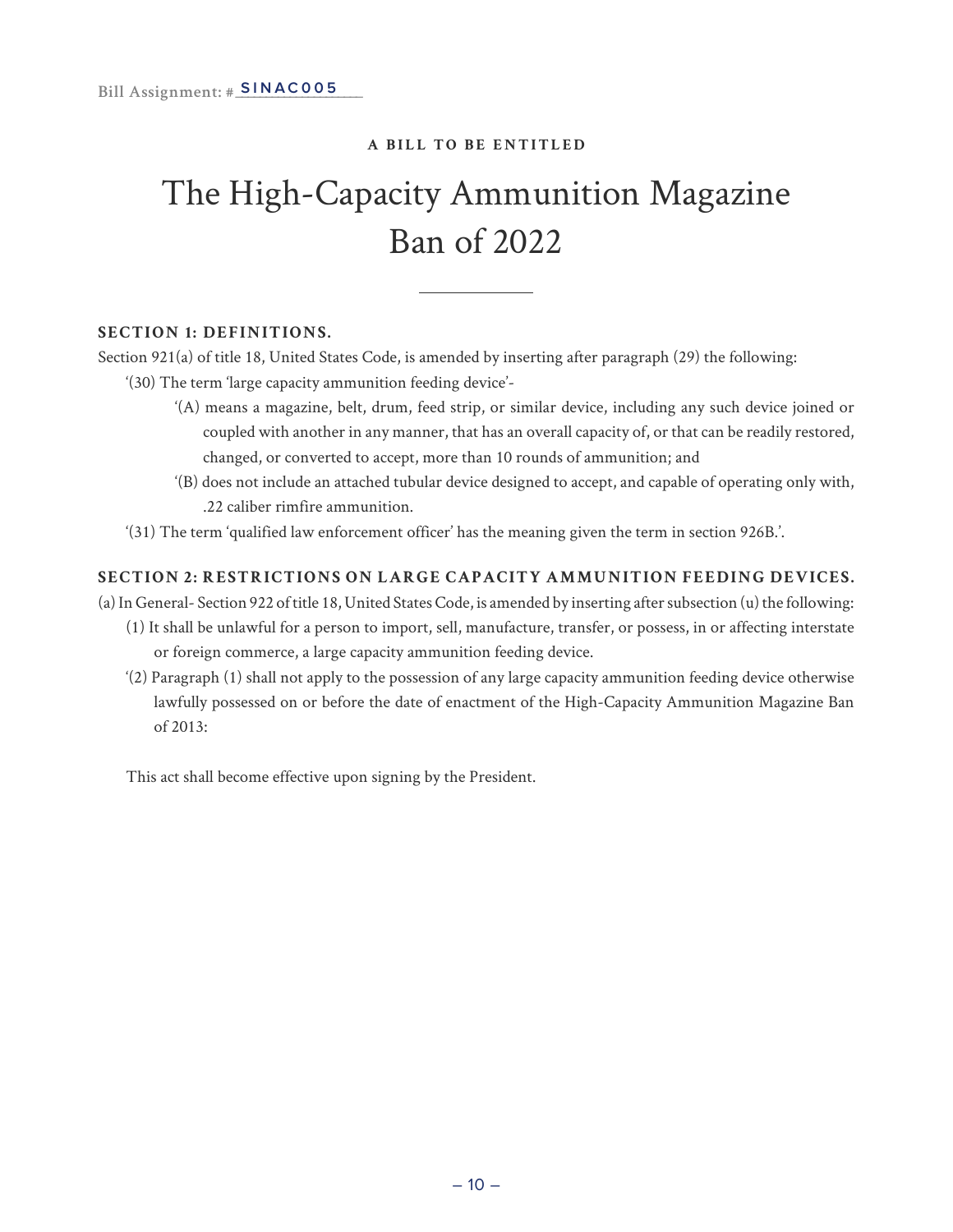### The Ammunition Management for More Obtainability Act of 2022

#### **SECTION 1: PROHIBITION ON PURCHASING AMMUNITION.**

(a) Definitions- In this section-

- (1) the term 'agency' has the meaning given that term in section 551 of title 5, United States Code;
- (2) the term 'ammunition' has the meaning given that term in section 921 of title 18, United States Code; and
- (3) the term 'covered agency'-
	- (A) means an agency; and
	- (B) does not include the Department of Defense.
		- (a) Prohibition- During the 6-month period beginning on the date of enactment of this Act, a covered agency may not purchase during any month or possess, at any one time, more rounds of ammunition than the monthly average of the number of rounds of ammunition purchased by the covered agency during the period beginning on January 1, 2001 and ending on December 31, 2009.
		- (b) GAO Report- Not later than 180 days after the date of enactment of this Act, the Comptroller General of the United States shall submit to Congress a report regarding the purchasing of ammunition by agencies, which shall include an assessment of the effect of the purchasing of ammunition by agencies on the supply of ammunition available to the public.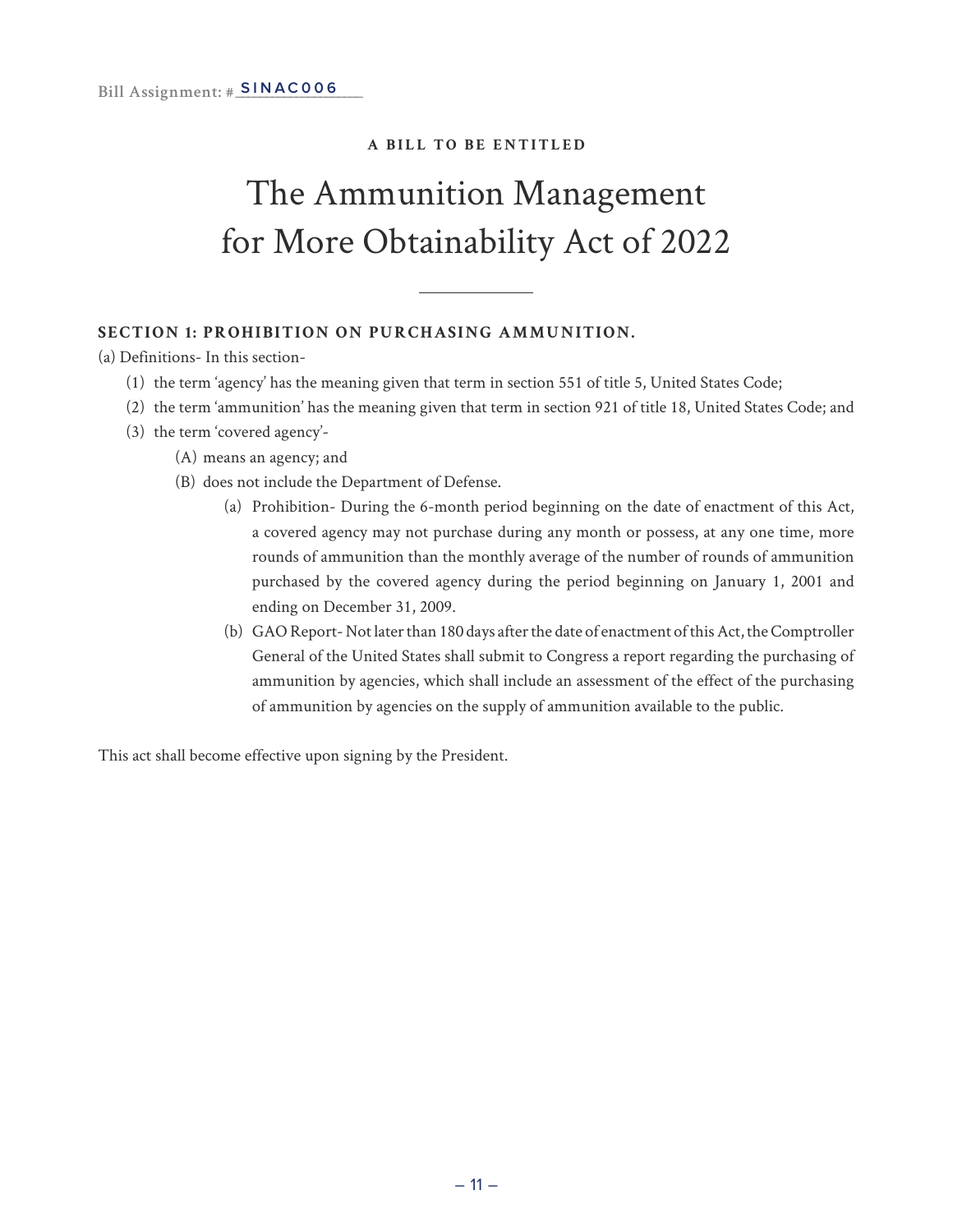### The Assault Weapons Ban of 2022

#### **SECTION 1: DEFINITIONS.**

(1) The term 'semiautomatic firearm' means any repeating firearm that-

- (A) utilizes a portion of the energy of a firing cartridge to extract the fired cartridge case and chamber the next round; and
- (B) requires a separate pull of the trigger to fire each cartridge.

(2) The term 'semiautomatic assault weapon' means any of the following, regardless of country of manufacture or caliber of ammunition accepted:

(A) A semiautomatic rifle that has the capacity to accept a detachable magazine and any one of the following:

- (i) A pistol grip.
- (ii) A forward grip.
- (iii) A folding, telescoping, or detachable stock.
- (iv) A grenade launcher or rocket launcher.
- (v) A barrel shroud.
- (vi) A threaded barrel.

#### **SECTION 2: RESTRICTIONS ON ASSAULT WEAPONS AND LARGE CAPACITY AMMUNITION FEEDING DEVICES.**

(1) It shall be unlawful for a person to import, sell, manufacture, transfer, or possess, in or affecting interstate or foreign commerce, a semiautomatic assault weapon.

(2) Paragraph (1) shall not apply to the possession, sale, or transfer of any semiautomatic assault weapon otherwise lawfully possessed under Federal law on the date of enactment of the Assault Weapons Ban of 2022.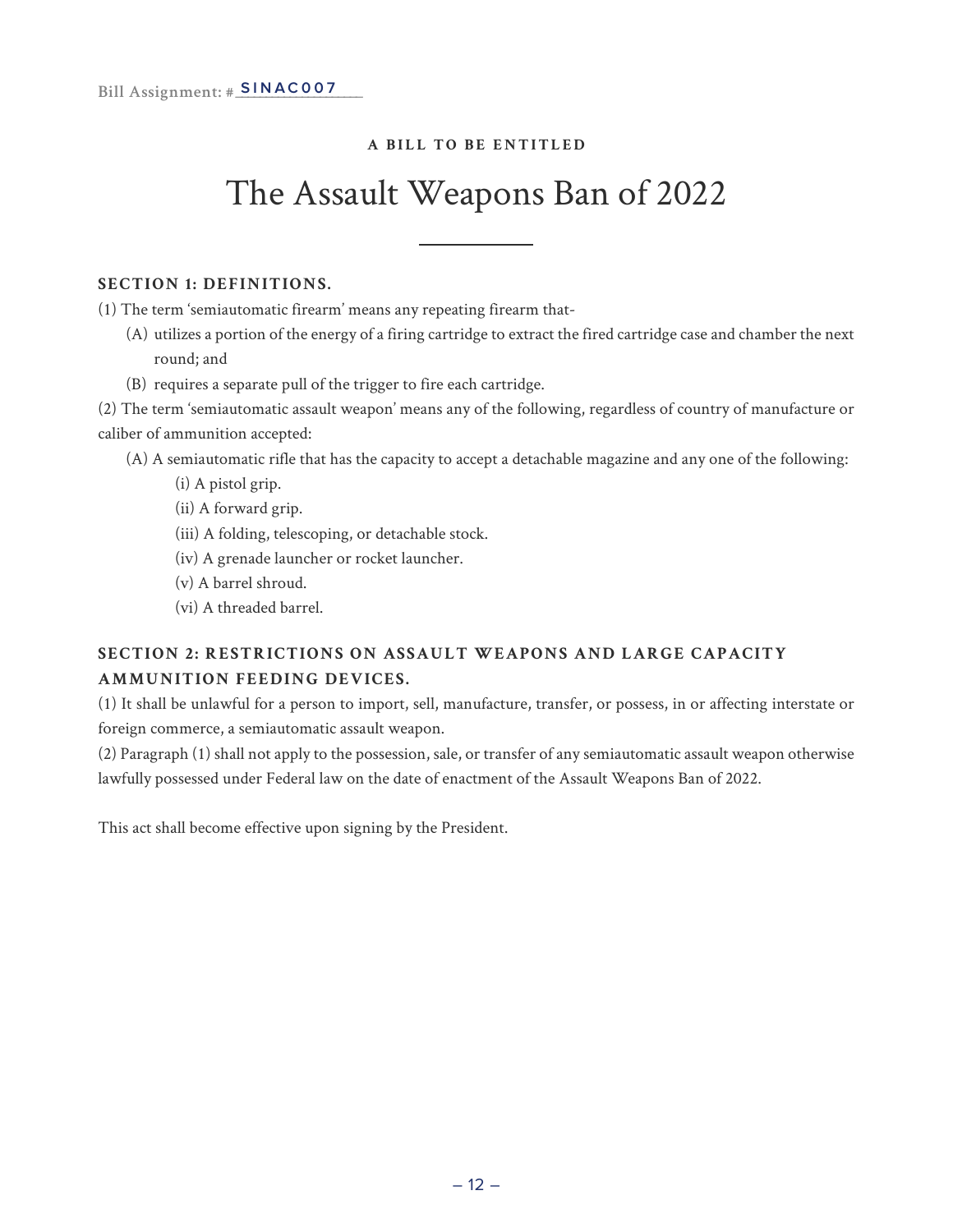### The Cyber Intelligence Sharing and Protection Act of 2022

#### **SECTION 1: FEDERAL GOVERNMENT COORDINATION WITH RESPECT TO CYBERSECURITY.**

(a) Coordinated Activities- The Federal Government shall conduct cybersecurity activities to provide shared situational awareness that enables integrated operational actions to protect, prevent, mitigate, respond to, and recover from cyber incidents.

(1) DESIGNATION OF COORDINATING ENTITY FOR CYBER THREAT INFORMATION- The President shall designate an entity within the Department of Homeland Security as the civilian Federal entity to receive cyber threat information.

#### **SECTION 2: CYBER THREAT INTELLIGENCE AND INFORMATION SHARING**.

(a) The National Security Act of 1947 is amended by adding at the end the following new section:

CYBER THREAT INTELLIGENCE AND INFORMATION SHARING

Sec. 1104: (a) Intelligence Community Sharing of Cyber Threat Intelligence With Private Sector and Utilities (1) IN GENERAL- The Director of National Intelligence shall establish procedures to allow elements of the intelligence community to be shared consistent with the need to protect the national security of the United States.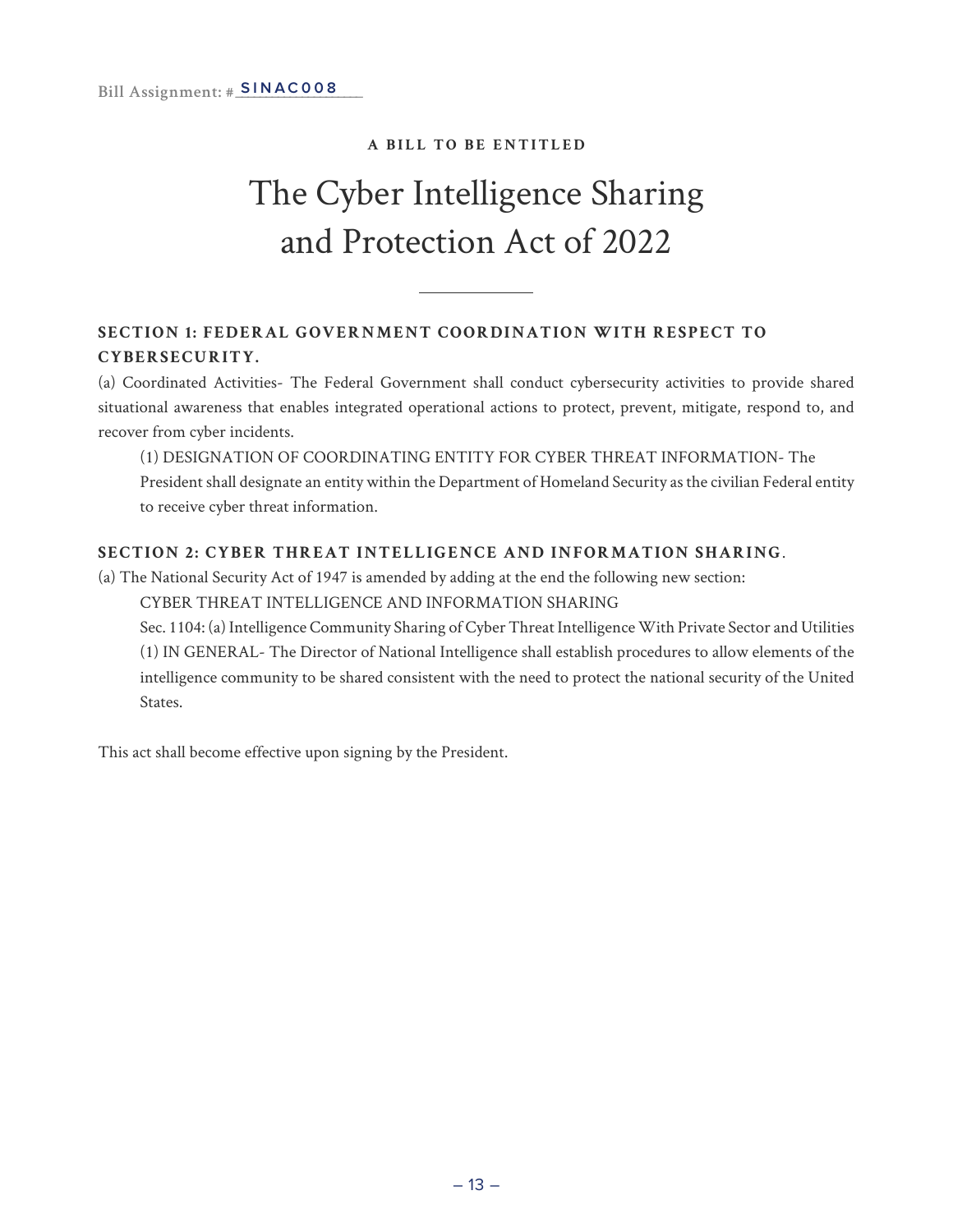### The Safe Communities, Safe Schools Act of 2022

#### **SECTION 1: BACKGROUND CHECKS.**

(a) All Individuals buying a gun are required to be listed in the National Instant Criminal Background Check System

#### **SECTION 2: REAUTHORIZATION OF NICS ACT RECORD IMPROVEMENT PROGRAM GRANTS.**

(a) The Attorney General, in determining the compliance of a State under this section for the purpose of granting a waiver or imposing a loss of Federal funds, shall assess the total percentage of records provided by the State concerning any event occurring within the time period established by the Attorney General, which would disqualify a person from possessing a firearm under subsection (g) or (n) of section 922 of title 18, United States Code. (b) Not later than 1 year after the date of enactment of this act, the Attorney General shall, through regulation, establish the time period described in subparagraph (A).

#### **SECTION 3: AUTHORIZATION OF APPROPRIATIONS.**

(a) IN GENERAL- There are to be authorized to be appropriated to carry out this section \$100,000,000 for each of fiscal years 2022 through 2023:

#### **SECTION 4: PENALTIES FOR STATES THAT DO NOT MAKE DATA AVAILABLE.**

(a) During the 2-year period beginning on the date on which the Attorney General publishes final rules required, the Attorney General may withhold not more than 3 percent of the amount that would otherwise be allocated to a State under section 505 of the Omnibus Crime Control and Safe Streets Act of 1968 if the State provides less than 50 percent of the records required to be provided.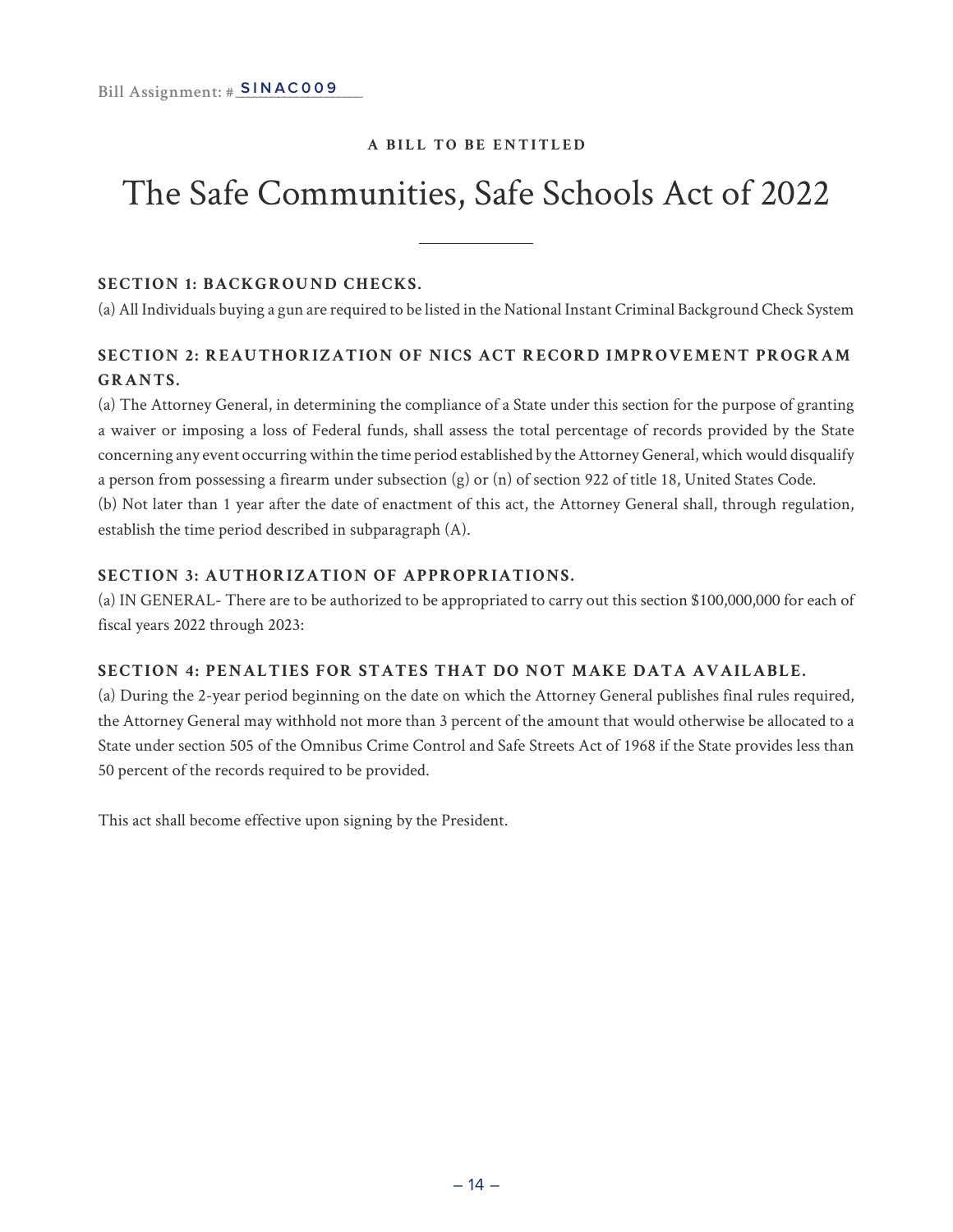### The Universal National Service Act of 2022

#### **SECTION 1: NATIONAL SERVICE OBLIGATION.**

(a) Obligation for Service- It is the obligation of every citizen of the United States, and every other person residing in the United States, who is between the ages of 18 and 25 to perform a period of national service as prescribed in this title unless exempted under the provisions of this title.

(b) Forms of National Service- The national service obligation under this title shall be performed either through-

- (1) military service; or
- (2) civilian service in a Federal, State, or local government program or with a communitybased agency or community-based entity that, as determined by the President, is engaged in meeting human, educational, environmental, or public safety needs.

(c) Age Limits- A person may be inducted under this title only if the person has attained the age of 18 and has not attained the age of 25:

#### **SECTION 2: TWO-YEAR PERIOD OF NATIONAL SERVICE.**

(a) General Rule- Except as otherwise provided in this section, the period of national service performed by a person under this title shall be two years.

(b) Grounds for Extension- At the discretion of the President, the period of military service for a member of the uniformed services under this title may be extended-

(1) with the consent of the member, for the purpose of furnishing hospitalization, medical, or surgical care for injury or illness incurred in line of duty; or

(2) for the purpose of requiring the member to compensate for any time lost to training for any cause.

#### **SECTION 3: IMPLEMENTATION BY THE PRESIDENT**.

(a) In General- The President shall prescribe such regulations as are necessary to carry out this title.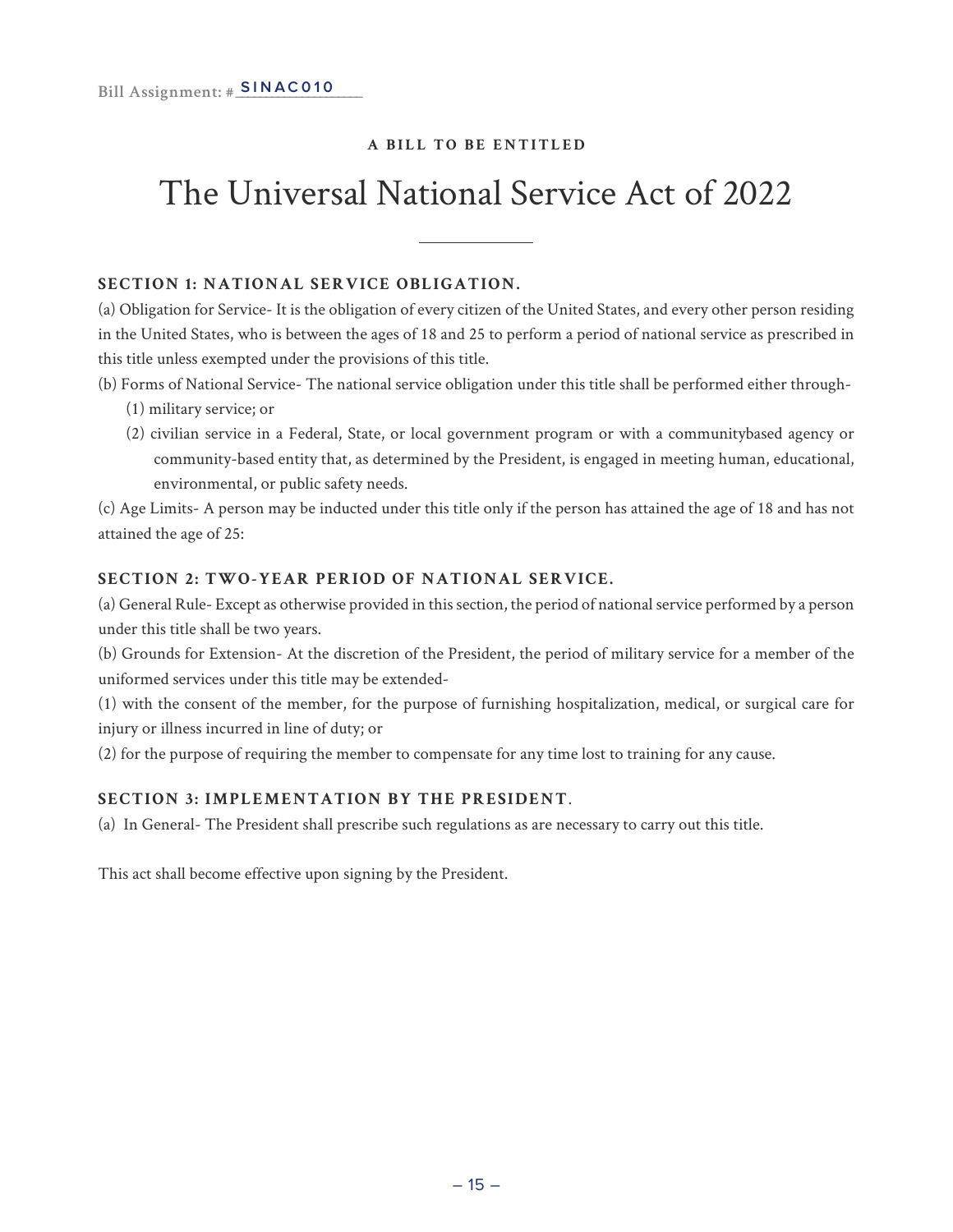### The NRA Members' Gun Safety Act of 2022

#### **SECTION 1: PURPOSE.**

The purpose of this title is to extend the Brady Law background check procedures to all sales and transfers of firearms.

#### **SECTION 2:: FIREARMS TRANSFERS.**

(a) The term 'unlicensed transferee' means a person who-

- (1) is not licensed under this chapter; and desires to receive a firearm from an unlicensed transferor; and
- (b) the term 'unlicensed transferor' means a person who-
	- (1) is not licensed under this chapter; and desires to transfer a firearm to an unlicensed transferee.
- (c) Responsibilities of Transferors Other Than Licensees
	- (1) It shall be unlawful for an unlicensed transferor to transfer a firearm to an unlicensed transferee, unless the firearm is transferred-
		- (i) through a licensed dealer or a law enforcement agency;
		- (ii) after inspecting a permit that confirms a background check; or
		- (iii) in accordance with an exception described herein; and (iv) in accordance with paragraph (d).

(d) CRIMINAL BACKGROUND CHECKS- Except as provided, an unlicensed transferor may not transfer a firearm to an unlicensed transferee until the unlicensed transferee has presented a permit that confirms that a background check has been conducted.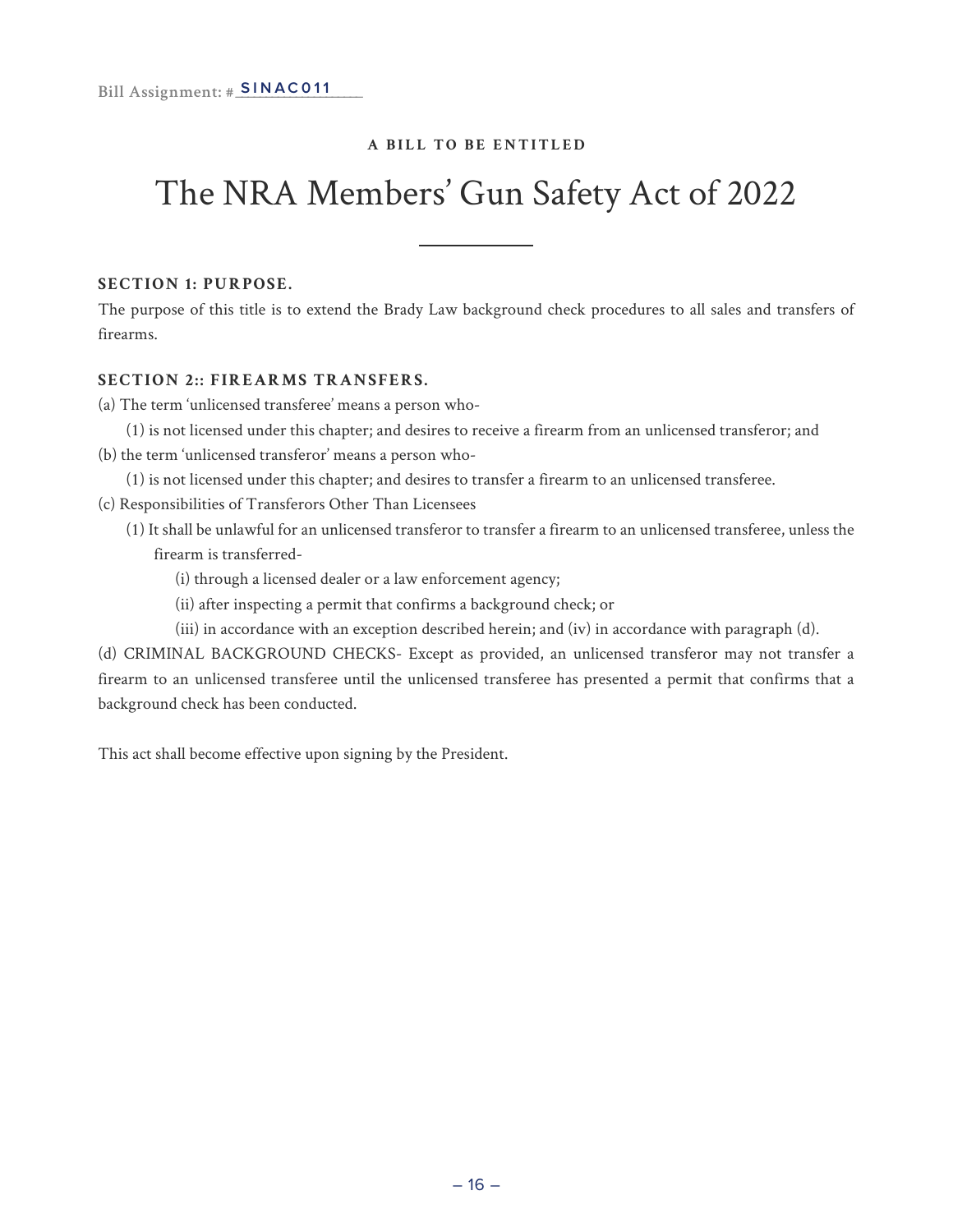### The Federal Reserve Independence Act of 2022

#### **SECTION 1: FINDINGS.**

(a) In October 2011, the Government Accountability Office found that-

- (1) allowing members of the banking industry to both elect and serve on the boards of directors of Federal reserve banks poses reputation risks to the Federal Reserve System; (2) 18 former and current members of the boards of directors of Federal reserve banks were affiliated with banks and companies that received emergency loans from the Federal Reserve System during the financial crisis;
- (3) many of the members of the boards of directors of Federal reserve banks own stock or work directly for banks that are supervised and regulated by the Federal Reserve System. These board members oversee the operations of the Federal reserve banks, including salary and personnel decisions;
- (b) Allowing currently employed banking industry executives to serve as directors on the boards of directors of Federal reserve banks is a clear conflict of interest that must be eliminated.

#### **SECTION 2: END CONFLICTS OF INTEREST**.

(a) Class A Members shall be designated by the Board of Governors of the Federal Reserve System, from among persons who are not employed in any capacity by a stockholding bank.

(b) Class B Members shall be designated by the Board of Governors of the Federal Reserve System.

#### **SECTION 3: REPORTS TO CONGRESS.**

The Comptroller General of the United States shall report annually to Congress beginning 1 year after the date of enactment of this Act to make sure that the provisions of this Act are followed.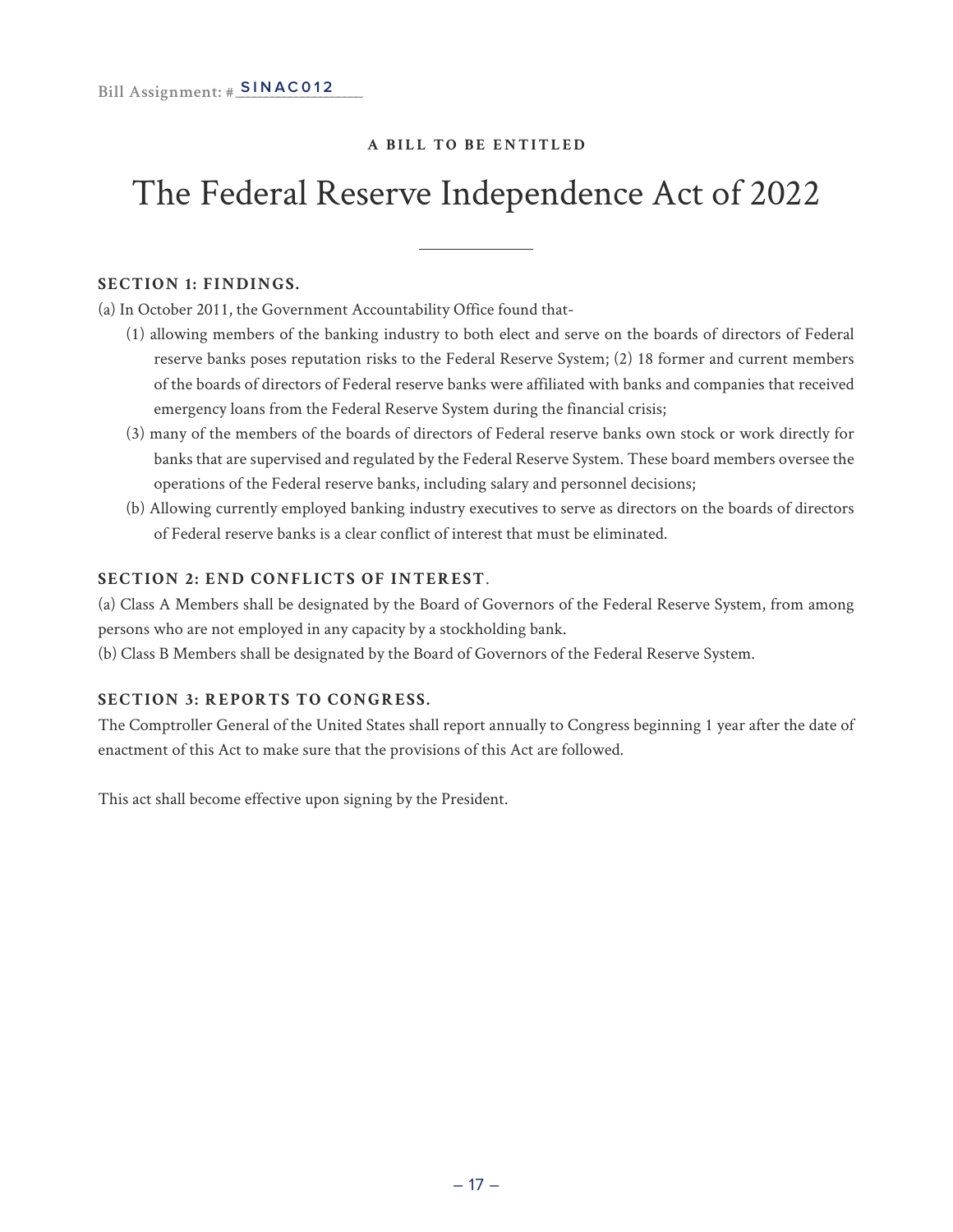### The Repeal Of The Selective Service Act 2022

#### **SECTION 1: CONGRESSIONAL FINDINGS**

Congress finds that male residents of the United States eighteen years and older, are involuntarily being registered for possibilities of conscription in direct contradiction to the United States Constitution's 13th Amendment.

#### **SECTION 2: DEFINITIONS**

(1) registered, meaning the act or process of entering information about something in a book or system of public records. (2) conscription, meaning the practice of ordering people by law to serve in the armed forces. (3) the 13th Amendment as stated: Neither slavery nor involuntary servitude, except as a punishment for crime whereof the party shall have been duly convicted, shall exist within the United States, or any place subject to their jurisdiction."

#### **SECTION 3: PROTECTION AGAINST INVOLUNTARY SERVITUDE; PENALTY**

(1) Any individual who wishes to join the United States military of their own accord is free to do so, but in no way will the Federal Government have the authority to legally conscript or force anyone to register, knowingly or unknowingly, for the possibility of "involuntary servitude." (2) If at the time of the passing of this act, legal conscription has been enforced, any and all individuals will have the opportunity to reconsider their military service immediately upon the passing of this act. (3) In no way will the United States Federal Government be allowed to sentence a convicted criminal to military servitude. (4) If at the time of the passing of this act, legal conscription has occurred and a draftee chooses to leave the military, he will have all of his taxes that he has paid as far back as five years prior, refunded to him in full. (5) If at the time of the passing of this act, legal conscription has occurred and a draftee died within the past five years prior to the passing of this act, then the draftee's next of kin will receive the deceased draftee's fully refunded taxes from the past ten years.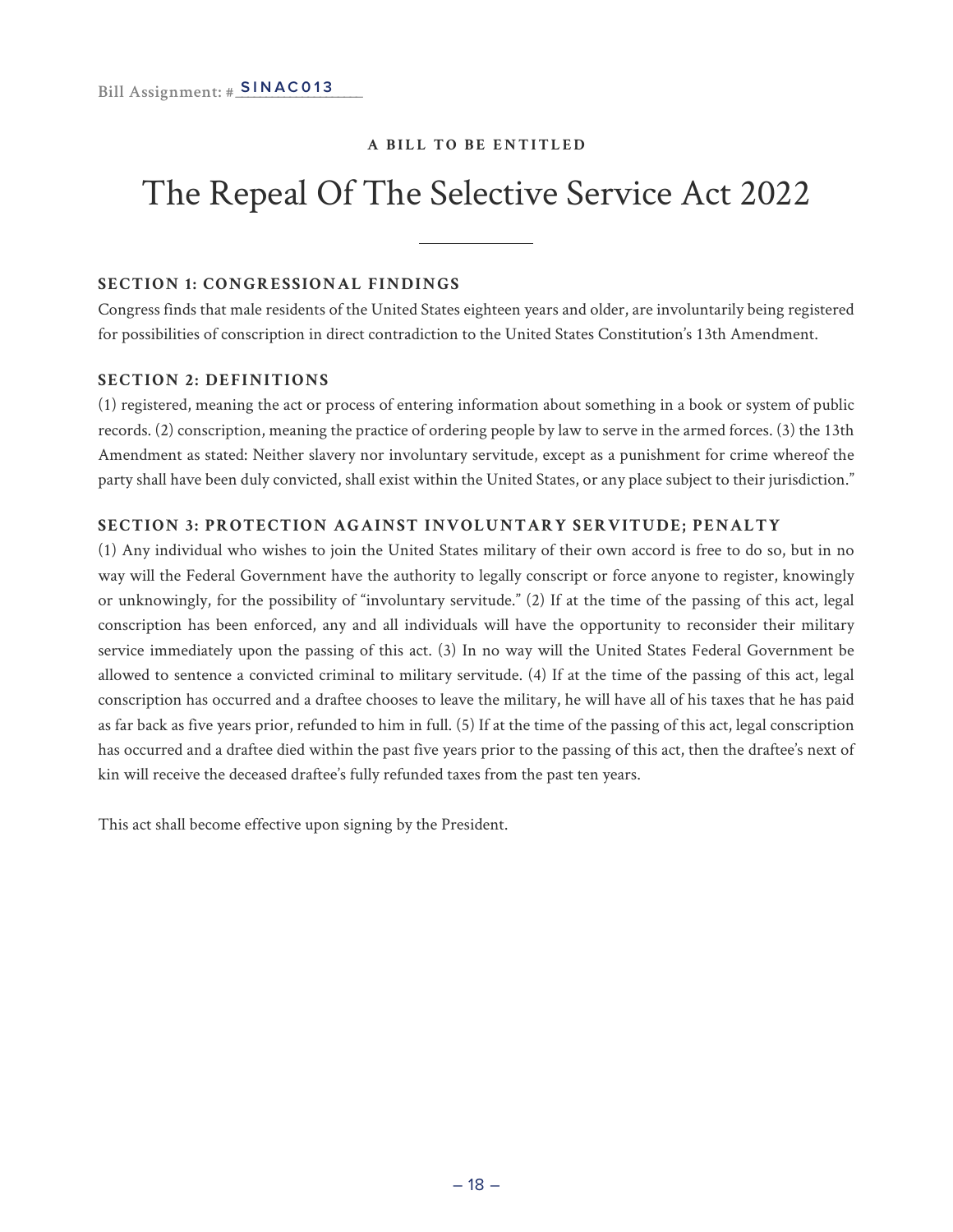### The United States-Israel Strategic Partnership Act of 2022

#### **SECTION 1: SHORT TITLE, PURPOSE.**

This Act may be cited as the 'United States-Israel Strategic Partnership Act of 2022' to enhance the strategic partnership between the United States and Israel.

#### **SECTION 2: FINDINGS.**

Congress makes the following findings: (1) The people and the Governments of the United States and Israel share a deep and unbreakable bond, forged by over 60 years of shared interests and shared values. (2) Today, the people and Governments of the United States and Israel are facing a dynamic and rapidly changing security environment in the Middle East and North Africa, necessitating deeper cooperation on a range of defense, security, and intelligence matters. (3) Given these challenges, it is imperative that the United States continue to deepen cooperation with allies like Israel in pursuit of shared policy objectives.

#### **SECTION 3: STATEMENT OF POLICY.**

It is the policy of the United States-(1) to reaffirm the unwavering support of the United States for the security of Israel as a Jewish state; (2) to reaffirm the principals and objectives enshrined in the United States-Israel Enhanced Security Cooperation Act of 2022 (Public Law 112-150) and ensure its implementation to the fullest extent; (3) to reaffirm the importance of the 2007 United States-Israel Memorandum of Understanding on United States assistance to Israel and the semiannual Strategic Dialogue between the United States and Israel; (4) to pursue every opportunity to deepen cooperation with Israel on a range of critical issues including defense, homeland, energy, and cyber security; (5) to continue to provide Israel with robust security assistance, including for the development, procurement, and maintenance of the Iron Dome Missile Defense System.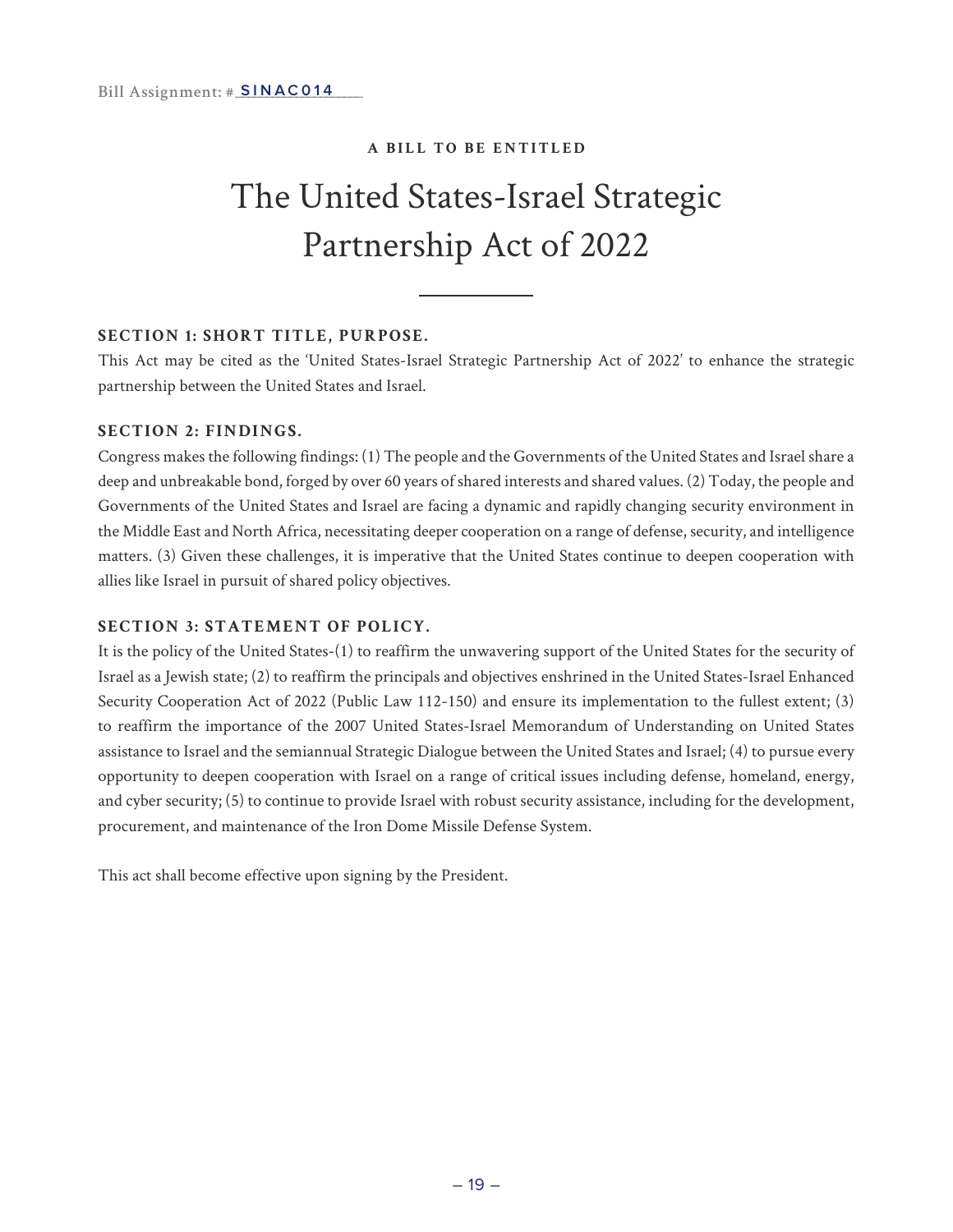### The Patriot Generation Act of 2022

#### **SECTION 1: CONGRESSIONAL FINDINGS**

It is founds that the Government of the United States of America has the duty to educate its citizens in an understanding of civic-minded expectations, of upright and desirable citizenry that recognizes and accepts responsibility for preserving and defending the liberty inherited from prior generations and secured by the United States Constitution.

#### **SECTION 2: EDUCATION OBLIGATION**

To help families, civic institutions, local communities, district school boards, and charter schools prepare students to be civically responsible and knowledgeable adults, the Public School system around the United States shall: (a) integrate a civic education system curriculum that school districts and charter schools must incorporate as part of regular school work in kindergarten through grade twelve (12). (b) The civic education curriculum must assist students in developing: An understanding of their shared rights and responsibilities as residents of the state and of the founding principles of the United States. © There are offices that can be filled even by persons as young as eighteen (18) years of age, and this civic education will help in students' education about how to carry on our founding principles, traditions, and aws as citizens of the United States of America.

#### **SECTION 3: IMPLEMENTATION**

- 1. Each state's department of Education must implement this civic education program within twelve (12) months of this act becoming a law. Local School Boards will discuss curriculum selections publicly for parents and their students before implementing the programs.
- 2. This curriculum shall require students to:
	- 1. Attend at least one (1) city council meeting or county commissioner meeting.
	- 2. In part, be educated on Roberts Rules of Order and other procedures.
	- 3. Baring unforeseen health crisis, this class shall be attedned in-person.

#### **SECTION 4: PROGRAM DETAILS**

The civic education program shall include:

- 1. Implementation of the 1776 Act that was researched and put together by American Patriot experts.
- 2. Civic duty education (referenced in section 3).
- 3. Reading and studying of documents including but not limited to: the Constitution of the United States, the Declaration of Independence, the National Anthem Poem.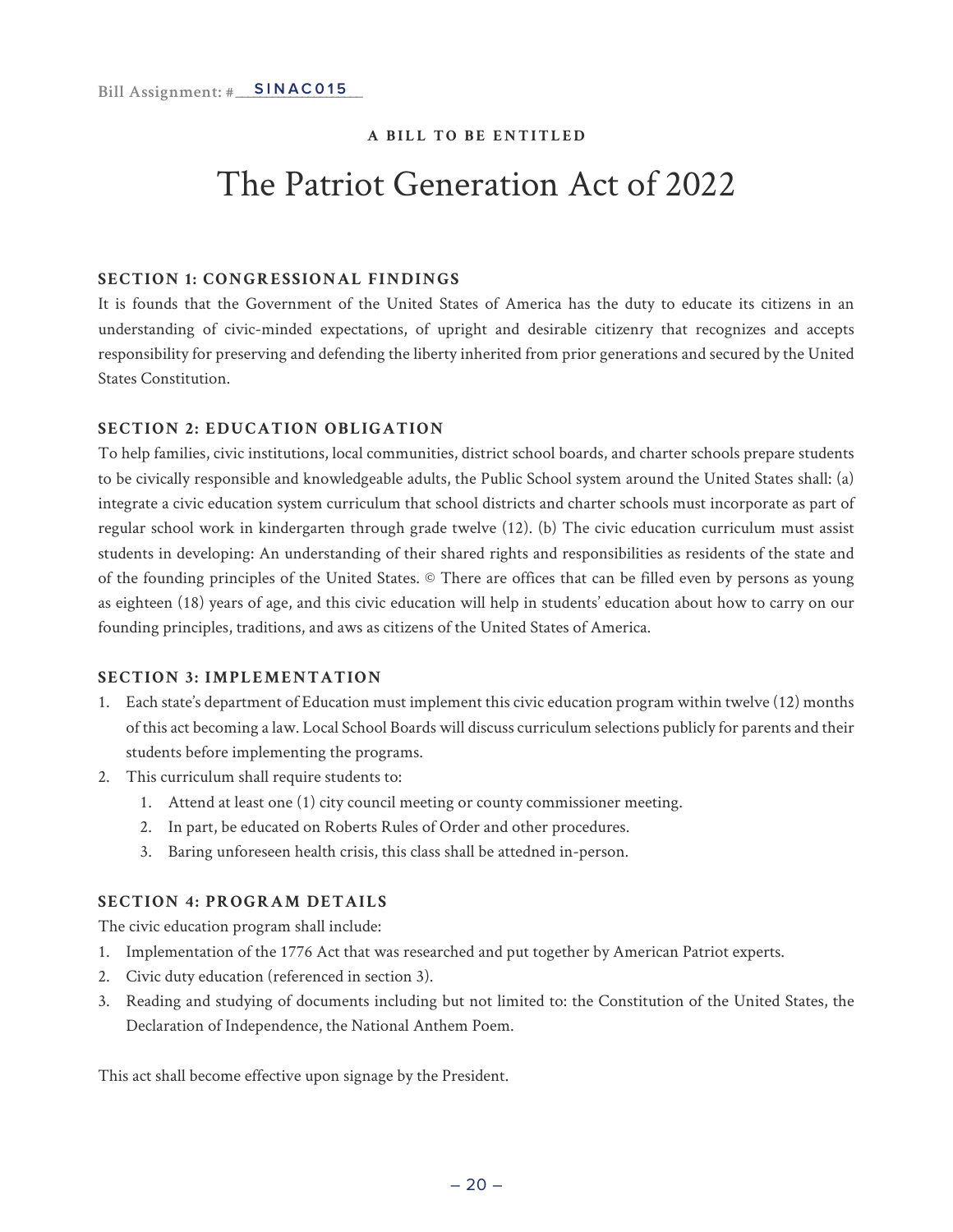

# **BUSINESS, ECONOMY, AND COMMERCE COMMITTEE**

(BECC)

*9th Congress of the TeenPact Nation, First Session August 2022 Tallahassee, Florida*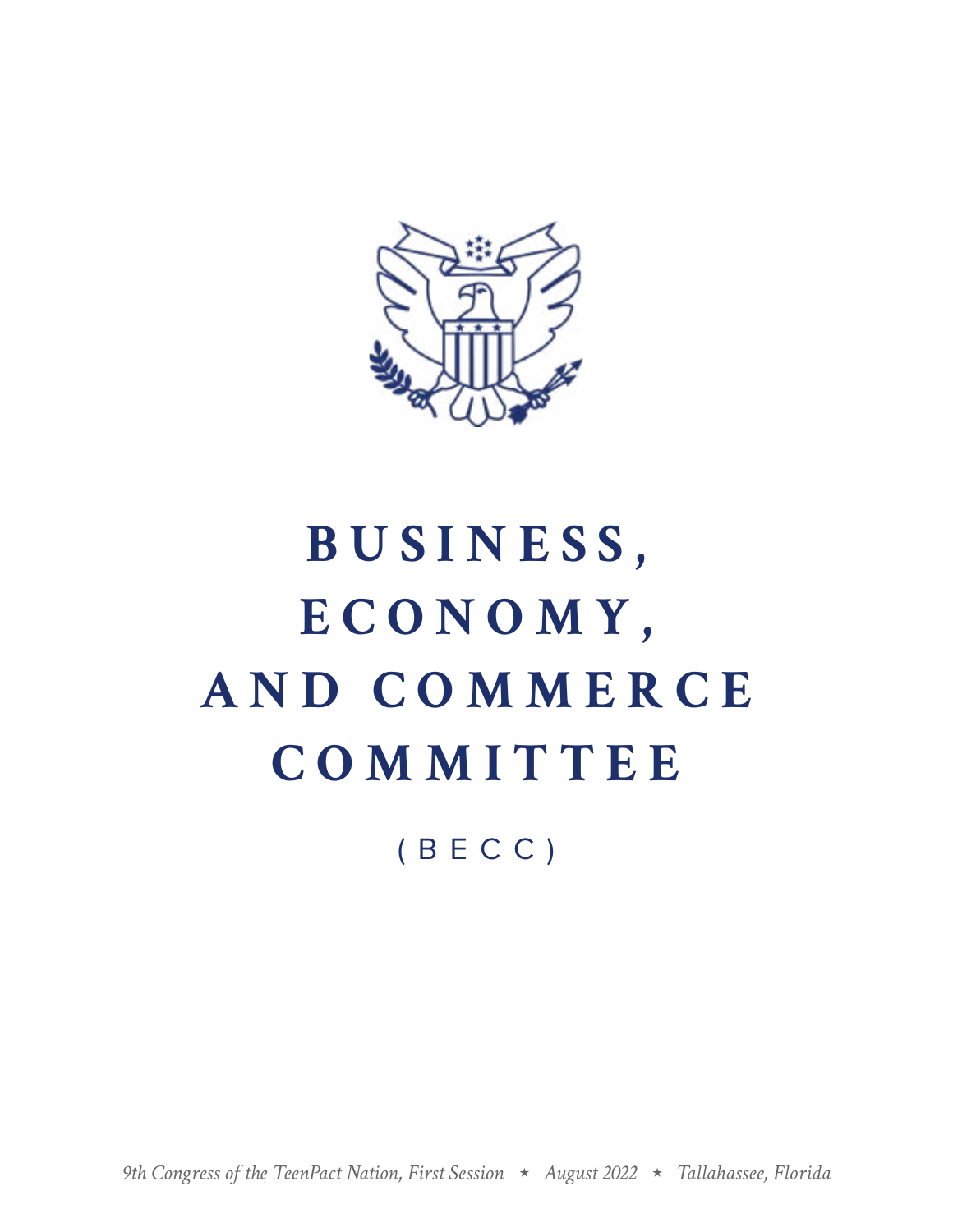### The Unlocking Consumer Choice and Wireless Competition Act of 2022

#### **SECTION 1: FINDINGS OF CONGRESS.**

Congress finds that consumers are being taken advantage of by wireless providers that charge excessive fees to transfer service to another provider, commonly known as "locking" a wireless device to a certain provider. In order to provide for the general welfare of the nation, it is in the best interest of Congress to enact additional rules within the free market.

#### **SECTION 2: RULEMAKING BY CONGRESS.**

Rulemaking- Not later than 1 year after the date of enactment of this Act, the the exemption for the class of works described in section 201:40(b)(3) of title 37, Code of Federal Regulations, as amended by subsection, to include any other category of wireless devices in addition to wireless telephone handsets. No wireless provider may restrict or in any way lock any wireless device to a proprietary service.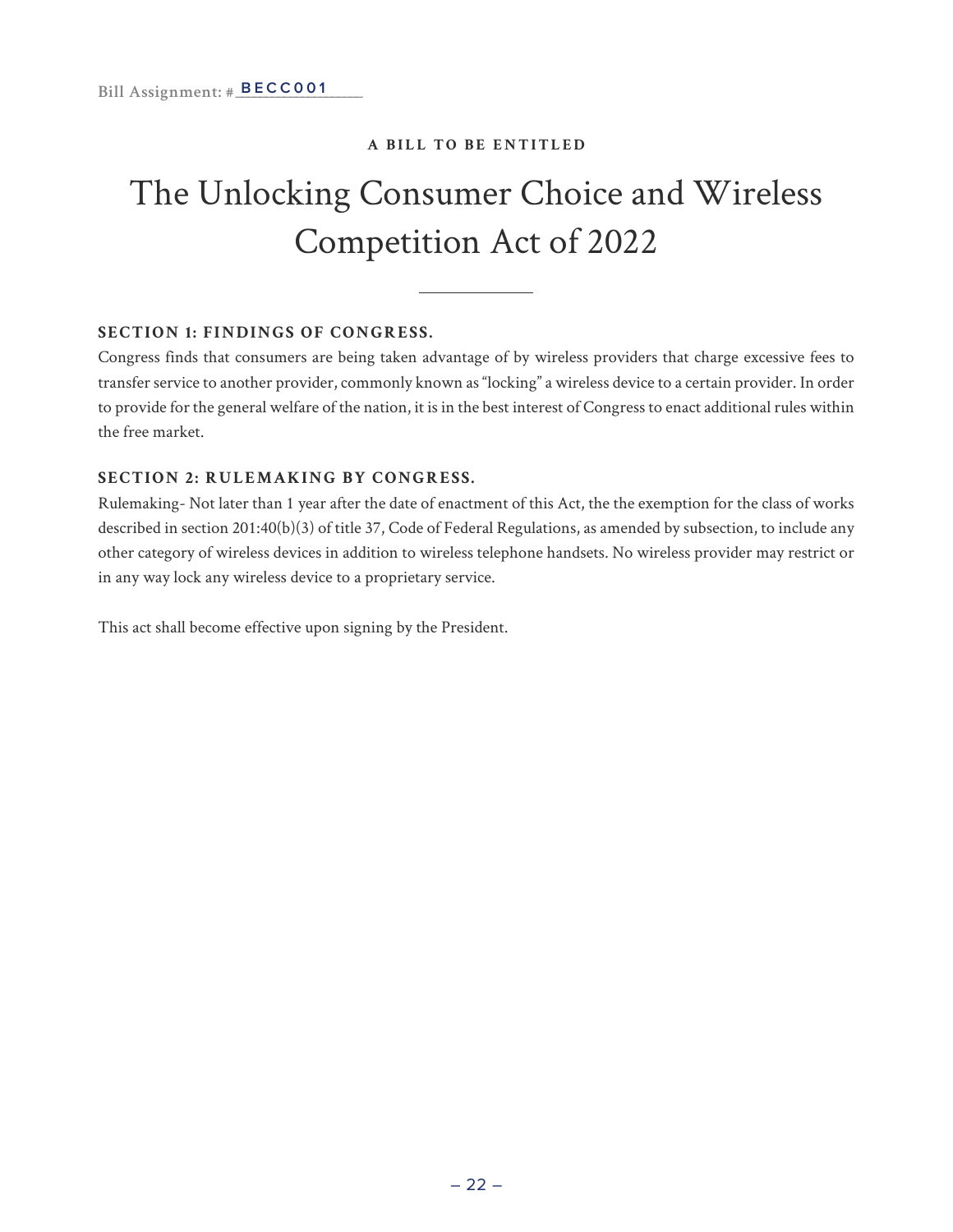### The FairTax Act of 2022

#### **SECTION 1: CONGRESSIONAL FINDINGS.**

(a) Findings Relating to Federal Income Tax- Congress finds the Federal income tax-

- (1) retards economic growth and has reduced the standard of living of the American public;
- (2) impedes the international competitiveness of United States industry;
- (3) reduces savings and investment in the United States by taxing income multiple times;
- (4) slows the capital formation necessary for real wages to steadily increase;
- (5) lowers productivity.

#### **SECTION 2: SALES TAX.**

(a) In General- The Internal Revenue Code of 2022 is repealed and replaced with the following new subtitle: Subtitle A--Sales Tax

(b) In General- There is hereby imposed a tax on the use or consumption in the United States of taxable property or services.

- (c) Rate
	- (1) FOR 2022- In the calendar year 2022, the rate of tax is 23 percent of the gross payments for the taxable property or service.
	- (2) FOR YEARS AFTER 2022- For years after the calendar year 2022, the rate of tax is the combined Federal tax rate percentage (as defined in paragraph (3)) of the gross payments for the taxable property or service.
	- (3) COMBINED FEDERAL TAX RATE PERCENTAGE- The combined Federal tax rate percentage is the sum of- (A) the general revenue rate, (B) the old-age, survivors and disability insurance rate, and '(C) the hospital insurance rate.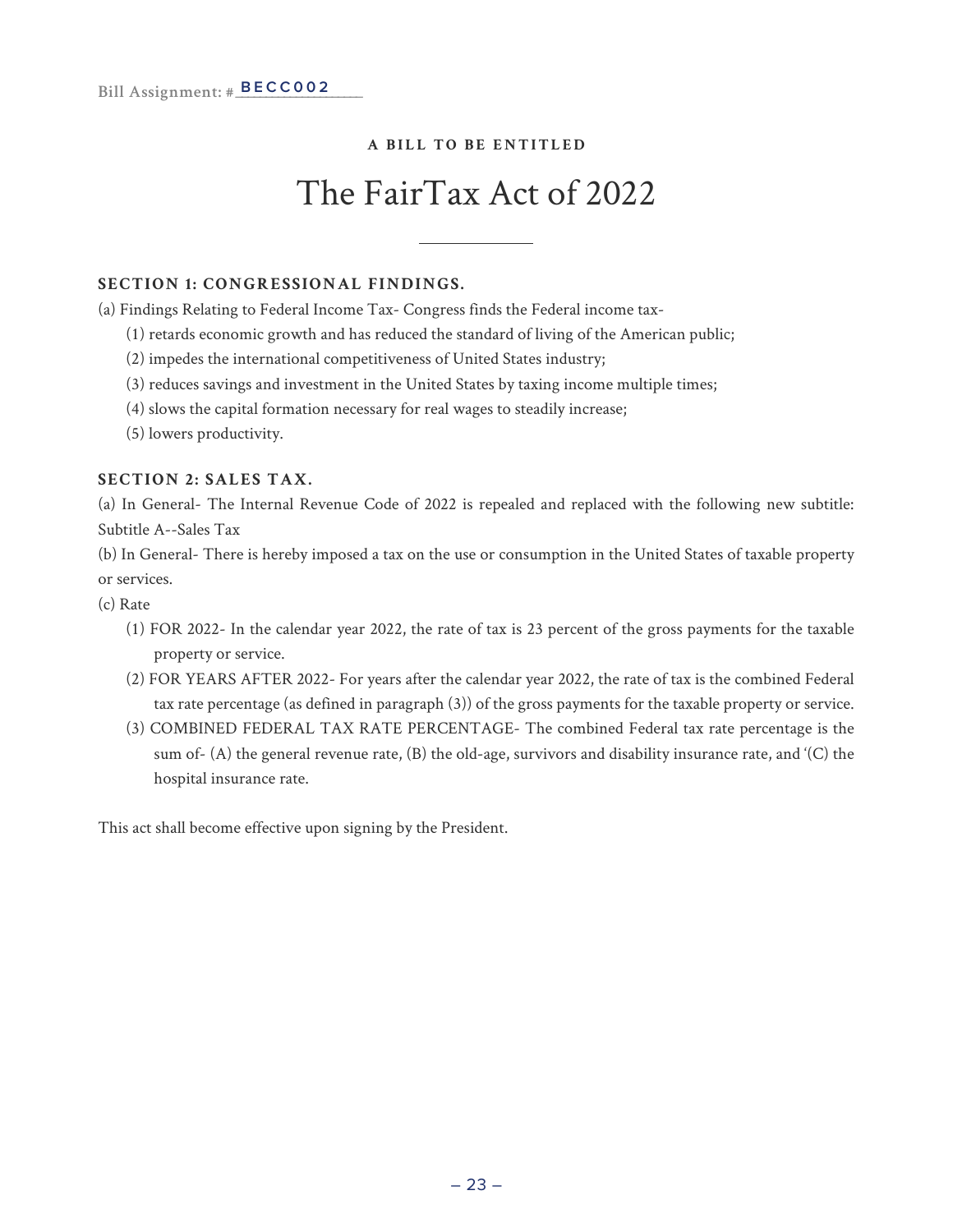### The Income Tax Reform Act of 2022

#### **SECTION 1: CONGRESSIONAL FINDINGS.**

(a) Findings Relating to Federal Income Tax- Congress finds the Federal income tax is cumbersome, unfair to most Americans, and not understood by many of them.

#### **SECTION 2: DEFINITIONS.**

(a) Income- any money received in the normal course of employment.

(a) Gain- any net revenue after living expenses are paid.

(c) Living expenses- any expense needed in order to be able to be alive, free, and pursue happiness and/or employment. These include but are not limited to rent, mortgage payments, vehicle payments, utility payments, food, child care, clothing, and educational costs.

#### **SECTION 3: INCOME TAX MODIFIED; TAX UPON GAIN.**

(a) In General- The Internal Revenue Code of 2022 is repealed and replaced with the following new subtitle: Subtitle A- Tax Upon Gain

(b) Tax Upon Gain

(c) Rate

(1) The rate of tax is 23 percent of any gain received.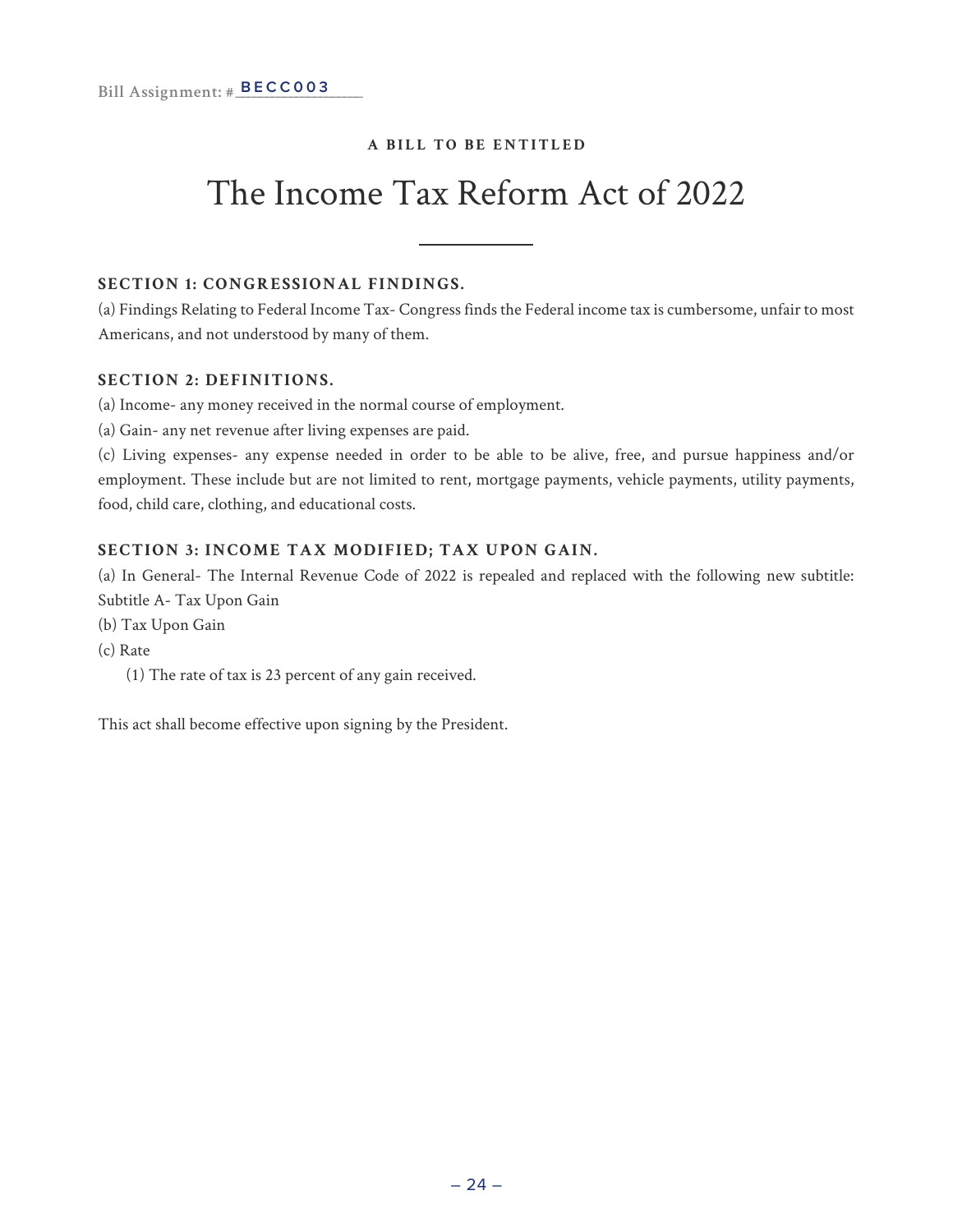### The National Debt Relief Act of 2022

#### **SECTION 1: CONGRESSIONAL FINDINGS.**

(a) Findings Relating to the National debt- Congress finds the national debt has exceeded any reasonable level of control.

(b) Several federal agencies exist contrary to the US Constitution and/or their efforts are duplicated at the State level.

(c) Congress is the rule making authority for federal spending.

#### **SECTION 2: FEDERAL SPENDING.**

(a) A narrow and specific adherence to Article 1 Section 8 shall be adhered to in all matters of federal spending. If there is a question as to if the need is aligned with said Article, the presumption shall be that it is not. Proof beyond any reasonable doubt must be established in order to qualify the expense.

(b) The federal Departments of Education, Energy, and Environmental Protection are hereby eliminated by being phased out over a five (5) year period commencing in 2022.

(c) Federal block grant programs are hereby phased out over a five (5) year period beginning in 2022.

(d) Military bases in nations deemed viable of self-defense are hereby phased out over a five (5) year period beginning in 2022.

(e) Private retirement funds shall immediately supplement Social Security utilizing the "Galveston Plan" model and shall replace it over a ten (10) year period beginning in 2022 for all first-time entrants into the workforce that would have been otherwise eligible for Social Security. No citizen having paid in to the Social Security System shall receive less than they have paid in.

(f) The federal government shall cease funding any health care plans other than those for federal workers and/or the military over a five (5) year period and instead allow citizens to retain their income to put it to the best use as they determine.

(g) No less than one-half of all federal spending shall be to alleviate federal debt. (h) A balanced budget is required annually from Congress.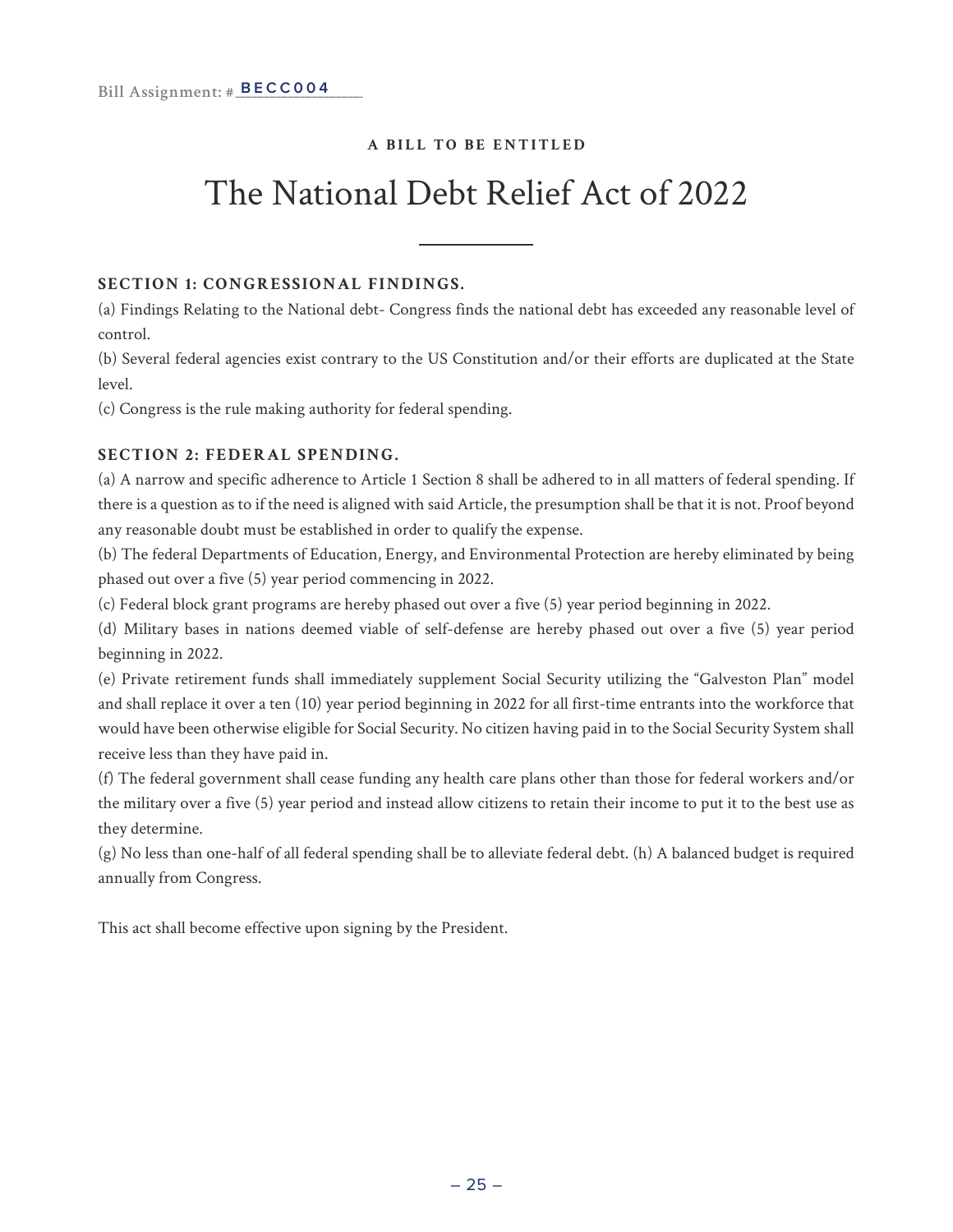### The Taxpayers Right-To-Know Act of 2022

#### **SECTION 1: SHORT TITLE.**

This Act may be sited as the'Taxpayers Right-To-Know Act'.

#### **SECTION 2: COST AND PERFORMANCE OF GOVERNMENT PROGRAMS.**

(a) IN GENERAL- Information for each program shall include the following (which shall be updated not less frequently than annually):

- (1) The total administrative expenses for the program for the previous fiscal year.
- (2) The expenditures for services for the program for the previous fiscal year.
- (3) An estimate of the number of clients served by the program and beneficiaries who received assistance under the program (if applicable) for the previous fiscal year.
- (4) An estimate of, for the previous fiscal year-1: The number of full-time Federal employees who administer the program; and 2: The number of full-time employees whose salary is paid in part or full by the Federal Government through a grant or contract, a sub-award of a grant or contract, a cooperative agreement, or another form of financial award or assistance who administer or assist in administering the program.
- (5) An identification of the specific statute that authorizes the program, including whether such authorization is expired.
- (6) Any finding of duplication or overlap identified by internal review, an Inspector General, the Government Accountability Office, or other report to the agency about the program.
- (7) Any program performance reviews (including program performance reports required under section 1116).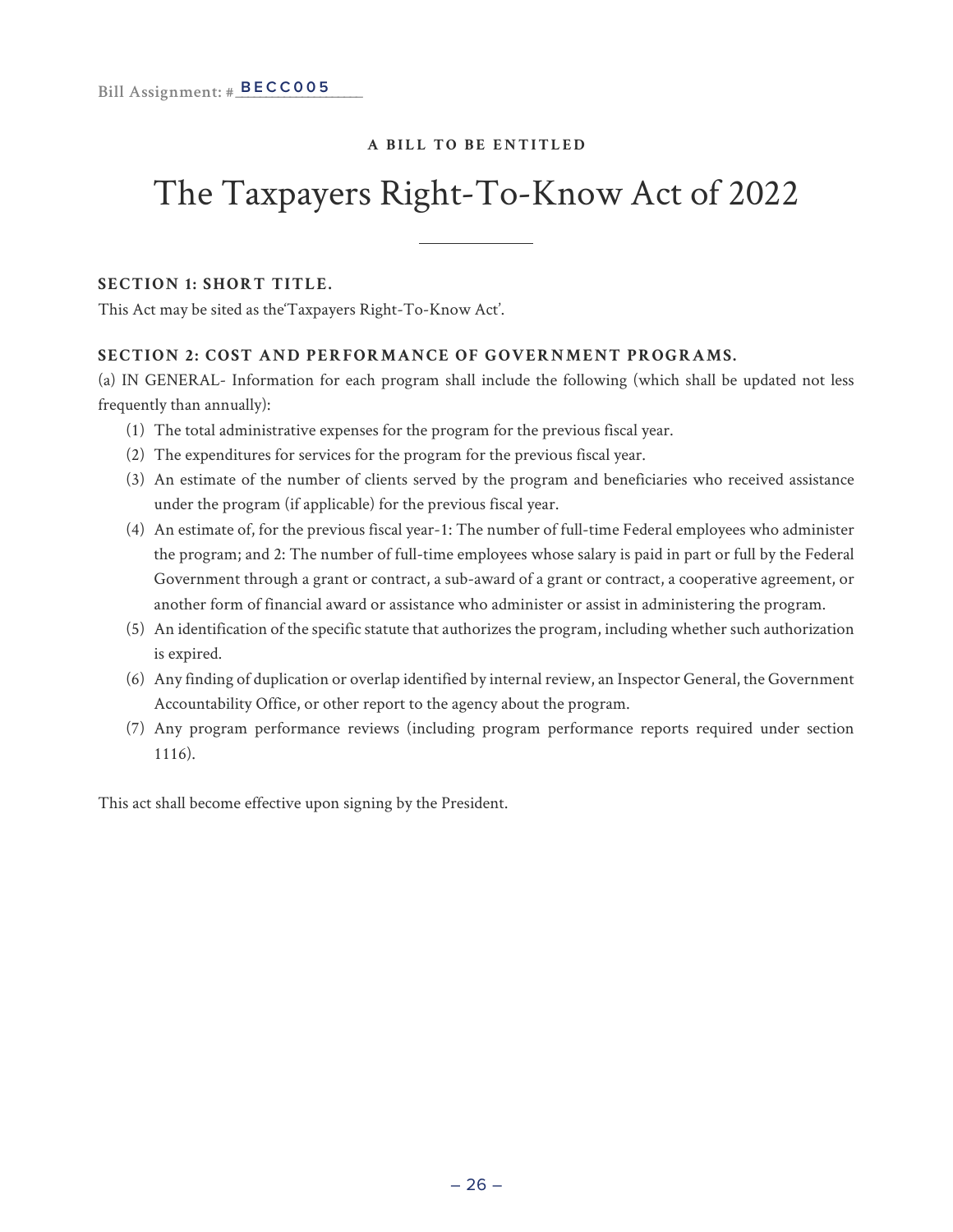### The No Budget, Delayed Pay Act of 2022

#### **SECTION 1: TEMPORARY SUSPENSION OF DEBT CEILING.**

(a) Suspension- Section 3101(b) of title 31, United States Code, shall not apply for the period beginning on the date of the enactment of this Act and ending on May 18, 2022.

- (b) Effective May 19, 2022, the limitation in the debt ceiling is increased to the extent that-
	- (1) the amount of obligations issued under chapter 31 of such title and the amount of obligations guaranteed by the United States Government outstanding on May 19, 2022, exceeds the face amount of such obligations outstanding on the date of the enactment of this Act.

An obligation shall not be taken into account under paragraph (1) unless the issuance of such obligation was necessary to fund a commitment incurred by the Federal Government that required payment before May 19, 2022.

#### **SECTION 2: HOLDING SALARIES OF MEMBERS OF CONGRESS IN ESCROW UPON FAILURE TO AGREE TO BUDGET RESOLUTION.**

(a) Holding Salaries in Escrow

- (1) IN GENERAL- If by April 15, 2022, a House of Congress has not agreed to a budget for fiscal year 2022 pursuant to section 301 of the Congressional Budget Act of 1974, during the period described in paragraph (2) the payroll administrator of that House of Congress shall deposit in an escrow account all payments otherwise required to be made during such period for the compensation of Members of Congress who serve in that House of Congress, and shall release such payments to such Members only upon the expiration of such period.
- (2) PERIOD DESCRIBED- With respect to a House of Congress, the period described in this paragraph is the period which begins on April 16, 2022, and ends on the earlier of-
	- (A) the day on which the House of Congress agrees to a budget for fiscal year 2022 pursuant to section 301 of the Congressional Budget Act of 1974; or (B) the last day of the One Hundred Fifteenth Congress.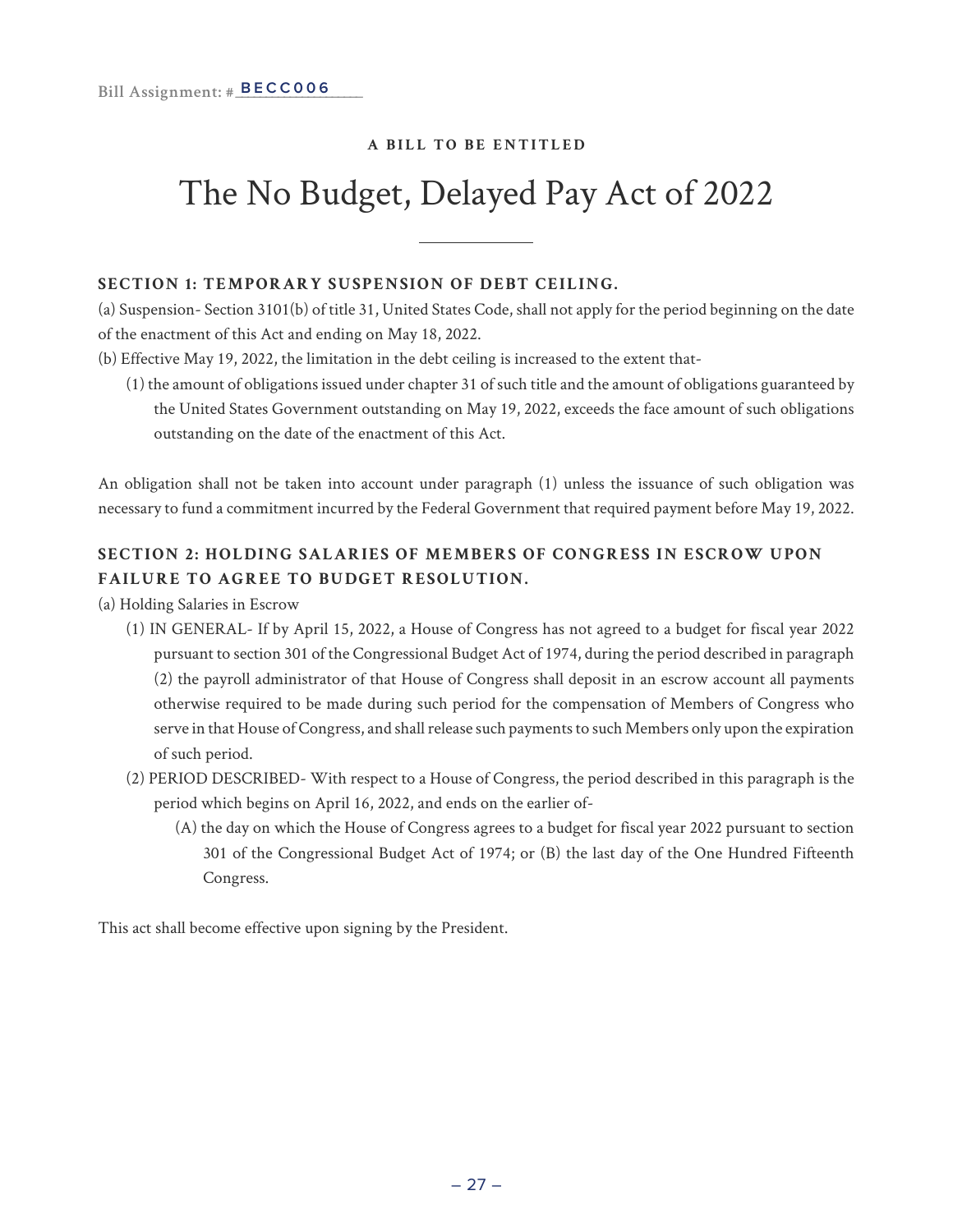### The Unlocking Technology Act of 2022

#### **SECTION 1: INFRINGEMENT OF A COPYRIGHT REQUIRED FOR ANTI-CIRCUMVENTION PROHIBITION**.

(a) No person shall, in order to infringe or facilitate infringement of a copyright in a work protected under this title, circumvent a technological measure that effectively controls access to that work

(b) It shall not be a violation of this section to circumvent a technological measure in connection with a work protected under this title if the purpose of such circumvention is to engage in a use that is not an infringement of copyright under this title.

(c) It is not a violation of this section to use, manufacture, import, offer to the public, provide, or otherwise traffic in any technology, product, service, device, component, or part thereof that is primarily designed or produced for the purpose of facilitating noninfringing uses of works protected under this title by circumventing a technological measure that effectively controls access to that work, unless it is the intent of the person that uses, manufactures, imports, offers to the public, provides, or traffics in the technology, product, service, device, component, or part to infringe copyright or to facilitate the infringement of a copyright.'.

#### **SECTION 2: EFFECTIVE DATE.**

This Act shall apply after the expiration of the 9-month period beginning on the date of the enactment of this Act.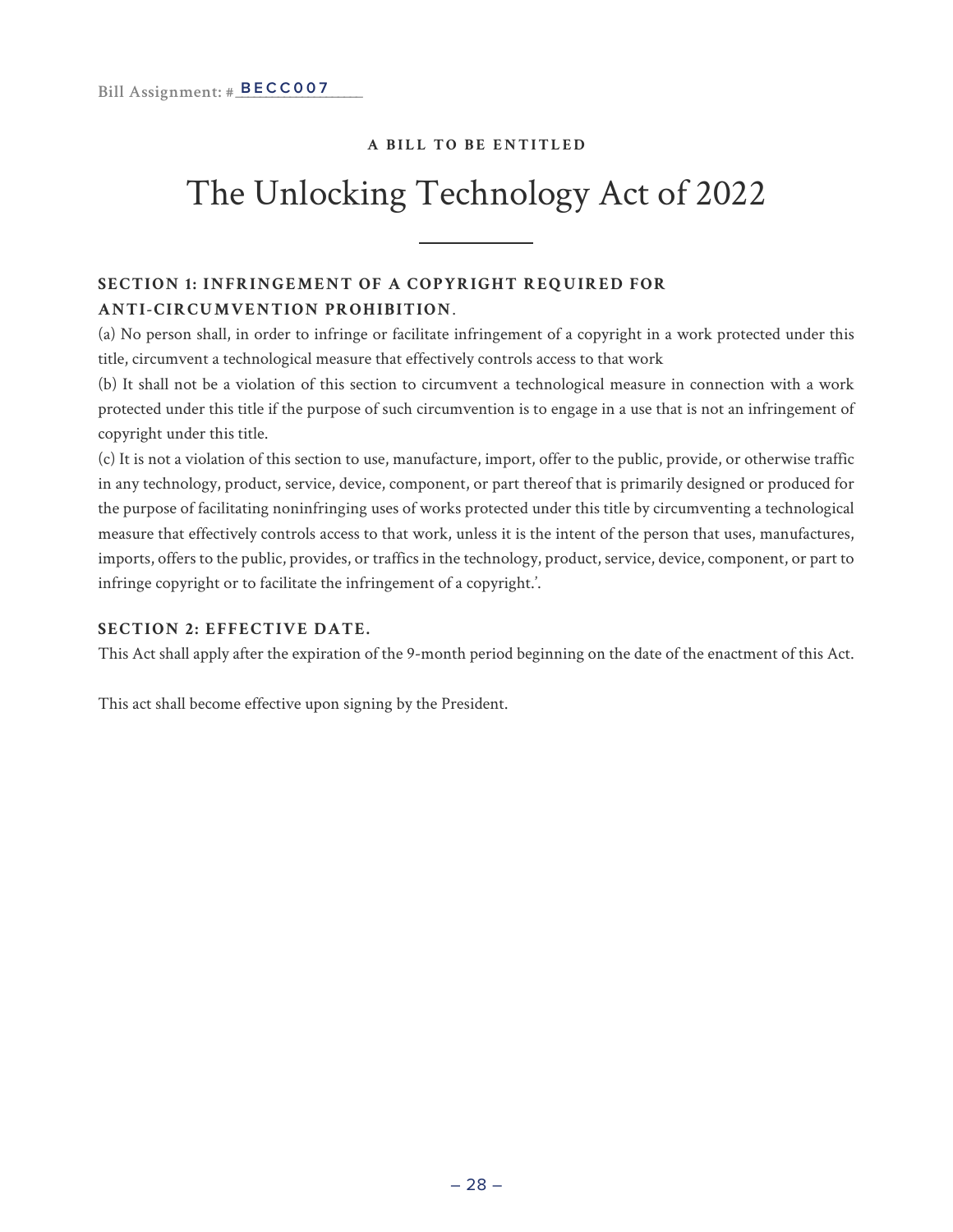### The Marijuana Reclassification Act of 2022

#### **SECTION 1: DECRIMINALIZATION OF MARIJUANA.**

(a) Removal From Schedule of Controlled Substances- Notwithstanding any other provision of the Controlled Substances Act (21 U.S.C. 801 et seq.), the Attorney General shall, not later than 60 days after the date of the enactment of this Act, issue a final order that removes marijuana in any form from schedules V (Five), IV (Four), and III (Three) under section 202(c) of that Act (21 U.S.C. 812(c)).

#### **SECTION 2: APPLICATION OF THE CONTROLLED SUBSTANCES ACT AND CONTROLLED SUBSTANCES IMPORT AND EXPORT ACT TO MARIJUANA.**

Part A of the Controlled Substances Act is amended by adding at the end the following: (a) General Non-application-Except as provided in this section, this title and title III do not apply to marihuana.

(a) Exception: Prohibition on Certain Transportations and Shipments- It shall be unlawful to ship or transport marihuana from any place outside a State, territory, or district of the United States, or other place noncontiguous to but subject to the jurisdiction of the United States, into that State, territory, or district of the United States, or place, when such marihuana is intended by any person interested therein to be received, possessed, sold, or in any manner used, in violation of any law of such State, territory, district, or place.

(a) Penalty- Whoever knowingly violates subsection (b) shall be fined under title 18, United States Code, or imprisoned not more than one year, or both.'.

#### **SECTION 3: EXEMPTIONS AND QUALIFICATIONS**

Nothing in this act will be construed to allow schedule II (two) or I (one) marijuana in any form to be given without a medical prescription from a licensed physician.

Immediately upon the effective date of this act, Congress shall direct each state's Department of Health to promulgate rules to address new prescriptive procedures.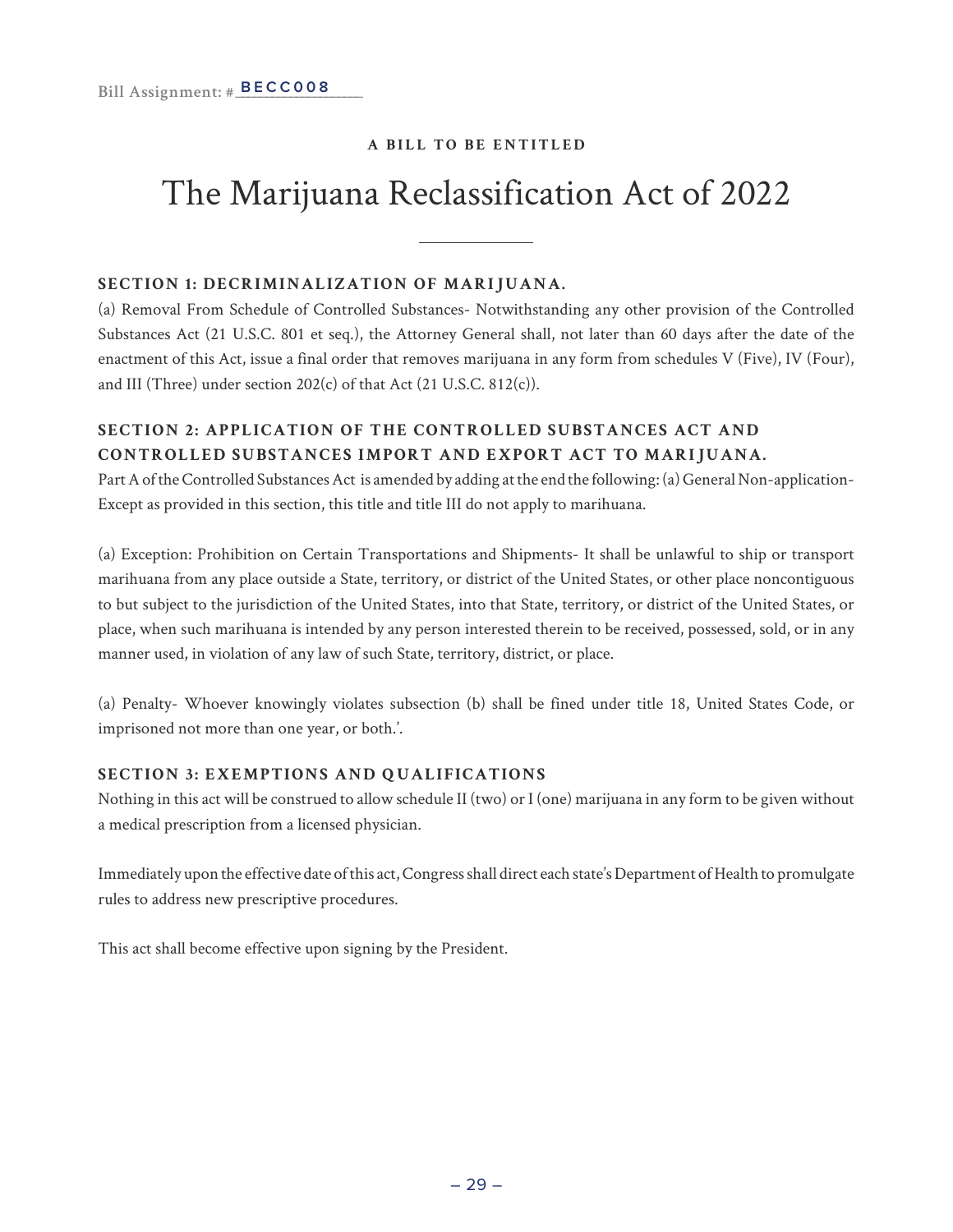### The Federal Reserve Transparency Act of 2022

#### **SECTION 1: AUDIT REFORM AND TRANSPARENCY FOR THE BOARD OF GOVERNORS OF THE FEDERAL RESERVE SYSTEM.**

(a) An audit of the Board of Governors of the Federal Reserve System and the Federal reserve banks shall be completed within 12 months after the date of the enactment of this Act.

- (b) Report
	- (1) A report on the audit required under subsection (a) shall be submitted by the Comptroller General to the Congress before the end of the 90-day period beginning on the date on which such audit is completed and made available to the Speaker of the House, the majority and minority leaders of the House of Representatives, the majority and minority leaders of the Senate, the Chairman and Ranking Member of the committee and each subcommittee of jurisdiction in the House of Representatives and the Senate, and any other Member of Congress who requests the report.
	- (2) CONTENTS- The report under paragraph (1) shall include a detailed description of the findings and conclusion of the Comptroller General with respect to the audit that is the subject of the report, together with such recommendations for legislative or administrative action as the Comptroller General may determine to be appropriate.

#### **SECTION 2: AUDIT OF LOAN FILE REVIEWS REQUIRED BY ENFORCEMENT ACTIONS.**

(a) The Comptroller General of the United States shall conduct an audit of the review of loan files of homeowners in foreclosure in 2009 or 2010, required as part of the enforcement actions taken by the Board of Governors of the Federal Reserve System against supervised financial institutions.

(b) Report- Not later than the end of the 6-month period beginning on the date of the enactment of this Act, the Comptroller General shall issue a report to the Congress containing all findings and determinations made in carrying out the audit required under subsection (a).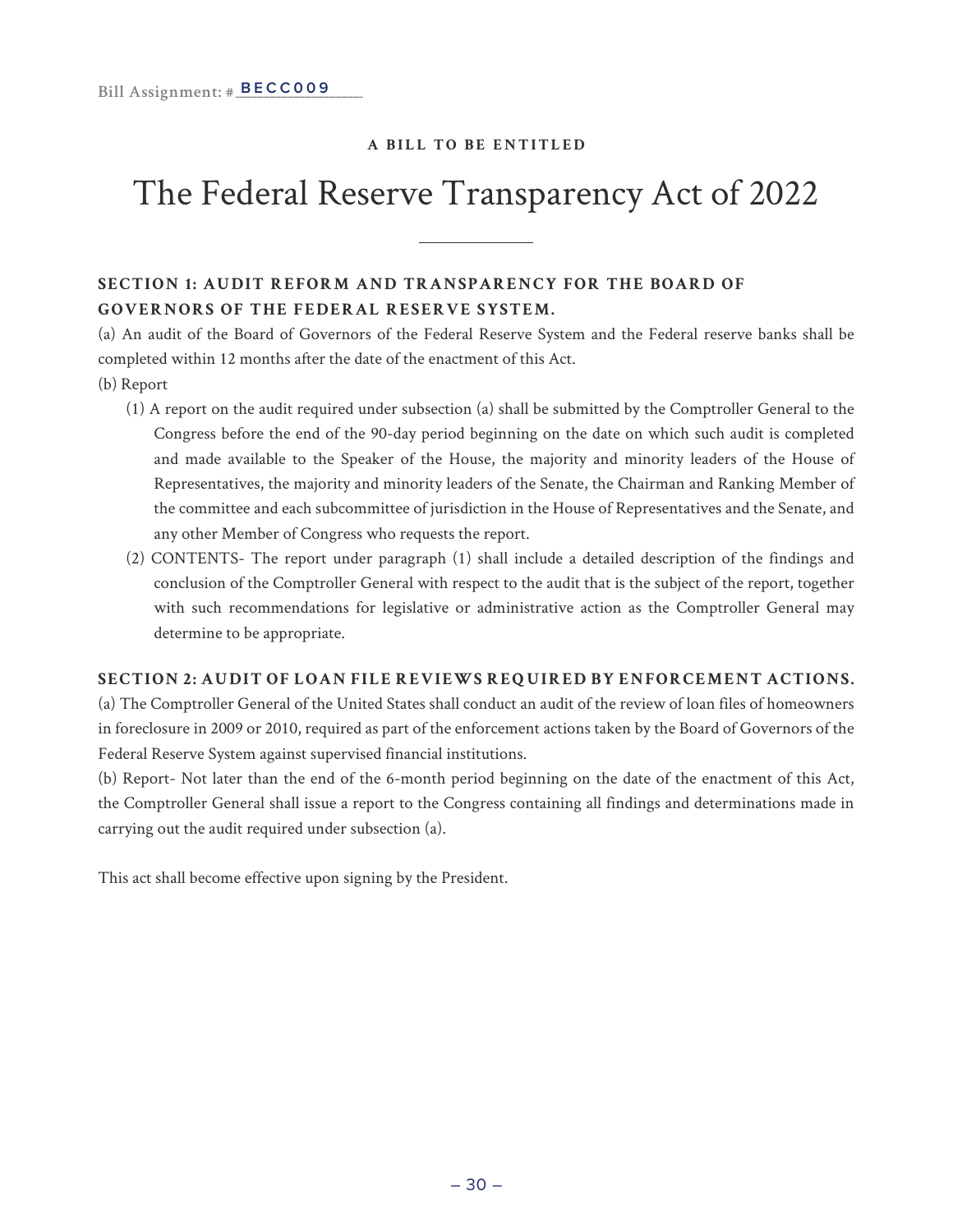### The Enumerated Powers Act of 2022

#### **SECTION 1: SPECIFICATION OF CONSTITUTIONAL AUTHORITY FOR ENACTMENT OF LAW.**

(a) Constitutional Authority for This Act- This Act is enacted pursuant to the power granted Congress under article I, section 8, clause 18, of the United States Constitution and the power granted to each House of Congress under article I, section 5, clause 2, of the United States Constitution.

(b) Constitutional Authority Statement Required- Chapter 2 of title 1, United States Code, is amended by inserting after section 102 the following new section:

'Sec. 102a. Constitutional authority clause

'(a) Each Act of Congress shall contain a concise and definite statement of the constitutional authority relied upon for the enactment of each portion of that Act. The failure to comply with this section shall give rise to a point of order in either House of Congress. The availability of this point of order does not affect any other available relief. '(b) The provisions of this section are enacted by the Congress-

'(1) as an exercise of the rule making power of the House of Representatives and the Senate, respectively, and as such they shall be considered as part of the rules of each House, respectively, or of that House to which they specifically apply, and such rules shall supersede other rules only to the extent that they are inconsistent therewith; and '(2) with full recognition of the constitutional right of either House to change such rules (so far as relating to such House) at any time, in the same manner, and to the same extent as in the case of any other rule of such House.'.

(c) Clerical Amendment- The table of sections at the beginning of chapter 2 of title 1, United States Code, is amended by inserting after the item relating to section 102 the following new item: '102a. Constitutional authority clause.'.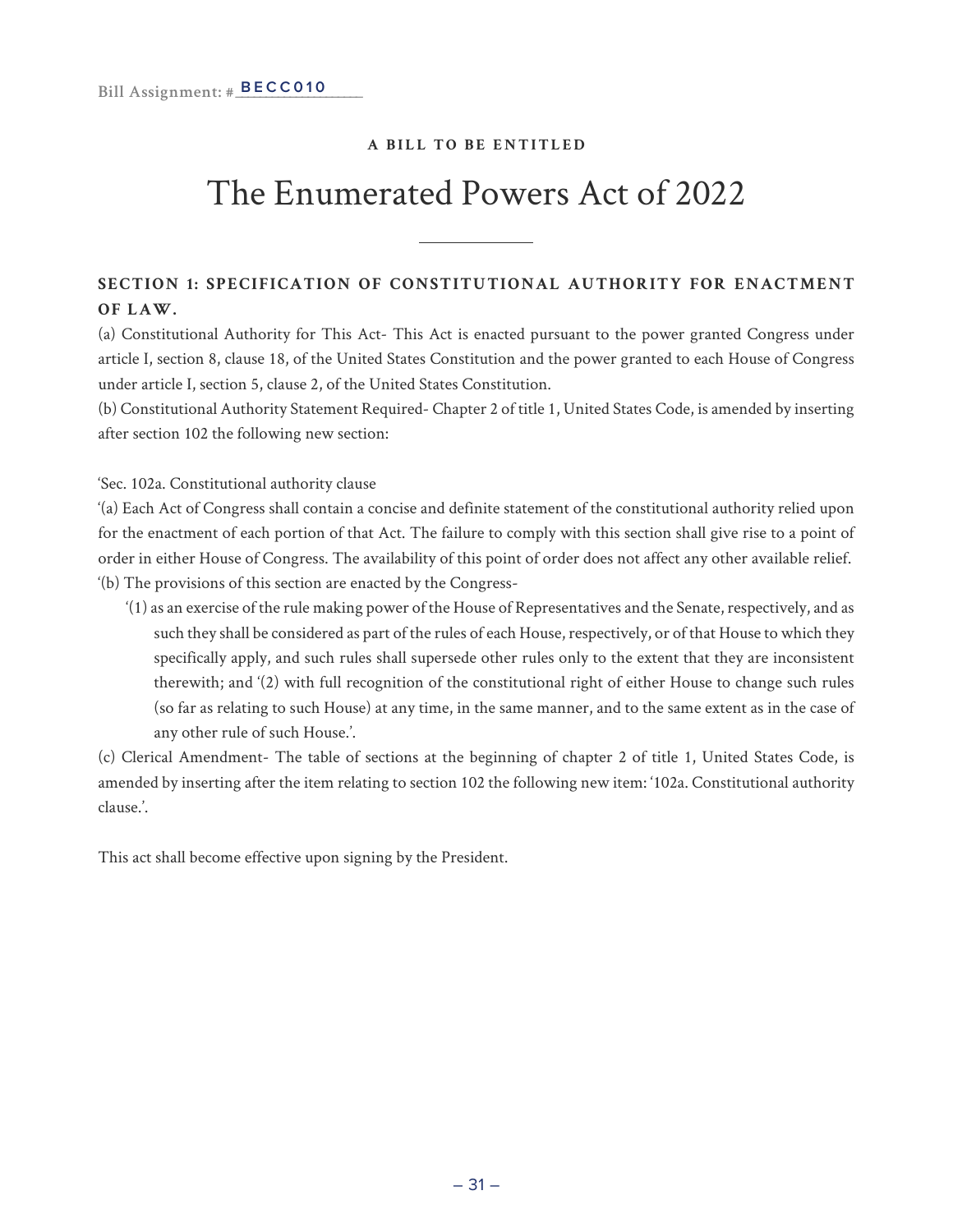### The Social Security Fairness Act of 2022

#### **SECTION 1: REPEAL OF GOVERNMENT PENSION OFFSET PROVISION.**

(a) In General- Section  $202(k)$  of the Social Security Act is amended by striking paragraph (5) and repealing language related to the government pension offset, so as to allow those with government pensions that have paid into the Social Security System to recoup without penalty or offset the money paid in.

#### **SECTION 2: REPEAL OF WINDFALL ELIMINATION PROVISIONS.**

(a) In General- Section 215 of the Social Security Act is amended by repealing the language related to the windfall elimination provisions. Congress finds that the obligation under which Social Security payments were made exists regardless of the current income status of the individual that paid into the system.

#### **SECTION 3: EFFECTIVE DATE.**

The amendments made by this Act shall apply with respect to monthly insurance benefits payable under title II of the Social Security Act for months after December 2022. Notwithstanding section 215(f) of the Social Security Act, the Commissioner of Social Security shall adjust primary insurance amounts to the extent necessary to take into account the amendments made by section 3: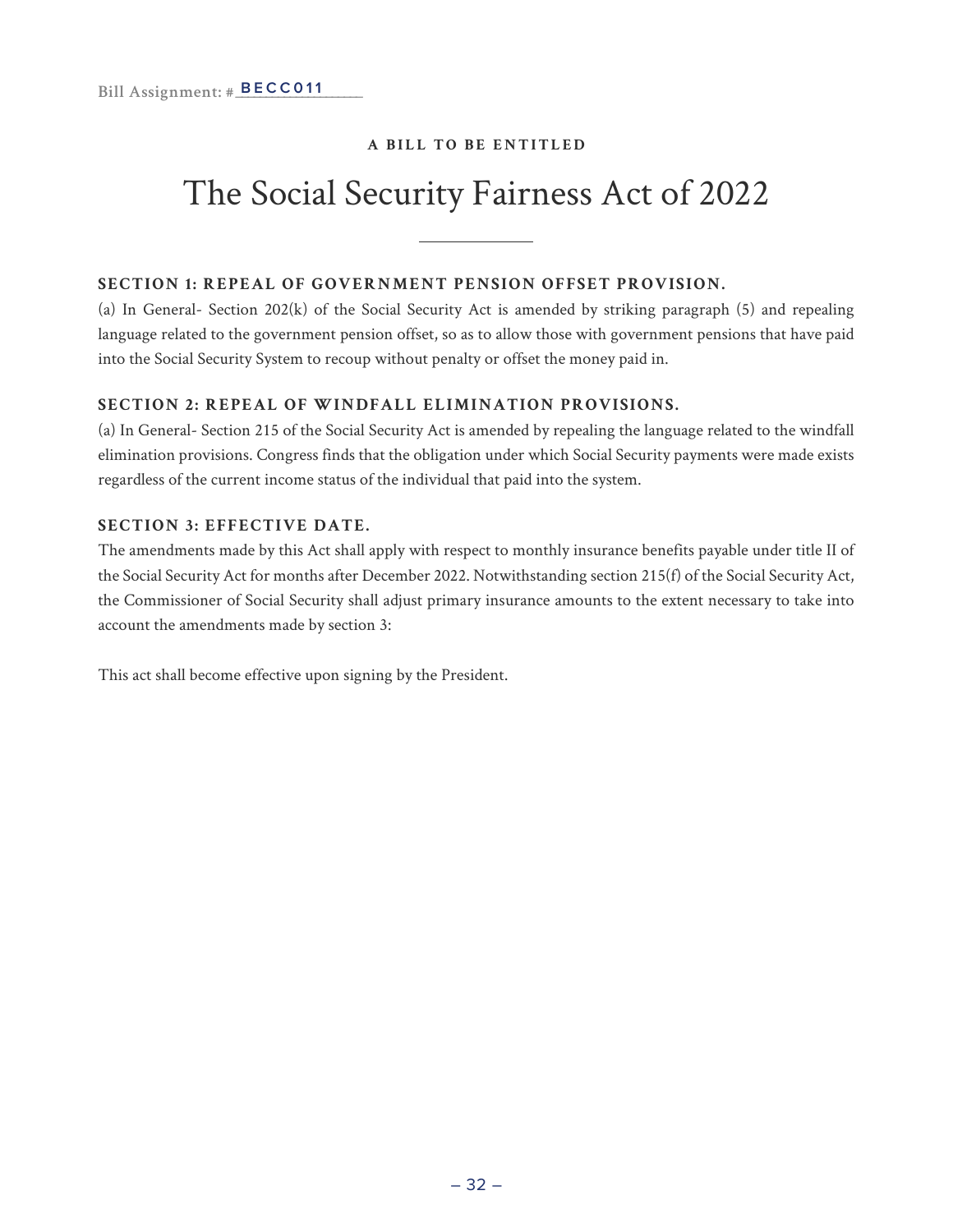### The Raising Minimum Wage Act of 2022

#### **SECTION 1: CONGRESSIONAL FINDINGS**

Congress finds that the people living on minimum wage do not make enough money to support their families. Congress finds it is the role of the Government to help and protect its citizens. Congress finds working 40 hours a week for an hourly wage of 7.25 is not enough tosupport an average family of four.

#### **SEC 2: DEFINITIONS**

(1) Minimum Wage means the minimum amount of money an employee may be paid per hour by his/her employer

#### **SEC 3: FINDINGS**

The current federal minimum wage is \$7.25. Not many family's incomes are based solely off minimum wage, but there are several who do live solely off of a minimum wage income. A person who works (50) fifty hours a week for an entire year off of minimum wage would only make \$18.9K before taxes annually. The average family of four spends \$12.6K on housing annually, \$8.4K on food, \$5K on transportation, \$5K on medical, 4.2K on clothing, and \$1.7K on entertainment. \$18.9K is not enough for a hard-working family to live on.

#### **SEC 4: RAISING MINIMUM WAGE; PENALTY**

(1) No employer can pay his/her employee less than \$10.00 dollars per hour (2) unless specifically given permission from governing authority. (3) Any cooperation, company, or agency in violation of this act is liable for a fine not to exceed \$50,000.00 per violation.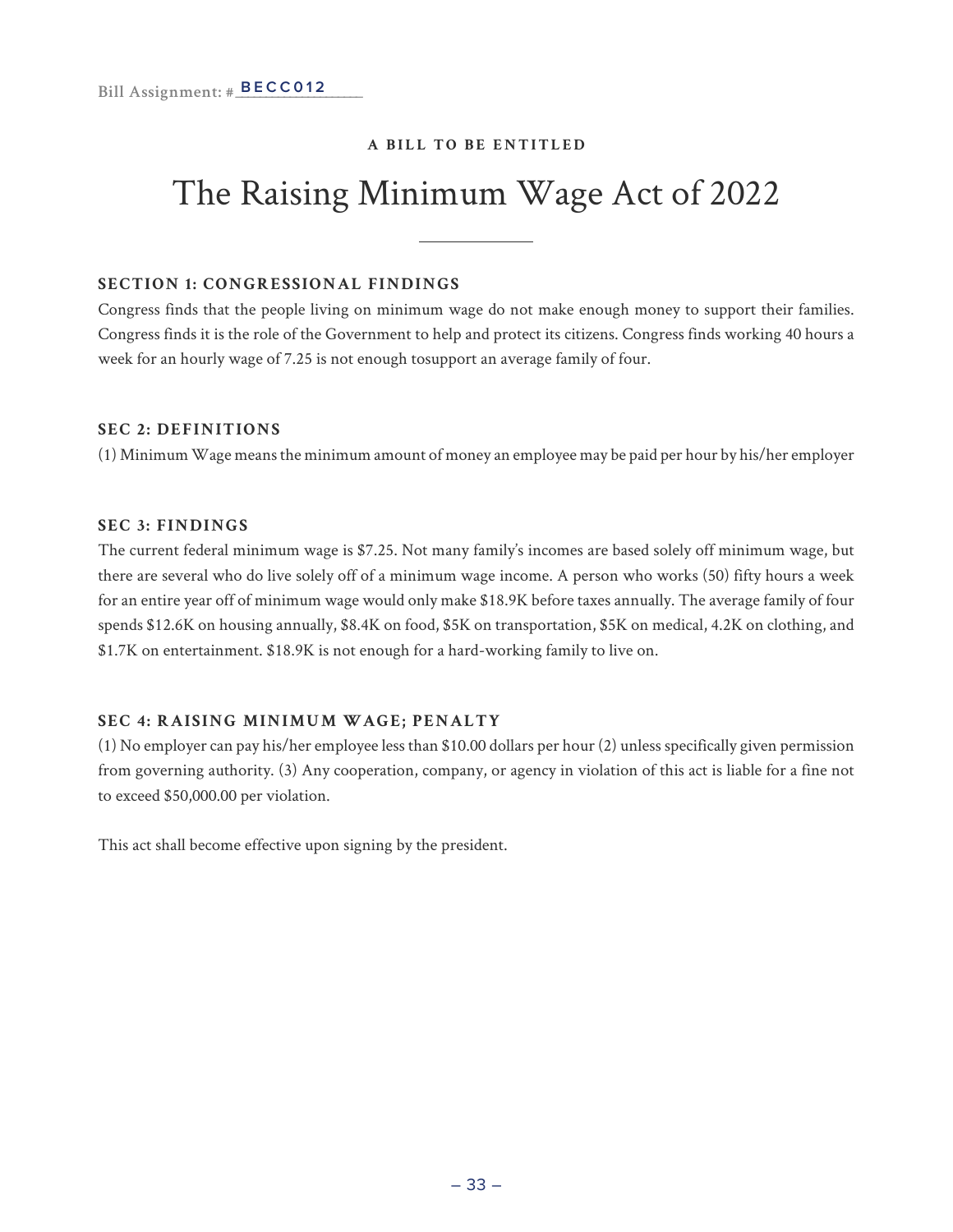### The Abolition Of Government Funded School Systems Act Of 2022

*Purpose:* To allow more direct involvement of parents in the education of their children and to allow free expression of views in schools without government endorsement of a specific view. Also, to lighten tax burdens.

#### **SECTION 1:**

The public school system will cease to be a government-run function in the United States. The parents of each district, as well as their respective, self-run councils, will be responsible for hiring teachers, staff and deciding upon school curriculums.

#### **SECTION 2:**

The families of each student will be responsible for paying for their own student's enrollment. If there is a lack of funds, the school board members can decide amongst themselves how to raise adequate money.

#### **SECTION 3:**

Taxes formerly used for education will no longer need to be paid, seeing as the families with children will directly be funding their own school.

#### **SECTION 4:**

All buildings formerly belonging to the public school systems for use as schools, will be sold to the neighborhood schools, as their former use is now irrelevant.

#### **SECTION 5:**

Each school will be required annually to be examined by a private school board council to ensure that subject matter is being covered adequately. Other than a base minimum of what must be accomplished in a year, the government will not be able to mandate what must be taught within schools.

#### **SECTION 6:**

This bill will be enacted three full school years from the signing by the President. The time between its passing and its enactment is purely for the purpose of organizing necessary committees and staffs.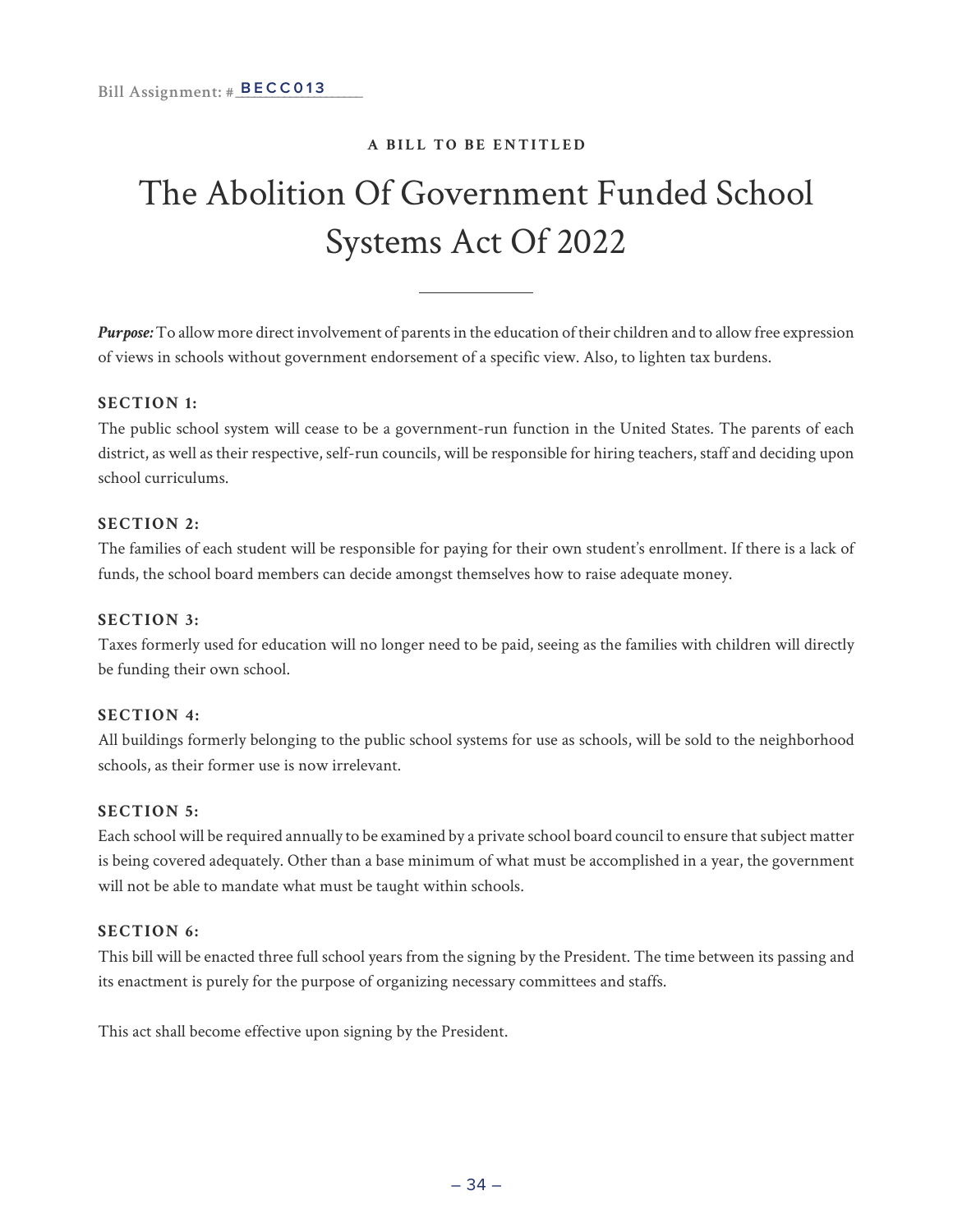### The Worker's Rights Act of 2022

*Purpose:* To permit employees to request changes to their work schedules without fear of retaliation and to ensure that employers consider these requests, and to require employers to provide more predictable and stable schedules for employees in certain occupations with evidence of unpredictable and unstable scheduling practices that negatively affect employees, and for other purposes.

#### **SECTION 1: SHORT TITLE; FINDINGS**

(a) Unstable, unpredictable, and rigid scheduling practices have been shown in numerous studies and surveys to disproportionately affect low-wage workers, women, and workers of color.

(b) Difficult scheduling practices negatively impact workers and families, both economically and socially. Fluctuations in income hurts those who are trying to feed their families; a stable and predictable schedule guarantees a wage amount and can improve sales and worker productivity.

#### **SECTION 2: FLEXIBLE SCHEDULE ALLOWANCE**

(a) All employees of companies with more than 15 workers will have the right to request changes in their schedules without fear of retaliation. Employers would be required to consider and respond to all schedule requests, and, when a worker's request is made because of a health condition, child or elder care, a second job, continued education, or job training, the employer would be required to grant the request unless a legitimate business reason precludes it.

(b) Employees in food service, cleaning, hospitality, warehouse, and retail occupations – as well as other occupations designated by the Secretary of Labor – will have advance notice of their work schedules and receive additional pay when they are put "on-call" without any guarantee that work will be available; are sent home early on slow days; are scheduled for a "split shift;" or receive schedule changes or shifts are cancelled with less than two weeks' notice.

(c) Employers would be prohibited from requiring employees to work with less than eleven hours of rest between shifts and would be required pay employees time and a half if they voluntarily agree with less than 11 hours rest.

(d) This act shall not be misconstrued to take away the rights of workers under current Federal code.

#### **SECTION 3: LEGISLATIVE IMPLEMENTATION**

(a) The Secretary of Labor shall oversee the implementation and enforcement of these regulations and will be allowed to hear complaints, adjudicate violations, and obtain punitive (but not excessive) damages from businesses who do not comply after multiple violations.

(b) This Act will exclude any workers and/or businesses under contract with a recognized collective bargaining agreement.

(c) Any administrative issues not addressed by this legislation are hereby delegated to the Secretary of Labor to adjust and implement as their office sees fit.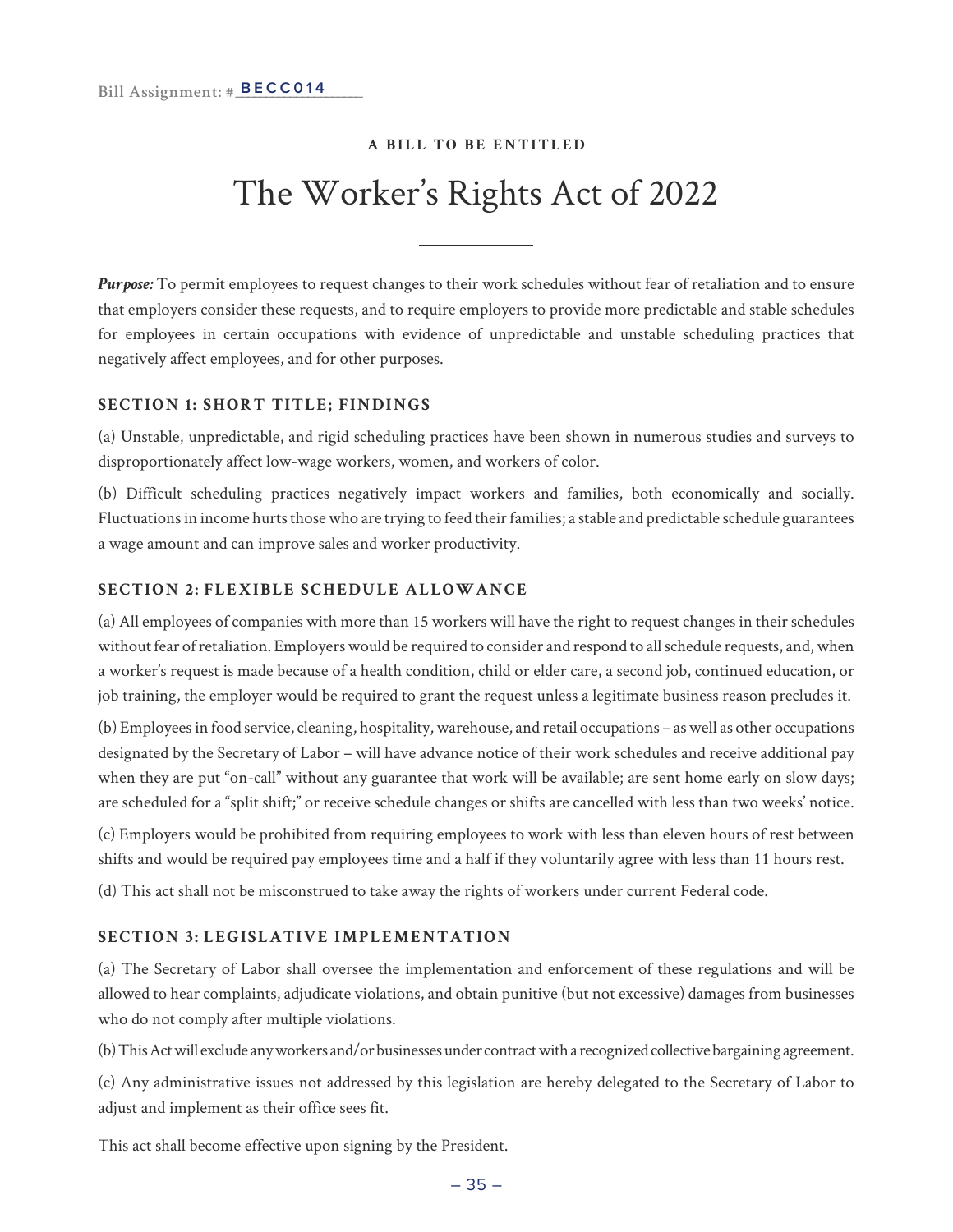### The Stakeholder Corporate Democracy Act of 2022

*Purpose:* To require corporations who list their shares on the open market to have labor representation on their corporate governance boards not to be less than one third (1/3) of the total seats.

#### **SECTION 1: SHORT TITLE; FINDINGS**

(a) Following the doctrine of "maximizing shareholder value" for the past 40 years, corporate boards controlled by largescale shareholders have funneled their revenues to those shareholders and the corporate executives whose pay is linked to shareholder rewards—at the expense of investment and wages and the general welfare of lower classes.

(b) Other nations have found success in giving representation to all stakeholders in a public company, including shareholders and the workers at the company.

(c) Section 12(b) of the Securities Exchange Act of 1934 (15 U.S.C. 78l(b)(1)) refers to any company which meets certain

#### **SECTION 2: WORKER REPRESENTATION**

(a) Registration Requirements For Securities issued by corporate boards of governors.—Section 12(b) of the Securities Exchange Act of 1934 (15 U.S.C. 78l(b)(1)) is amended by adding at the end the following:

(b) "(4) No company or board may register securities (stocks) on a national exchange unless at least 1⁄3 of the issuer's directors are chosen by the issuing company's employees in a one-employee-one-vote election process.".

(c) The Securities and Exchange Commission, in consultation with the National Labor Relations Board, shall create and enforce regulations related to this legislation. The Commission will continue to manage corporate elections and ensure employees are granted their rights to vote for at least 1/3 of the seats on a corporation's board.

(d) The Securities and Exchange Commission will ensure that 1⁄3 of an issuer's board of directors will be composed of employee representatives within 2 years of the date of enactment of this Act.

#### **SECTION 3: LEGISLATIVE IMPLEMENTATION**

(a) The Securities and Exchange Commission shall create regulations to direct national securities exchanges and issuers, as defined in this bill to comply with this Act and all rules stemming from it.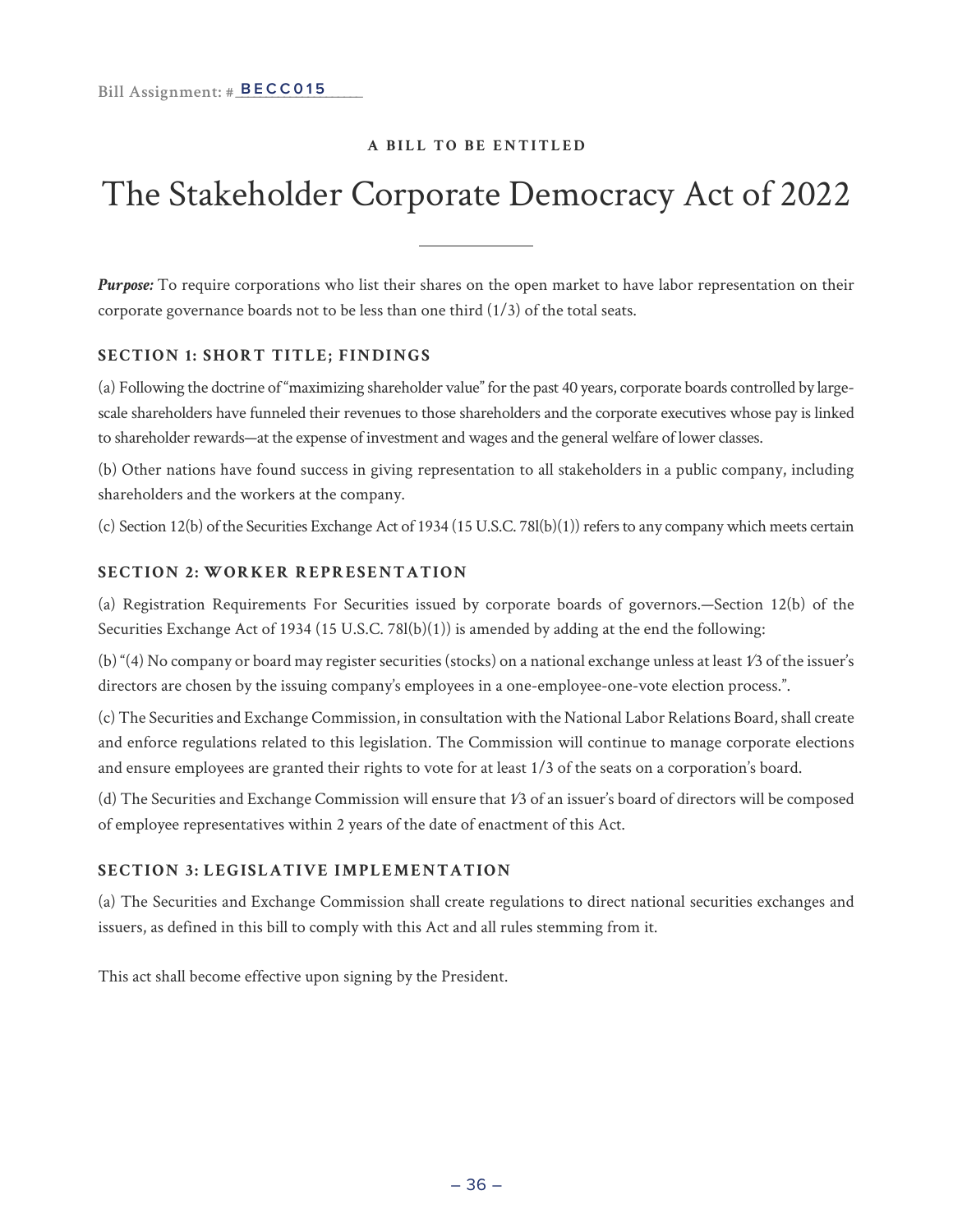### **A BILL TO BE ENTITLED** The Smartphone Restriction Act of 2022

*Purpose:* To require corporations who list their shares on the open market to have labor representation on their corporate governance boards not to be less than one third (1/3) of the total seats.

#### **SECTION 1: CONGRESSIONAL FINDINGS**

Congress finds that the addiction to smartphones and overuse of this technology among those under the age of thirteen (13) has led to other unhealthy addictions, a significant rise in bullying and suicide rates, lack of social development and interaction, and a diminished focus in the school/learning environment. Due to these findings, access to smartphones should be carefully managed for our nation's youth. Congress finds that because it is the role of the government to help protect its citizens, the legal age of smartphone possession, usage, and ownership must be regulated.

#### **SECTION 2: DEFINITIONS**

For the purpose of this act, "smartphone" shall mean any cellular, handheld phone that has a touch screen, wi-fi access, and the general functionality of a computer.

#### **SECTION 3:** SMARTPHONE BAN

It is unlawful for a person under the age of 13 years old to own or possess a smartphone. The child may not use a smartphone unless under a parent or legal guardian's supervision.

#### **SECTION 4:** PENALTY

Any person who violates this act will have the smartphone confiscated, and returned to the parents' possession. Upon further offense of this act, the minor's parents will be subject to a fine not to exceed four hundred dollars (\$400) per violation.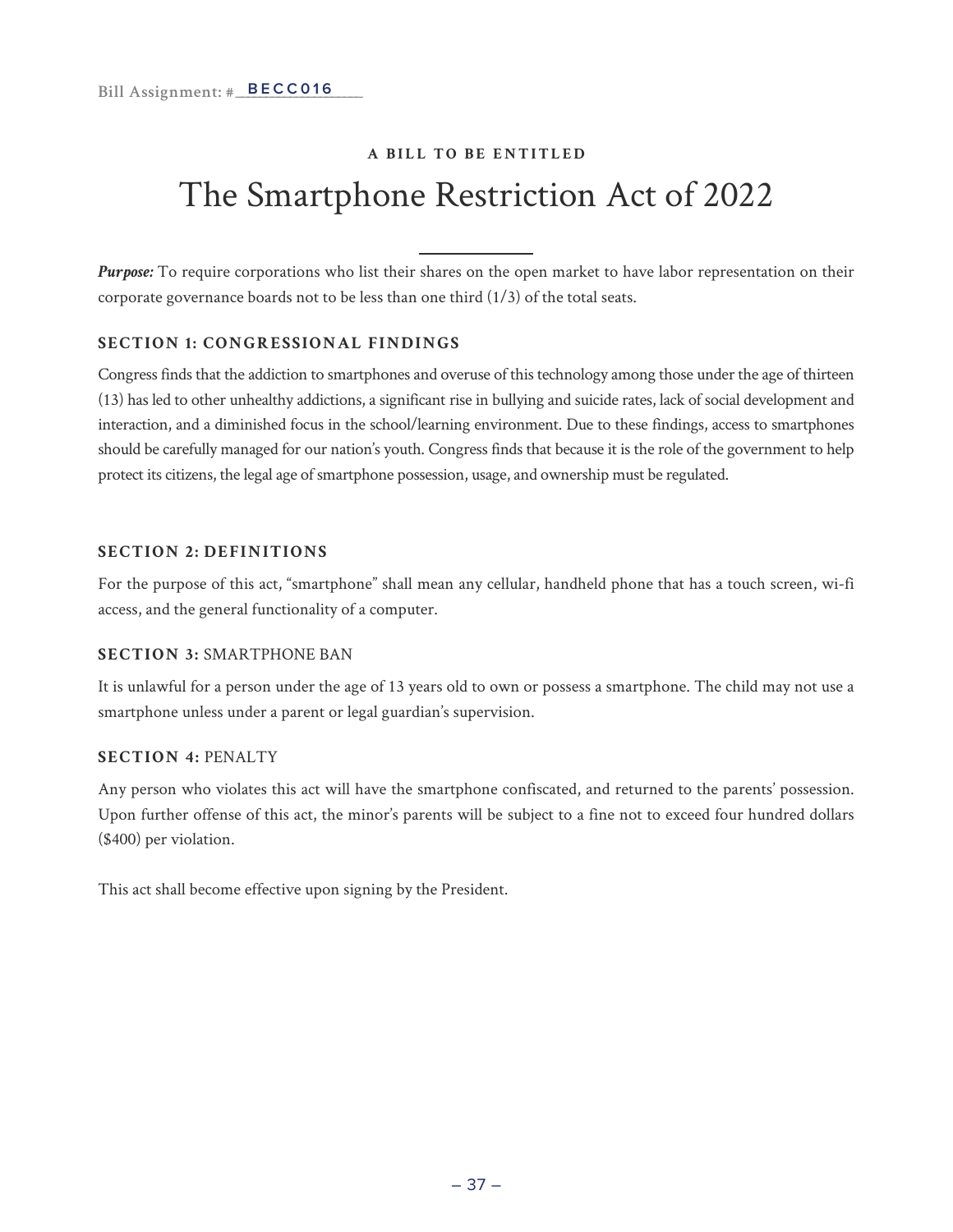

# **R E F O R M A N D G O V E R N M E N T OVERSIGHT COMMITTEE**

(RGOC)

*9th Congress of the TeenPact Nation, First Session August 2022 Tallahassee, Florida*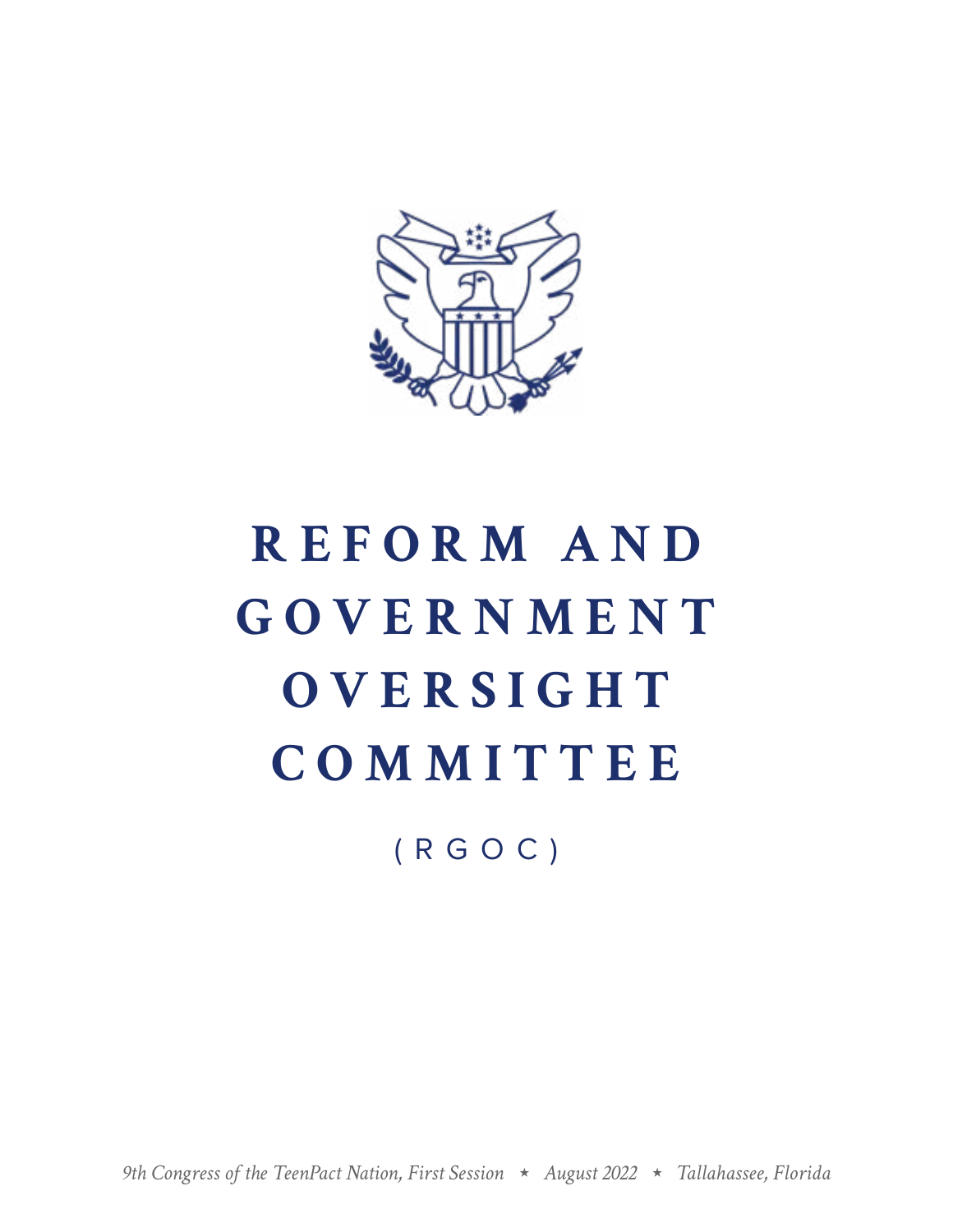### The SuperPAC Elimination Act of 2022

#### **SECTION 1: CONGRESSIONAL FINDINGS**

Congress finds that funding of federal candidates for election is an area where full public disclosure must be made. Currently, laws allow for Political Action Committees to hide from disclosure large sums of donations while restricting personal donations, and this is not in the public interest.

#### **SECTION 2: DEFINITIONS**

(a) Election means any election involving a federal office. (b) Political Action Committee means any group that solicits or otherwise collects funds for any federal candidate. (c) Donation is anything of value, to include money or any in-kind service.

#### **SECTION 3: POLITICAL ACTION COMMITTEE ELIMINATION; PENALTY**

(a) No person or group of persons shall solicit or collect any aggregate amount over \$5,000 towards any federal election. (b) The current limit upon individual donations to elections is repealed. If a candidate receives an aggregate amount of contributions in excess of \$5,000 from any contributor during a calendar year, the principal campaign committee of such candidate shall submit to the Secretary or the Federal Election Commission in writing, a notification containing the name of the candidate and office sought by the candidate, the identification of the contributor, and the date of the receipt and amount of the contribution. (c) Any person in violation of this section is liable for a fine of \$10,000 per occurrence.

The amendments made by this Act shall apply to contributions made for elections occurring after the date of the enactment of this Act.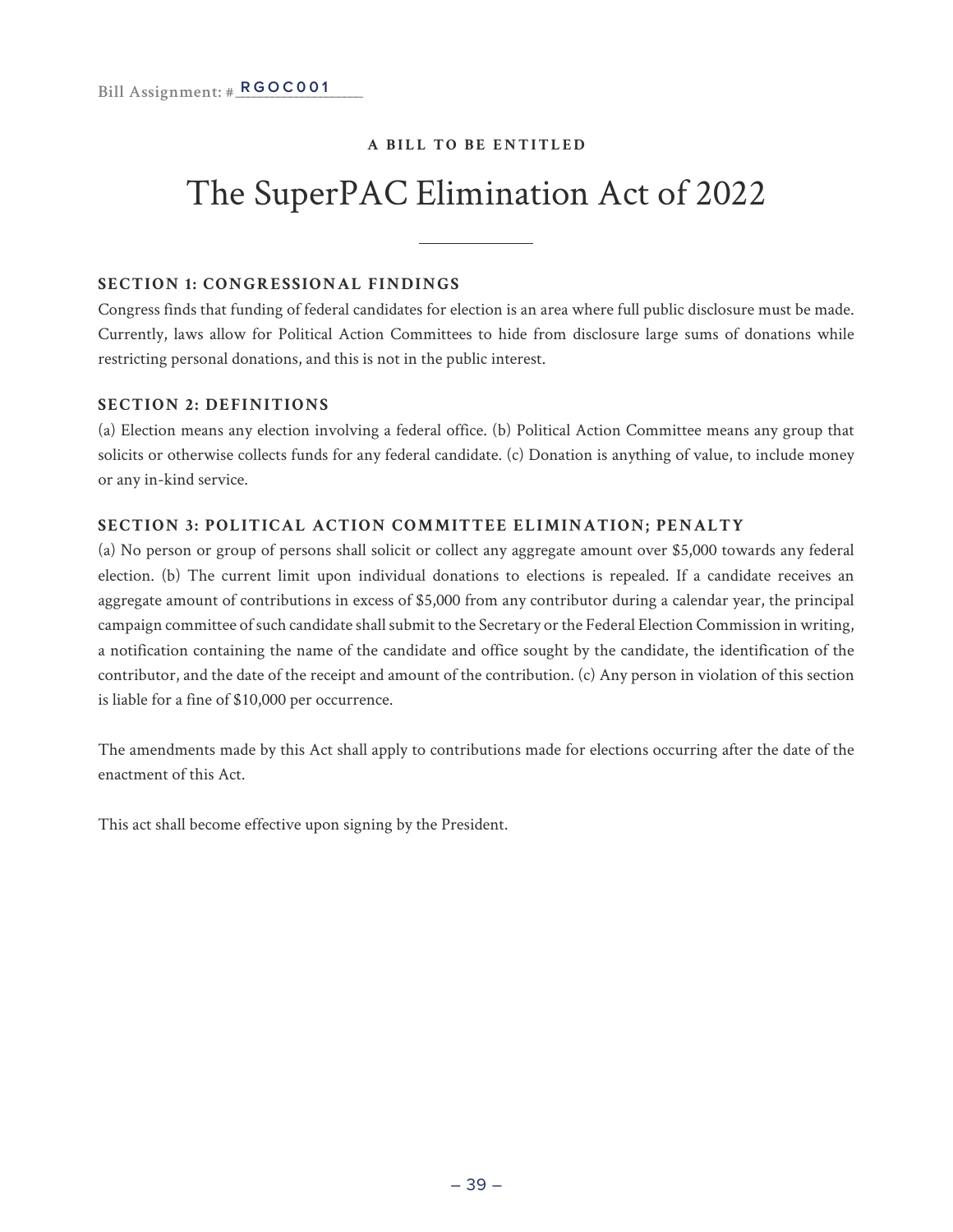### The Bank on Students Loan Fairness Act of 2022

#### **SECTION 1: PROVISION OF FUNDS FOR 2022 FEDERAL DIRECT STAFFORD LOANS.**

(1) IN GENERAL- The Board of Governors of the Federal Reserve System shall make available to the Secretary, from the combined earnings of the Federal Reserve System, the amount determined by the Secretary to be reasonably necessary to award Federal Direct Stafford Loans during the award year beginning July 1, 2022, to all eligible students in attendance at participating institutions of higher education selected by the Secretary to enable such students to pursue their courses of study at such institutions.

#### **SECTION 2: ADJUSTMENT OF FEDERAL DIRECT STAFFORD LOAN INTEREST RATES.**

(1) REDUCED RATES FOR FDSL LOANS DISBURSED ON OR AFTER JULY 1, 2022, AND BEFORE JULY 1, 2022- Notwithstanding the preceding paragraphs of this subsection and subparagraph (A) of this paragraph, for Federal Direct Stafford Loans made to undergraduate students for which the first disbursement is made on or after July 1, 2022, and before July 1, 2022, the applicable rate of interest shall be the primary credit rate charged by the Federal Reserve banks on July 1, 2022, for purposes of sections 13 and 13A of the Federal Reserve Act (12 U.S.C. 342 et seq.).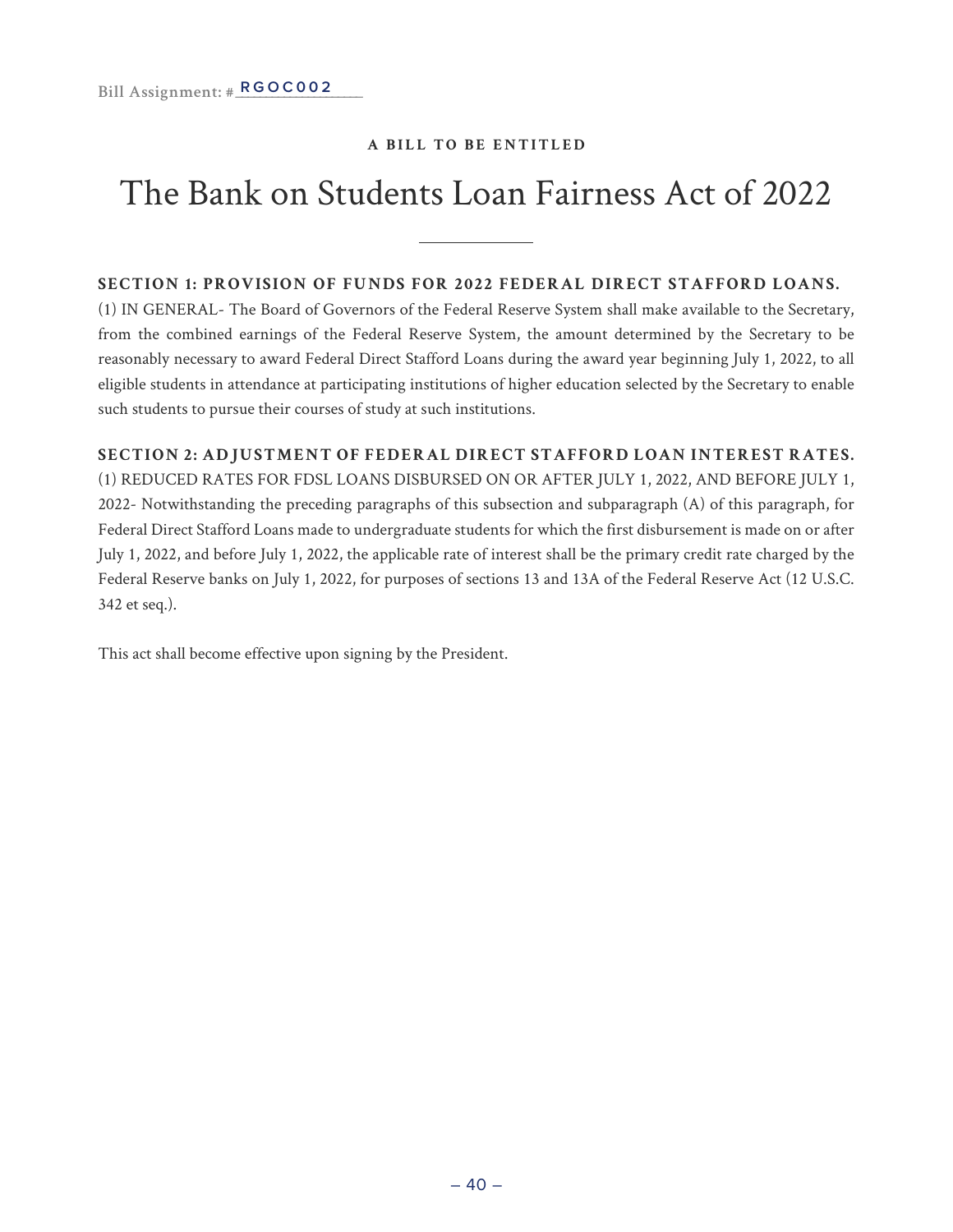### The Citizen Voter ID Act of 2022

#### **SECTION 1: FINDINGS**

Integrity of elections is paramount to public confidence in government. In the past, irregularities in voting have caused great strife and resulted in a loss of the public trust. In order to restore the public trust, it is imperative to permit States to require proof of citizenship for registration to vote in elections for Federal office.

#### **SECTION 2: STATES PERMITTED TO REQUIRE PROOF OF CITIZENSHIP FOR VOTER REGISTRATION**.

Section 6 of the National Voter Registration Act of 1993 (42 U.S.C. 1973) is amended by adding at the end the following new subsections:

- (a) Proof of Citizenship- Nothing in subsection (a) shall be construed to preempt any State law requiring evidence of citizenship in order to complete any requirement to register to vote in elections for Federal office.
- (b) The type of evidence of citizenship shall be noted on the voter application. In order to ensure privacy and protect against identity theft, no evidence of citizenship shall be retained in any manner to include paper or electronic means by any agency of federal or state government.'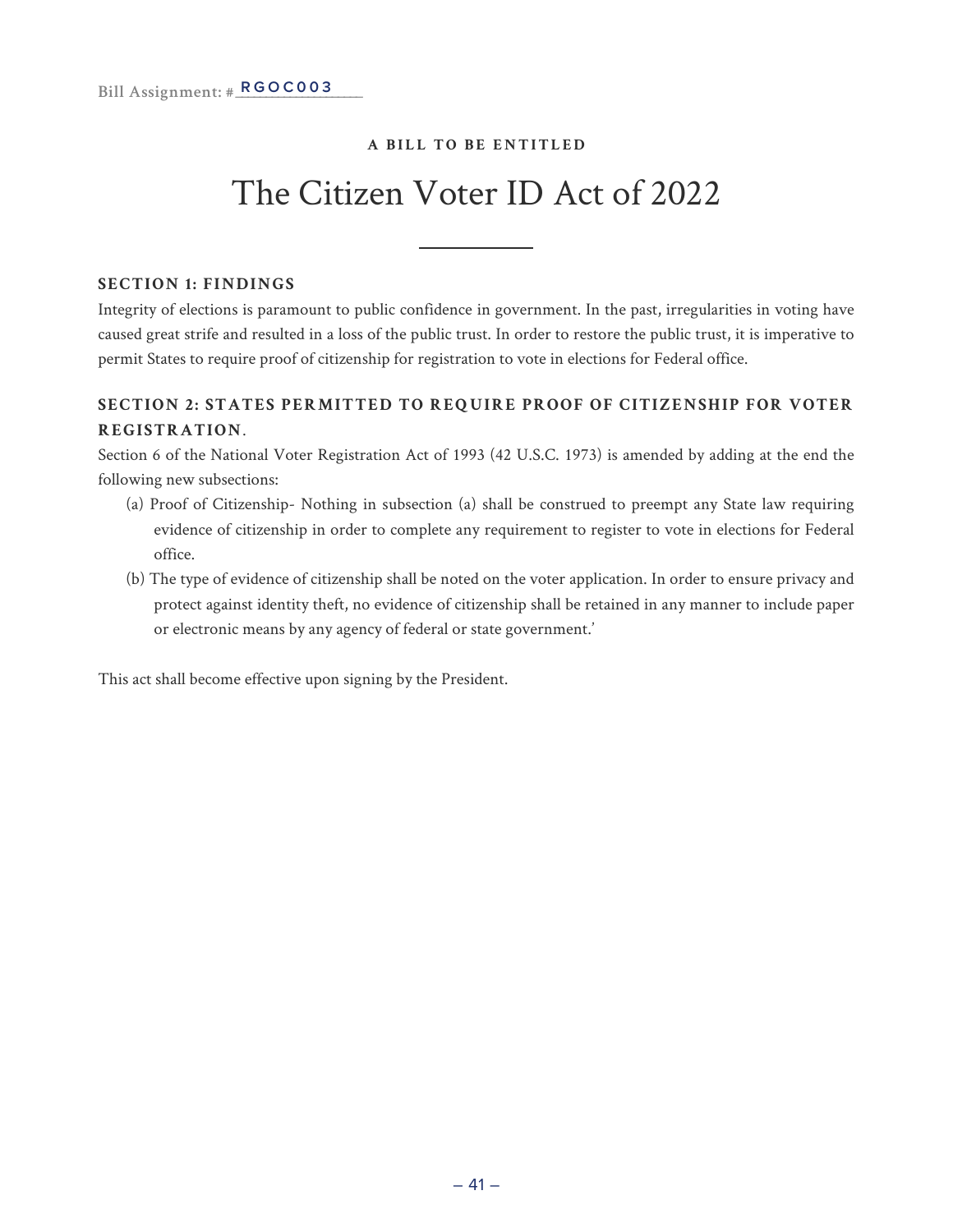### The Expanding Opportunity in Quality Charter Schools Act of 2022

#### **SECTION 1: CONGRESSIONAL FINDINGS.**

Congress finds it is necessary and prudent to amend the charter school program under the Elementary and Secondary Education Act of 1965:

#### **SECTION 2: PURPOSE**

(a)To improve the United States education system and educational opportunities for all individuals in the United States by supporting innovation in public education in public school settings that prepare students to compete in, and contribute to, the global economy; (b) To provide financial assistance for the planning, program design, and initial implementation of charter schools; (c) To increase the number of highquality charter schools available to students across the Nation

#### **SECTION 3: FUNDING**

There is hereby allocated the sum of \$45,000,000 million annually for the fiscal years of 2014 through 2022 in order to carry out this Act.

#### **SECTION 4: GRANTS TO SUPPORT HIGH-QUALITY CHARTER SCHOOLS.**

(a) Program Authorized- From the amount available under section 3, the Secretary shall award, on a competitive basis, grants to State entities having applications approved under subsection (f) to enable such entities to-(1) award sub-grants to eligible applicants-(A) to open new charter schools; (B) to replicate high-quality charter schools; or (C) to expand high-quality charter schools.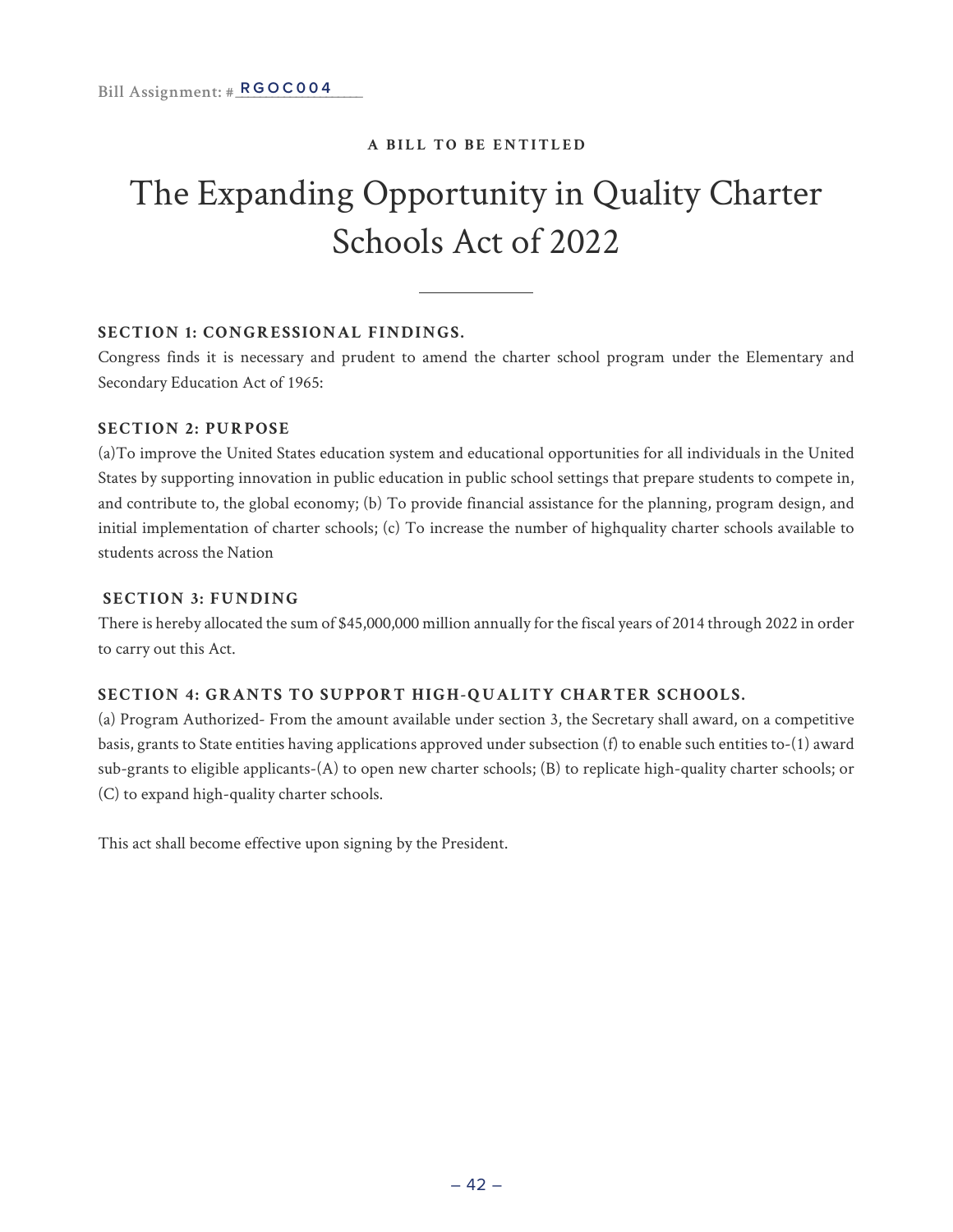### The National ID Card Repeal Act of 2022

#### **SECTION 1: CONGRESSIONAL FINDINGS.**

(a) Findings Relating to the National ID Card- Congress finds the premise of a National ID card as enacted in Title II of the REAL ID Act of 2005 to be contrary to the principles of life, liberty, and the pursuit of happiness upon which America was founded. (b) Congress finds that Title II of the federal REAL ID Act was passed in violation of the 1st, 4th, and 10th Amendments to the US Constitution.

(a) Congress finds the states, not Congress, have the authority to determine any driver license or ID card laws pursuant to both Article 1 Section 8 and the 10th Amendment to the US Constitution.

(b) Congress finds Title II of the federal REAL ID Act has cost the states and citizens millions of dollars while not preventing one terror plot.

#### **SECTION 2: DEFINITIONS.**

(a) National ID card- any state driver license or ID card issued under the federal REAL ID Act..

(b) State- any state or territorial government of these United States that issues a driver license or ID card, to include the District of Columbia.

#### **SECTION 3: REAL ID ACT REPEALED.**

(a) In General- Title II of the federal REAL ID Act of 2005 is repealed.

(b) Congress shall pass no law abridging the right of the people to seek redress of their grievances with their government, such as needing "federal identification" to enter a federal building.

(c) The right of the people to be secure in their persons, houses, papers and effects shall not be violated in order for them to renew their State driver license or ID card.

(d) The powers not delegated to the United States by the Constitution, nor prohibited by it to the States, are reserved to the States respectively, or to the people. Driver licenses and ID cards are a matter of State jurisdiction.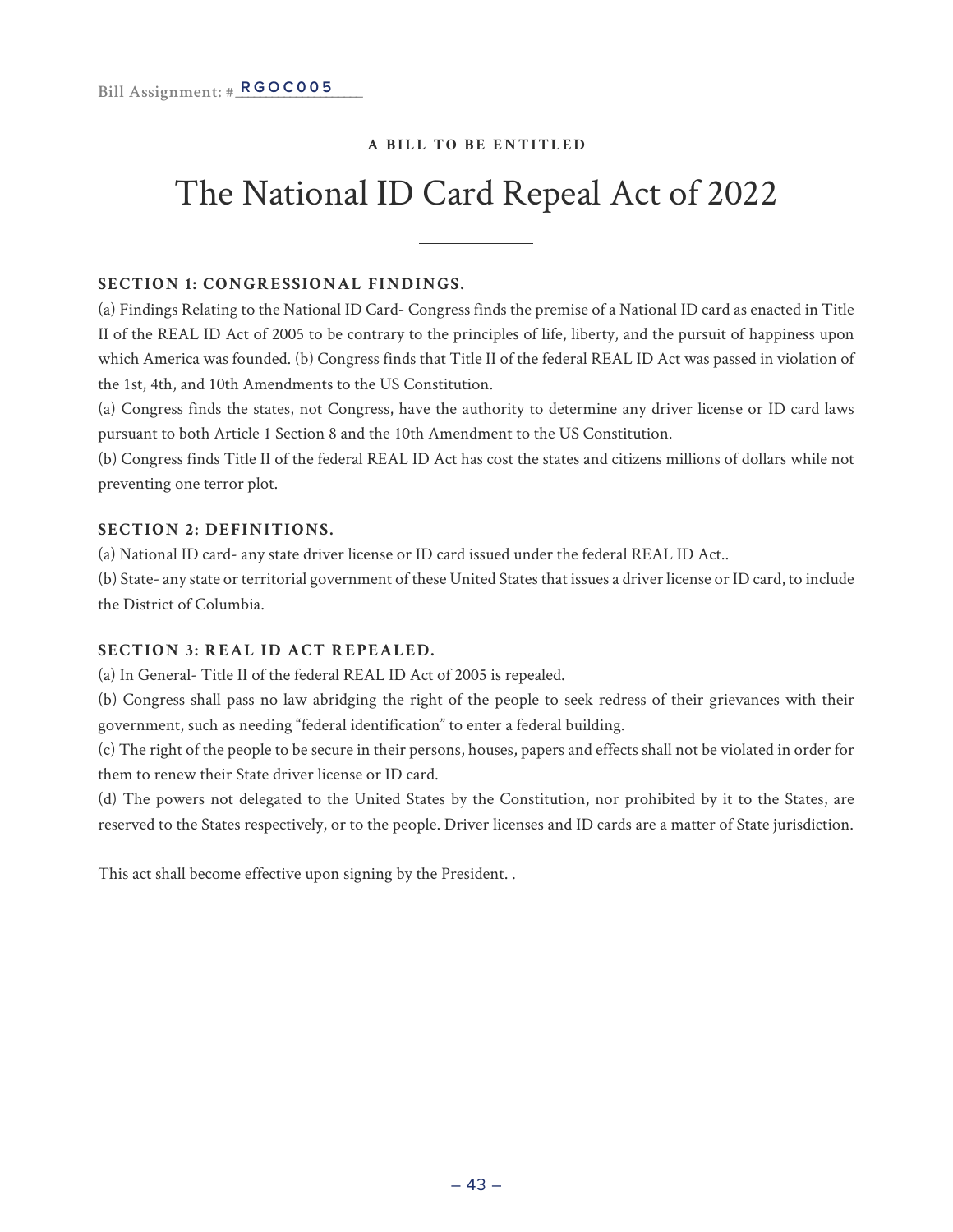### The Budget Transparency Act of 2022

#### **SECTION 1: PURPOSES.**

(a) to assure effective control over the budgetary process; and

(b) to facilitate the determination of the appropriate level of Federal revenues and expenditures by the Congress and the President.

#### **SECTION 2: JOINT RESOLUTION ON THE BUDGET.**

(a) subtotals of new budget authority and outlays for non-defense discretionary spending, defense discretionary spending, Medicare, Medicaid, other direct spending (excluding interest), and interest; and for emergencies (for the reserve fund in section 317(b) and for military operations in section 317(C)) must be made public in a format understandable to average Americans, who will have five (5) business days to comment upon them via their representatives.

(b) a measure, as a percentage of gross domestic product, of total outlays, total Federal revenues, the surplus or deficit, and new outlays for non-defense discretionary spending, defense spending, Medicare, Medicaid and other direct spending as set forth in such resolution shall be utilized and in no case shall said outlays exceed total federal revenues.

#### **SECTION 3: BUDGET REQUIRED BEFORE SPENDING BILLS MAY BE CONSIDERED.**

(a) Amendments to Section 303 and Conforming Amendments- (1) Section 303 of the Congressional Budget Act of 1974 is amended by striking '(a) In General- ', by striking 'has been agreed to' and

'takes effect in subsection (a)', and by striking subsections (b) and (c); and

(2) by striking its section heading and inserting the following new section heading: 'CONSIDERATION OF BUDGET-RELATED LEGISLATION BEFORE BUDGET BECOMES LAW'.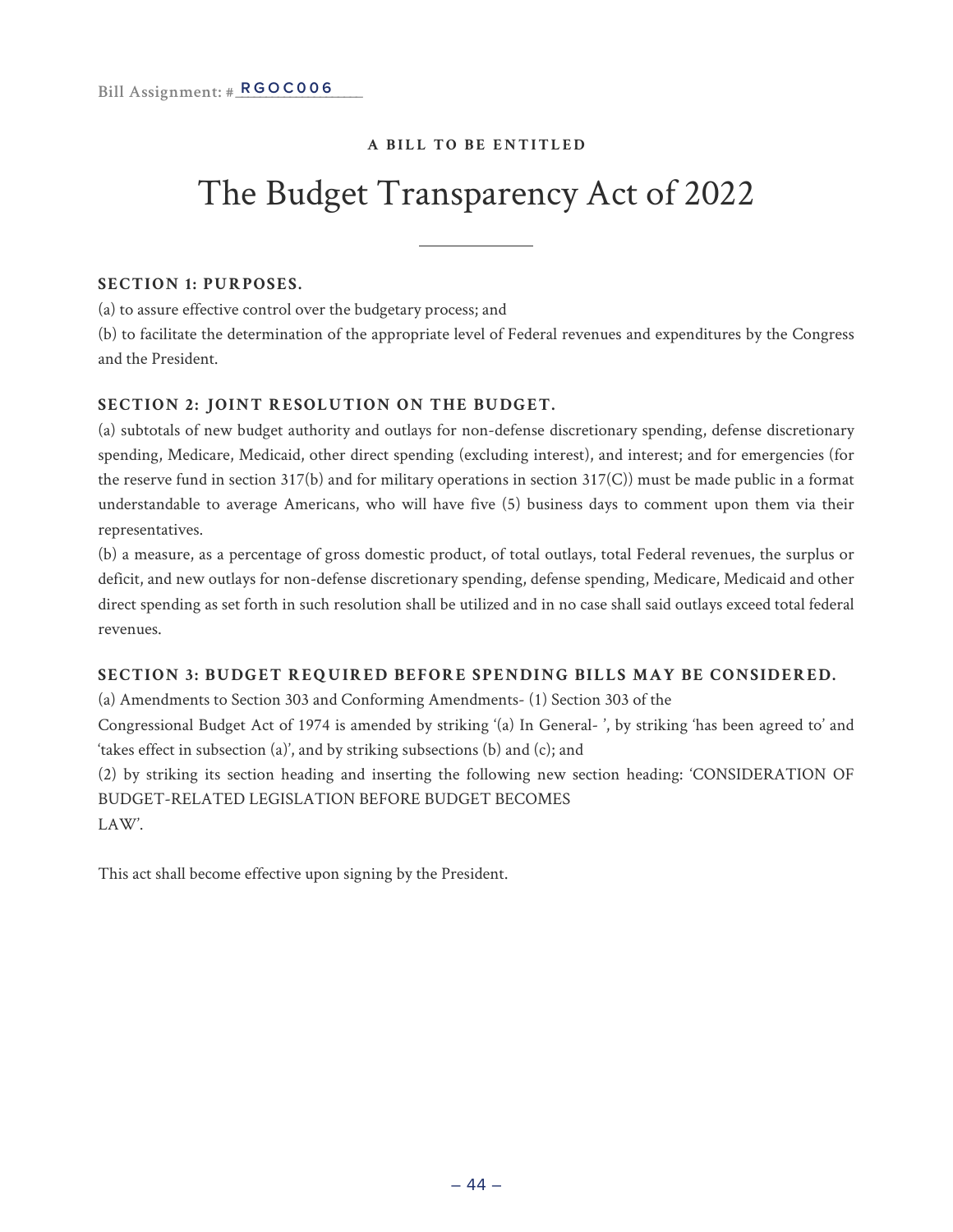### The Disaster Relief Act of 2022

#### **SECTION 1: TEMPORARY INCREASE IN BORROWING AUTHORITY FOR NATIONAL FLOOD INSURANCE PROGRAM.**

(a) Section 1309(a) of the National Flood Insurance Act of 1968 (42 U.S.C. 4016(a)) is amended by striking '\$20,725,000,000' and inserting '\$40,000,000,000'.

(b) The amount provided by this section is designated by the Congress as an emergency requirement pursuant to section 403(a) of S. Con. Res. 13 (111th Congress), the concurrent resolution on the budget for fiscal year 2022, and as an emergency pursuant to section 4(g) of the Statutory Pay-As-You-Go Act of 2022 (2 U.S.C. 933(g)).

#### **SECTION 2: SPENDING AUTHORITY AND DIRECTION**

(a) All monies within subsections (a) and (b) under section 1 shall be dispensed only to those states affected by the severe disasters from natural disasters in 2022. Such states shall have declared a state of emergency before funds can be dispensed.

Funds shall be dispensed in an application process only.

(a) The Federal Emergency Management Agency (FEMA) shall have appropriating powers to designate where funds will be spent.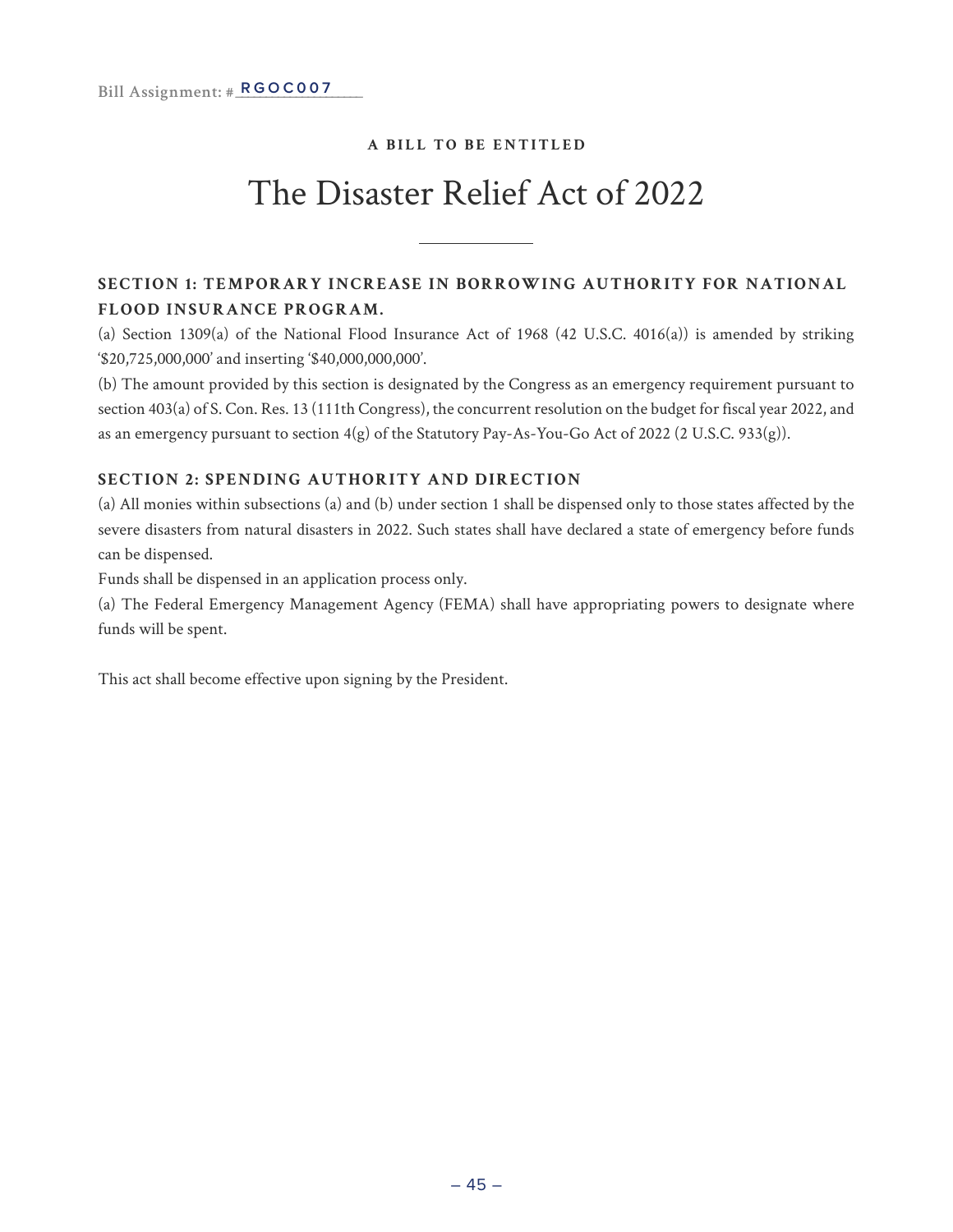### The Freedom to Fish Act of 2022

#### **SECTION 1: RESTRICTED AREAS AT CORPS OF ENGINEERS DAMS.**

(a) Definitions- In this Act:

- (1) RESTRICTED AREA- The term 'restricted area' means a restricted area for hazardous waters at dams and other civil works structures in the Cumberland River basin published by the Corps of Engineers on November 29, 1996, and any related regulations or guidance.
- (2) SECRETARY- The term 'Secretary' means the Secretary of the Army.

(b) Existing Restricted Area- If the Secretary has established a restricted area or modified an existing restricted area during the period beginning on August 1, 2022, and ending on the day before the date of enactment of this Act, the Secretary shall-

- (1) cease implementing and enforcing the restricted area until the date that is 2 years after the date of enactment of this Act; and
- (2) remove any permanent physical barriers constructed in connection with the restricted area.

(a) Exclusions- For purposes of this section, the installation and maintenance of measures for alerting the public of hazardous water conditions and restricted areas, including sirens, strobe lights, and signage, shall not be considered to be a permanent physical barrier.

- (b) Enforcement
	- (1) IN GENERAL- Enforcement of a restricted area shall be the sole responsibility of the State in which the restricted area is located.
	- (2) EXISTING AUTHORITIES- The Secretary shall not assess any penalty for entrance into a restricted area under section 4 of the Act entitled 'An Act authorizing the construction of certain public works on rivers and harbors for flood control, and for other purposes', approved December 22, 1944 (16 U.S.C. 460d).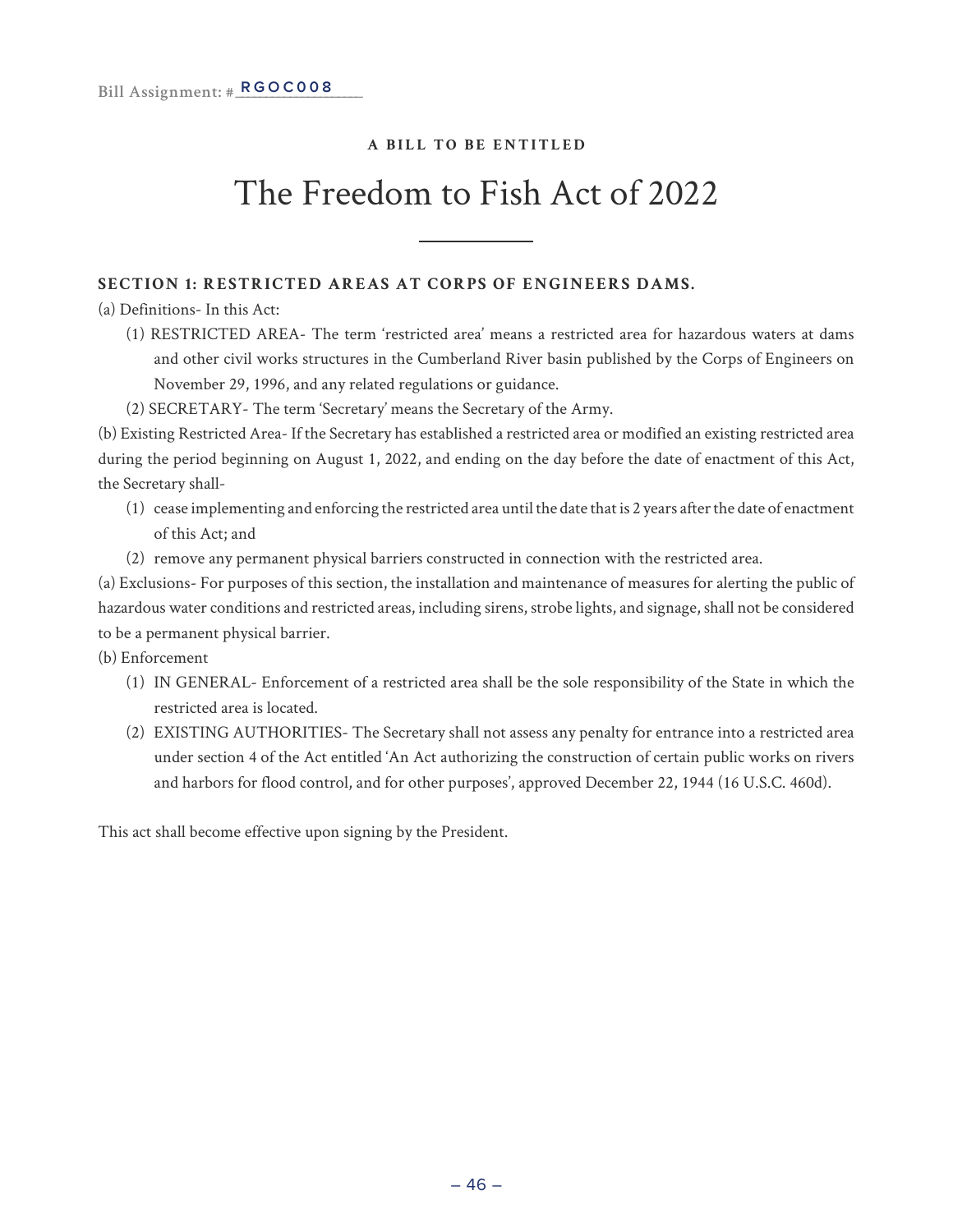### The Federal Land Freedom Act of 2022

#### **SECTION 1: SHORT TITLE, PURPOSE.**

This Act may be cited as the 'Federal Land Freedom Act of 2022'. The purpose of this act is to achieve domestic energy independence by empowering States to control the development and production of all forms of energy on all available Federal land.

#### **SECTION 2: STATE CONTROL OF ENERGY DEVELOPMENT AND PRODUCTION ON ALL AVAILABLE FEDERAL LAND.**

(a) State Programs

- (1) A State may establish a program covering the leasing and permitting processes, regulatory requirements, and any other provisions by which the State would exercise its rights to develop all forms of energy resources on available Federal land in the State; and
- (2) AMENDMENT OF PROGRAMS- A State may amend a program developed and certified under this section at any time.
- (b) Leasing, Permitting, and Regulatory Programs
	- (1) SATISFACTION OF FEDERAL REQUIREMENTS- Each program certified under this section shall be considered to satisfy all applicable requirements of Federal law (including regulations).
	- (2) (2) FEDERAL CERTIFICATION AND TRANSFER OF DEVELOPMENT RIGHTS- Upon submission of a declaration by a State herein the State shall receive all rights from the Federal Government to develop all forms of energy resources covered by the program.
	- (3) ISSUANCE OF PERMITS AND LEASES- If a State elects to issue a permit or lease for the development of any form of energy resource on any available Federal land within the borders of the State in accordance with a program certified under paragraph
- (c), the permit or lease shall be considered to meet all applicable requirements of Federal law (including regulations).
	- (1) Judicial Review- Activities carried out in accordance with this Act shall not be subject to judicial review.
	- (2) Administrative Procedure Act- Activities carried out in accordance with this Act shall not be subject to the 'Administrative Procedure Act'.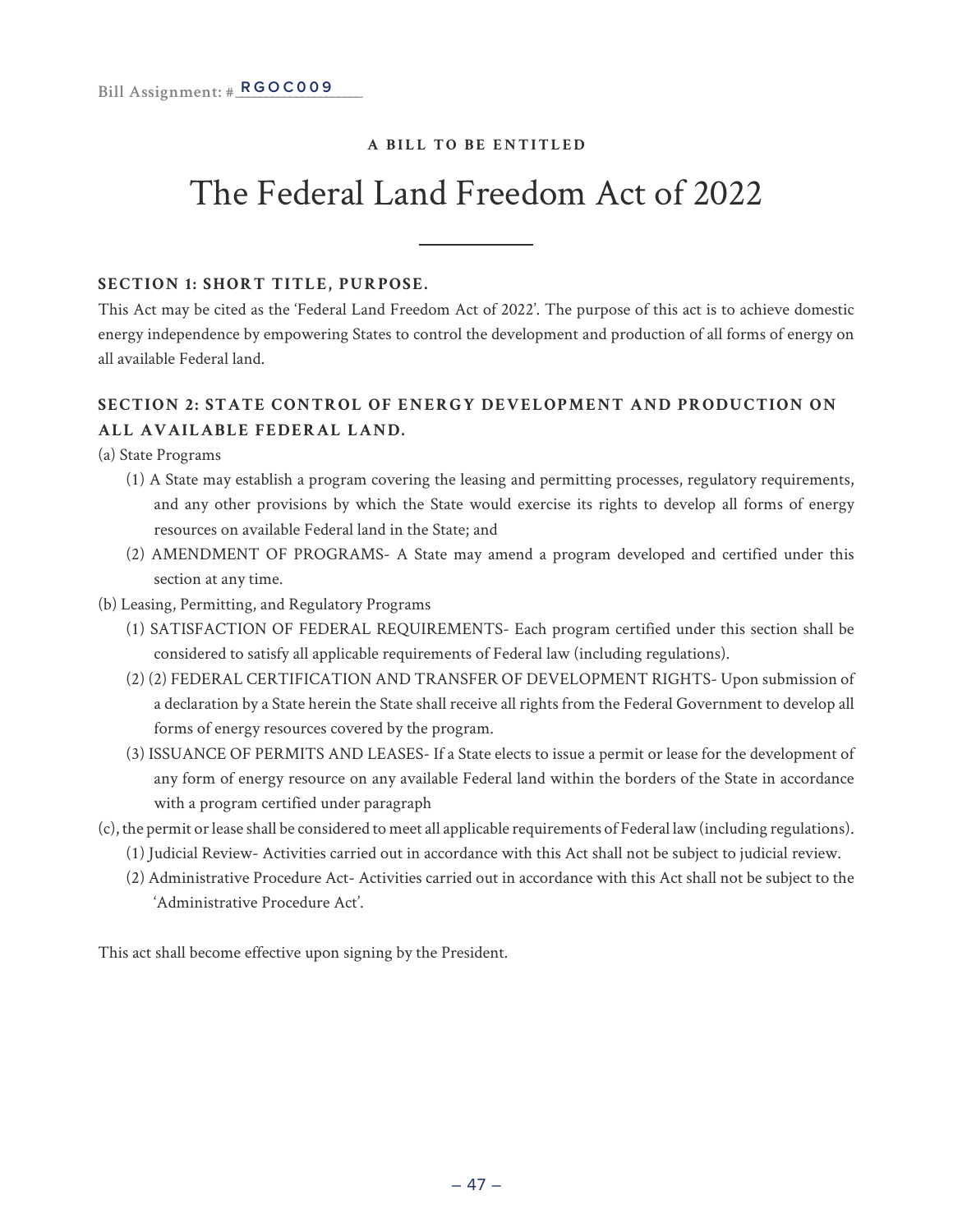### The Accuracy in Reporting Medical Debt Act of 2022

#### **SECTION 1: FINDINGS.**

The Congress finds the following:

- (1) According to credit evaluators, medical debt collections are inconsistently reported, and of questionable value in predicting future payment performance.
- (2) Medical debt that has been completely paid off or settled will remain on a consumer's credit report and can significantly damage a consumer's credit score for 7 years.
- (3) Creditworthy consumers may be denied credit, pay higher interest rates, or pay higher fees when buying or refinancing a home loan or obtaining credit for credit-related products due to disputed medical debt on their credit reports.

#### **SECTION 2: DEFINITIONS.**

'(A) CONSUMER REPORTING AGENCY- The term 'consumer reporting agency' has the meaning given such term under section 603(f) of the Fair Credit Reporting Act. '(B) DISPUTES THE VALIDITY- With respect to a medical debt, a consumer disputes the validity of such debt if the consumer states, in writing.

'(C) MEDICAL DEBT- The term 'medical debt' means a debt arising from the receipt of medical services, products, or devices.

#### **SECTION 3: VALIDATION OF MEDICAL DEBT.**

(a) EFFECT OF CONSUMER NOTICE- If the consumer notifies the debt collector, in writing, within the 30-day period described under subsection (a), that the consumer disputes the validity of the debt, the debt collector may not, during the 120-day period beginning on the date that the debt collector sends the written notice described under subsection (a), communicate with, or report any information to, any consumer reporting agency regarding such debt. This paragraph shall have no effect on when a debt collector may or may not engage in activities to collect or attempt to collect any debt owed or due or asserted to be owed.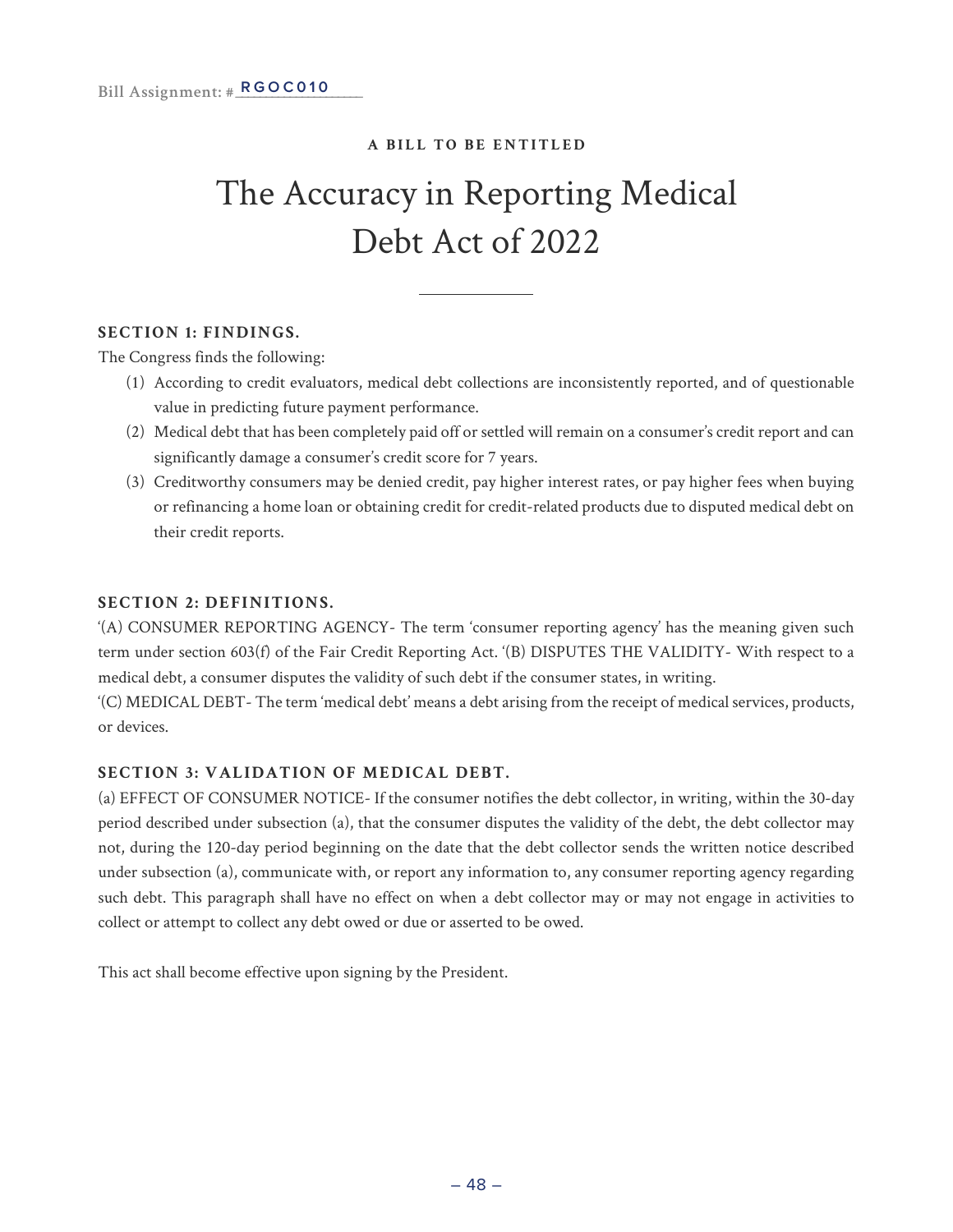### The WE CARE Act of 2022

#### **SECTION 1: FINDINGS.**

The Congress finds the following:

- (1) The long-term health of the Nation's democracy, as well as our economy, is dependent upon the strength of our young people.
- (2) The challenge of educating the Nation's students cannot be met by schools alone. Cross-sector community engagement, including schools, community-based organizations, businesses, parents, faith-based organizations, local government, students and others must all work together to ensure that students receive the support they need to be successful.

#### **SECTION 2: AMENDMENTS TO THE ELEMENTARY AND SECONDARY EDUCATION ACT OF 1965**:

(a) Statement of Purpose-

- (1) Coordinating services under all parts of this title with each other, with services under all other titles of this Act, with other education services, and with other public and private agencies in the community providing services to children and youth.
- (2) Promoting stronger enhanced partnerships between schools and their communities that can contribute to student success and greater family and community involvement in creating the conditions for learning for their children..

#### **SECTION 3: FEDERAL MATCHING FUND AUTHORIZED.**

(a) The Secretary shall award grants to local educational agencies to support the implementation of community involvement policies.

(1) GRANTS TO LOCAL EDUCATIONAL AGENCIES- A grant to a local educational agency under this section shall not be greater than the amount of matching funds raised by the local educational agency and its community partners.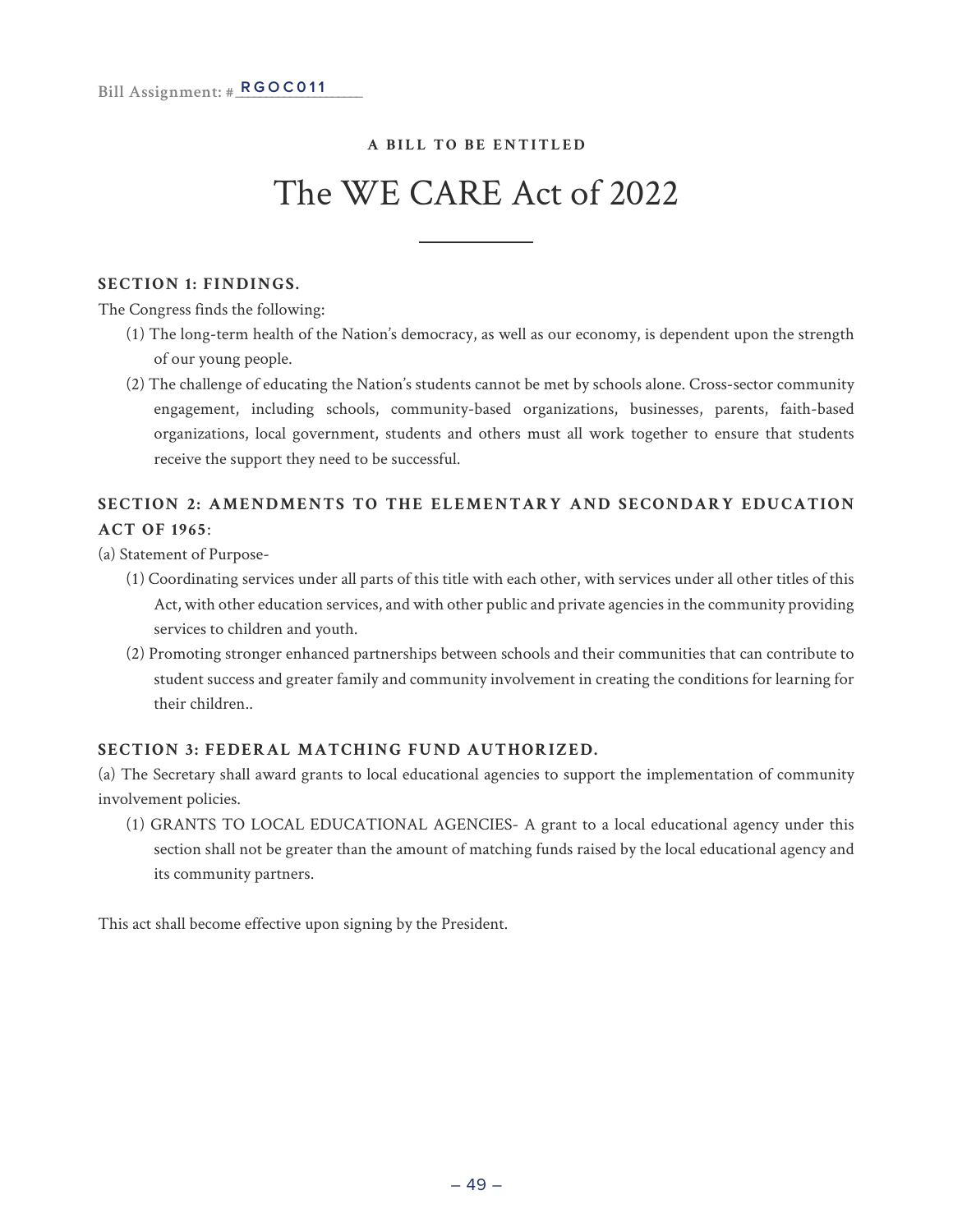### The Corporate Politics Transparency Act of 2022

**SECTION 1: RULES OF ENGAGEMENT**

#### **SECTION 1: DISCLOSURE TO SHAREHOLDERS OF CERTAIN POLITICAL EXPENDITURES.**

#### (a) Disclosure of Certain Political Expenditures

- (1) DISCLOSURE REQUIRED- Each quarterly and annual report required under this section shall include a disclosure of the total of any political expenditures in support of or in opposition to any candidate for Federal, State, or local public office made by the issuer during the preceding 6-year period. Such disclosures shall contain, at minimum, the name and political party affiliation of each candidate in support of whom or in opposition to whom a political expenditure was made, the amount of each such expenditure, the public office that such candidate was or is seeking, including the relevant State, city, or district, and a statement of the issuer's interest in and reason for making such expenditure.
- (2) DEFINITION- For purposes of this subsection, the term 'political expenditure in support of or in opposition to any candidate for Federal, State, or local public office' means an expenditure or series of expenditures totaling more than \$10,000 for any single candidate during any single election that-

'(A) is an independent expenditure as such term is defined in the Federal Election Campaign Act of 1971 or is relating to a candidate for State or local public office that would be treated as an independent expenditure under such Act if the candidate were a candidate for Federal public office;

'(B) is an electioneering communication; or

'(C) dues or other payments to any other organization that are, or could reasonably be anticipated to be, used or transferred to another association or organization.'.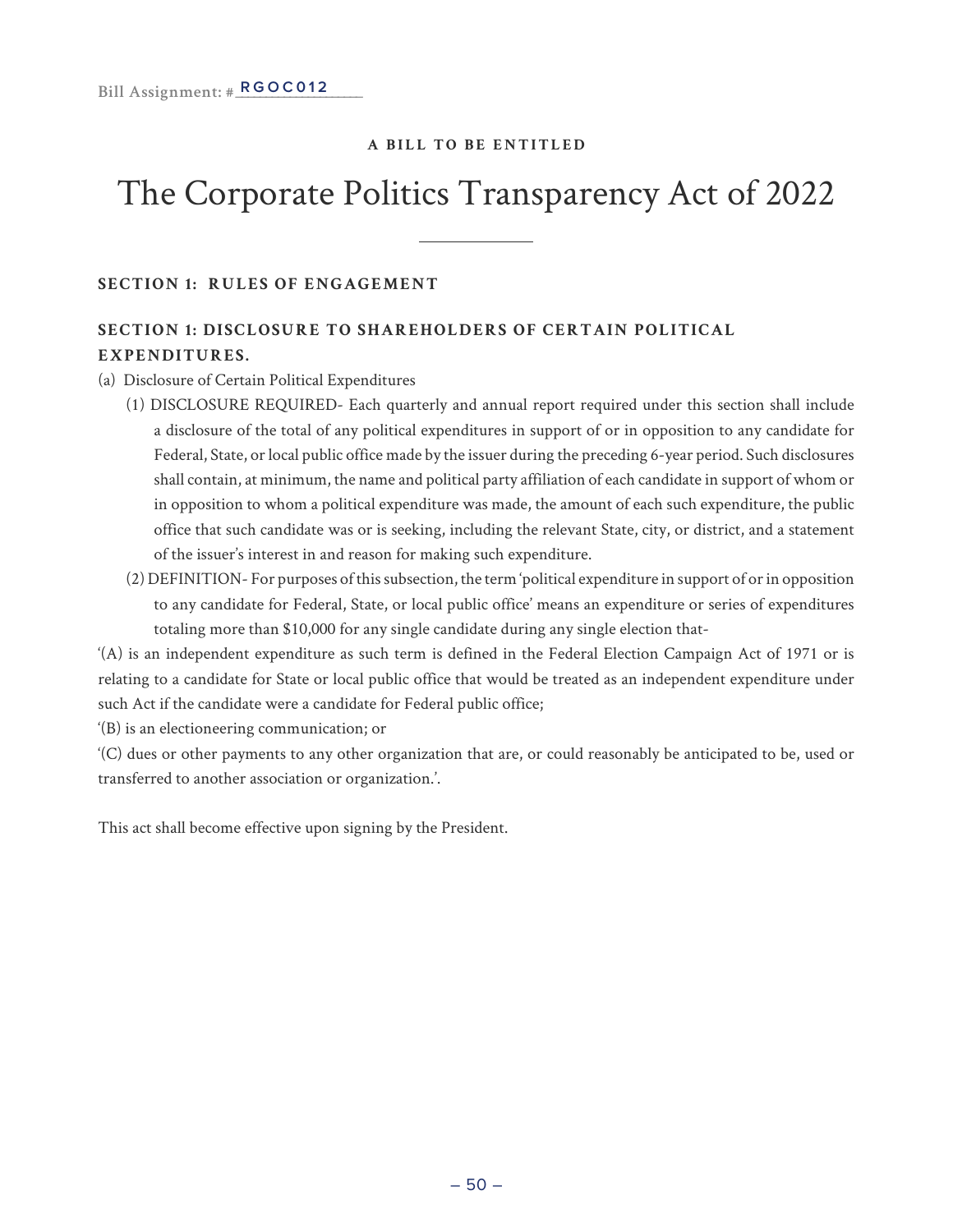### The Proposition of Repealing the 17th Amendment Act of 2022

#### **SECTION 1: FINDINGS.**

Congress has made the following findings: (1) the constitution of the United States in Article 1 section 3, gave the State Legislature the right to choose out of their assembly who would represent them in the Federal Senate, and this right given the State Legislature was to provide checks and balances to the Federal Government. (2) The 17th amendment has changed this process and instituted the practice of direct election of the US Federal Senators by the people. (3) The 17th amendment has taken away a check and balance from the State Legislature and undermined the State rights given them in the Constitution.

#### **SECTION 2: PROPOSITION TO REPEAL THE 17th AMENDMENT.**

Congress proposes to amend the Constitution of the United States in the form of repealing the 17th amendment, which has harmed State rights and removed an important check and balance for the Federal Government.

#### **SECTION 3: WORDING.**

The new amendment will state: "The seventeenth article of amendment to the Constitution of the United States is hereby repealed. The election of Federal Senators will return to the process set out in the Constitution of the United States article I section 3:"

This act shall become effective upon passage by Congress and ratification by the States.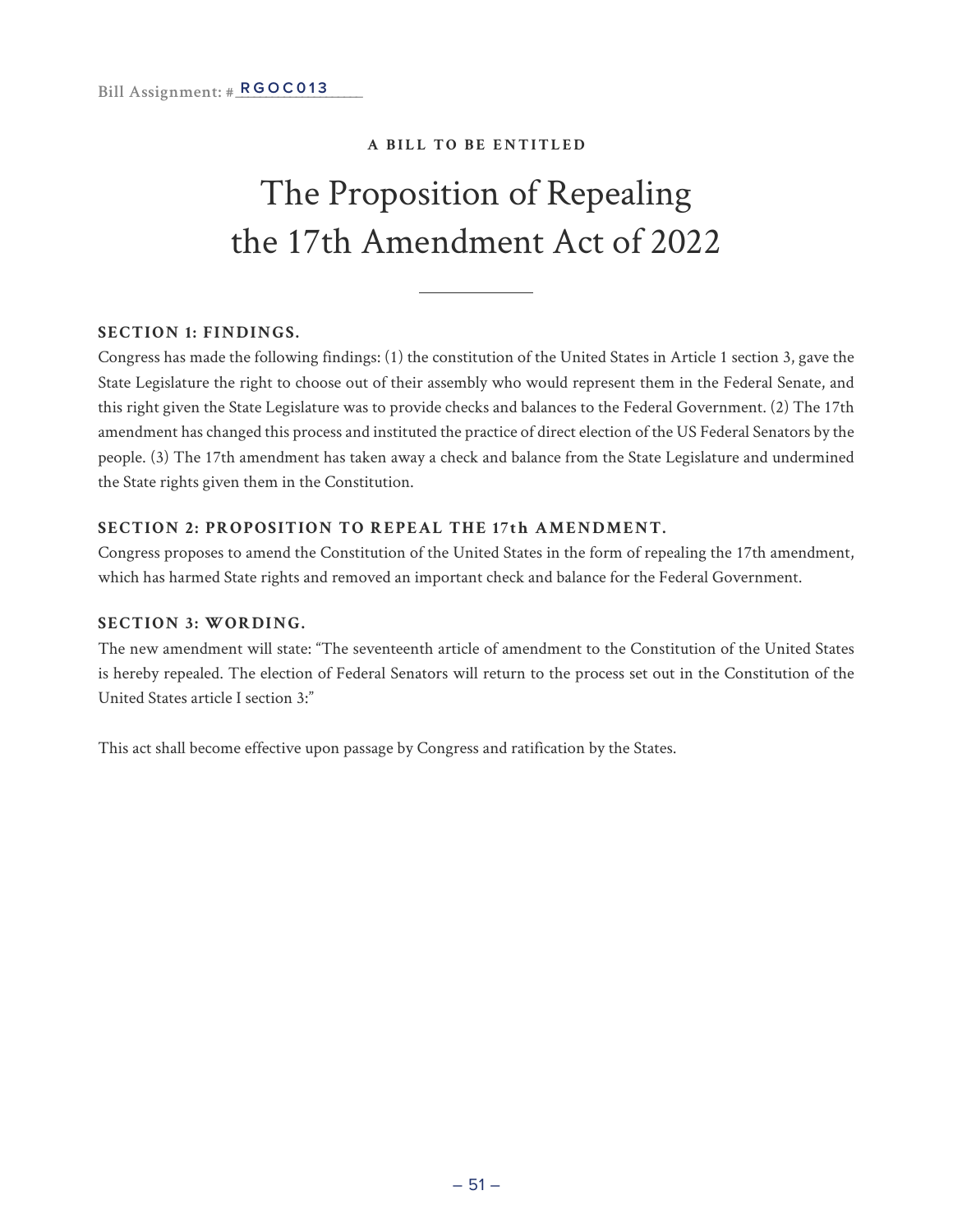### The Cut Campaign Costs Act of 2022

#### **SECTION 1: CONGRESSIONAL FINDINGS**

Congress finds that during election campaigns, money tends to be spent in what Congress deems to be excessive amounts. Congress finds that it is granted to authority to lay taxes under Article 1, Section 8 of the Constitution.

#### **SECTION 2: DEFINITIONS (1)**

Elections are defined as all political events in which citizens have the right to vote. (2) Campaign cost means the sum of any costs incurred as a result of or in immediate connection to the efforts of a candidate or of his supporters to further the candidate's potential to be elected.

#### **SECTION 3: TAX TO BE IMPOSED; (1)**

Any candidate and his supporters whose campaign cost exceeds 100,000 US dollars during a single election is hereby subjected to a tax on the portion in excess of 100,000 US dollars. (2) The rate for this tax is initially set at 40%. (3) The entire revenue from the tax imposed by this Act must be immediately used to pay the National Debt.